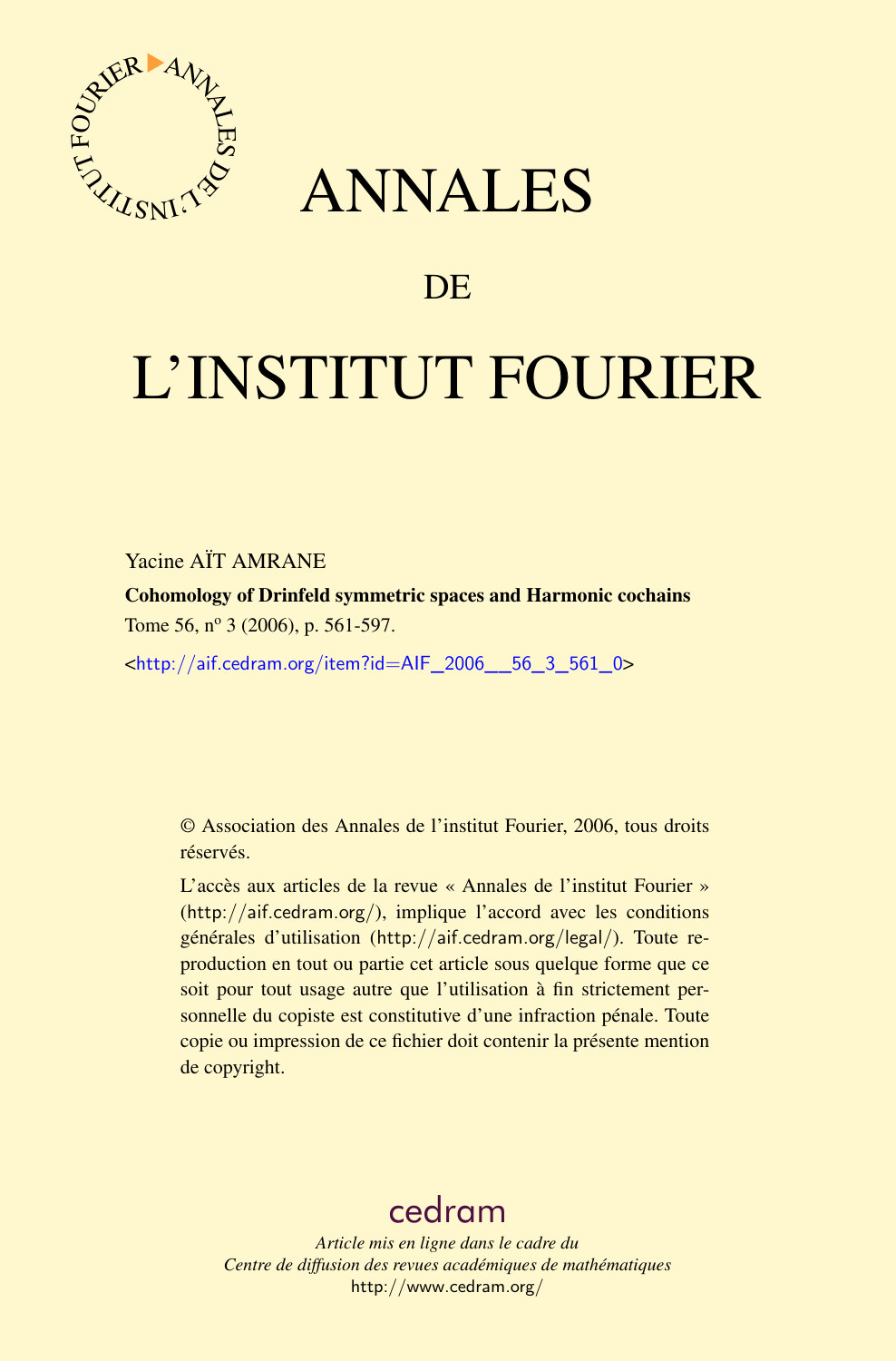## COHOMOLOGY OF DRINFELD SYMMETRIC SPACES AND HARMONIC COCHAINS

### **by Yacine AÏT AMRANE**

ABSTRACT. — Let K be a non-archimedean local field. This article gives an explicit isomorphism between the dual of the special representation of  $GL_{n+1}(K)$  and the space of harmonic cochains defined on the Bruhat-Tits building of  $GL_{n+1}(K)$ , in the sense of E. de Shalit [11]. We deduce, applying the results of a paper of P. Schneider and U. Stuhler [9], that there exists a  $GL_{n+1}(K)$ -equivariant isomorphism between the cohomology group of the Drinfeld symmetric space and the space of harmonic cochains.

 $R$ ÉSUMÉ.  $-$  Soit K un corps local non-archimédien. Ce papier donne un isomorphisme explicite entre le dual de la représentation spéciale de  $GL_{n+1}(K)$  et l'espace des cocycles harmoniques définis sur l'immeuble de Bruhat-Tits de  $GL_{n+1}(K)$ , au sens de E. de Shalit [11]. Nous déduisons, en appliquant les résultats d'un papier de P. Schneider et U. Stuhler [9], qu'il existe un isomorphisme  $GL_{n+1}(K)$ -équivariant entre le groupe de cohomologie de l'espace symétrique de Drinfeld et l'espace des cocycles harmoniques.

#### **Introduction**

Let K be a non-archimedean local field, i.e. a finite extension of  $\mathbb{Q}_p$  or  $\mathbb{F}_p((t))$ . Let n be a fixed natural number. Let  $\widetilde{G}$  denote  $GL_{n+1}(K)$ , let  $\tilde{P}$  be its upper triangular Borel subgroup, and let  $\overline{S}$  denote the set of fundamental reflexions  $s_i, 1 \leq i \leq n$ , in the linear Weyl group  $\overline{W}$  of  $\widetilde{G}$ . Let  $\Delta = \{1, \ldots, n\}$ . For each subset I of  $\Delta$ , let  $\widetilde{P}_I$  be the parabolic subgroup of G generated by P and the reflexions  $s_i, i \in I$ .

Let M be a commutative ring on which  $\widetilde{G}$  acts trivially. For any  $I \subseteq \Delta$ , we denote by  $C^{\infty}(\widetilde{G}/\widetilde{P}_I, M)$  the space of locally constant functions on  $\tilde{G}/\tilde{P}_I$  with values in M. The action of  $\tilde{G}$  on  $C^{\infty}(\tilde{G}/\tilde{P}_I, M)$  comes from

*Keywords:* Drinfeld symmetric spaces, cohomology, Bruhat-Tits buildings, harmonic cochains, special representations. *Math. classification:* 22E50, 20E42.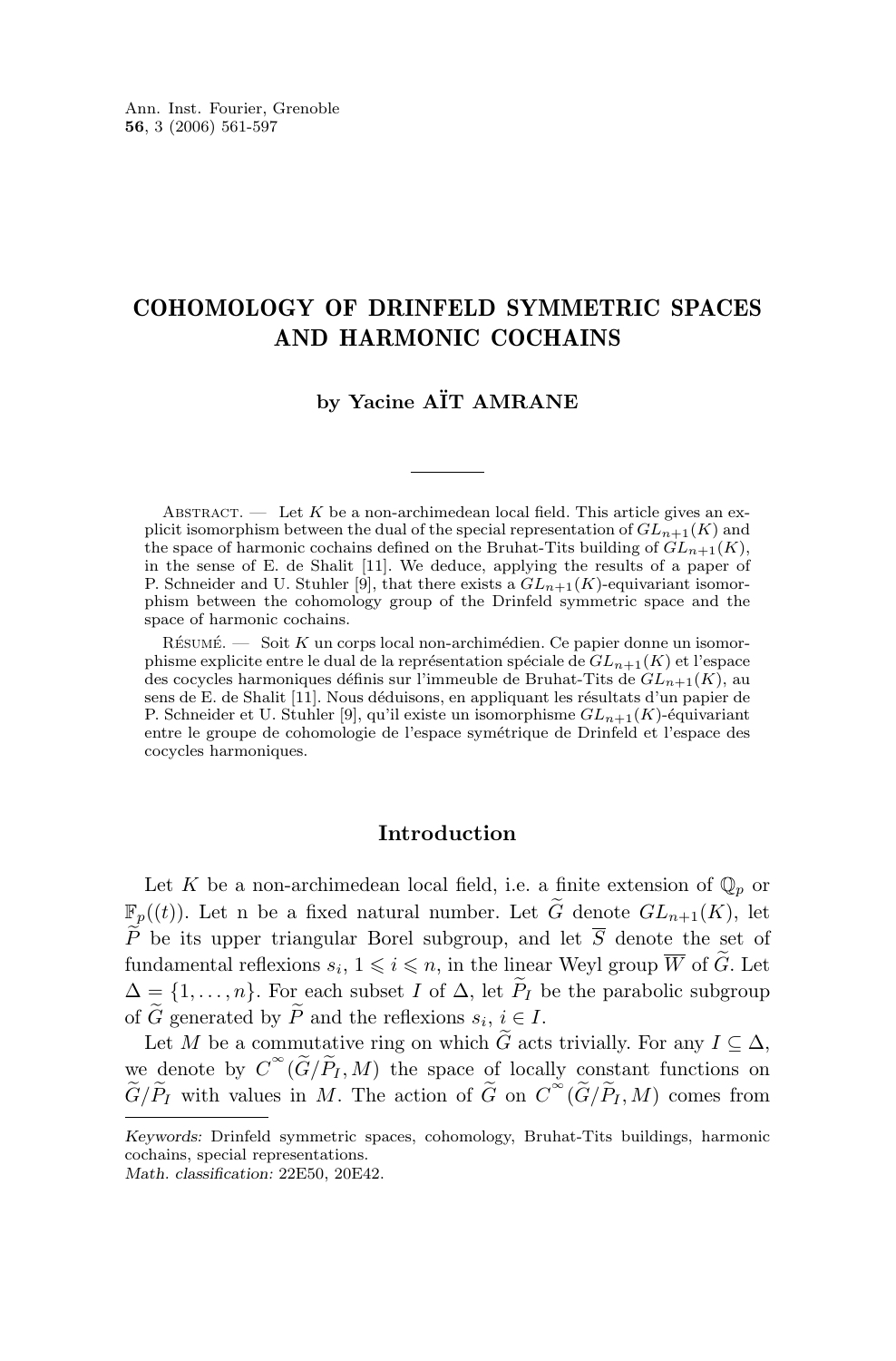<span id="page-2-0"></span>left translations on  $\widetilde{G}/\widetilde{P}_I$ . For any integer  $k, 0 \leq k \leq n$ , if  $J_k$  denotes the subset  $\{1, \ldots, n-k\}$  of  $\Delta$ , the k-special representation of  $\widetilde{G}$  is defined to be the  $M[\widetilde{G}]$ -module:

$$
Sp^{k}(M) = \frac{C^{\infty}(\widetilde{G}/\widetilde{P}_{J_{k}}, M)}{\sum_{j=n-k+1}^{n} C^{\infty}(\widetilde{G}/\widetilde{P}_{J_{k}\cup\{j\}}, M)}.
$$

In case  $k = n$ , we get the ordinary Steinberg representation  $Sp<sup>n</sup>(M) =$  $\mathrm{St}^n(M).$ 

The *n*-dimensional Drinfeld symmetric space over  $K$  is the complement  $\Omega^{(n+1)}$  in  $\mathbb{P}^n$  of the union of all the K-rational hyperplanes. The group  $\widetilde{G}$ acts on  $\Omega^{(n+1)}$ .

The symmetric space  $\Omega^{(n+1)}$  has been introduced by Drinfeld, [\[6\]](#page-36-0), who showed that it is endowed with a structure of a rigid analytic variety. In the one dimensional case  $(n = 1)$  when K is of positive characteristic  $p > 0$ . Drinfeld computed the first étale cohomology group of  $\Omega^{(2)}$  and proved that there are  $\ddot{G}$ -isomorphisms:

$$
(0.1) \qquad H_{\text{et}}^1(\Omega^{(2)} \otimes_K \mathbf{C}, L) \cong \text{Hom}(\text{St}^1(\mathbb{Z}), L) \cong \text{S\text{arm}}^{1,1}(\mathbb{Z}, L)
$$

where  $C$  is the completion of an algebraic closure of  $K, L$  a finite abelian group whose order is prime to p, and  $\mathfrak{Harm}^{1,1}(\mathbb{Z},L)$  is the space of Lvalued harmonic cochains defined on the oriented (or pointed) edges of the Bruhat-Tits tree. ([\[6\]](#page-36-0), see also [\[8\]](#page-37-0)).

In their paper [\[9\]](#page-37-0), P. Schneider and U. Stuhler generalized the first isomorphism in (0.1) to the case of any characteristic of the base field and to any dimension. Indeed, they studied the cohomology groups of  $\Omega^{(n+1)}$  for any cohomology theory satisfying certain natural axioms. They proved the existence of a canonical  $\tilde{G}$ -equivariant isomorphism, *cf.* [\[9,](#page-37-0) §4, Cor.17]):

(0.2) 
$$
SS: H^{\bullet}(\Omega^{(n+1)}, \mathcal{F}) \cong \text{Hom}_{\mathbb{Z}}(\text{Sp}^{\bullet}(\mathbb{Z}), L)
$$

where  $\mathcal F$  is a complex of sheaves on the category of smooth separated rigid analytic varieties over  $K$  equipped with a suitable Grothendieck topology, and L is the cohomology of the point  $H^0(\text{Spec}(K), \mathcal{F})$ .

If  $K$  is of characteristic zero, the isomorphism of Schneider and Stuhler above, applied to rigid De-Rham cohomology, gives a  $\tilde{G}$ -isomorphism

(0.3) 
$$
SS_{dR}: H^{\bullet}_{dR}(\Omega^{(n+1)}) \xrightarrow{\simeq} \text{Hom}_{\mathbb{Z}}(\text{Sp}^{\bullet}(\mathbb{Z}), K).
$$

Let  $M$  be a commutative ring as above. Let  $L$  be an  $M$ -module on which  $\widetilde{G}$  acts linearly. For each  $k, 0 \leq k \leq n$ , denote by  $\mathfrak{Harm}^k(M,L)$ the space of  $L$ -valued harmonic cochains defined over the free  $M$ -module generated by the pointed k-cells of the Bruhat-Tits building associated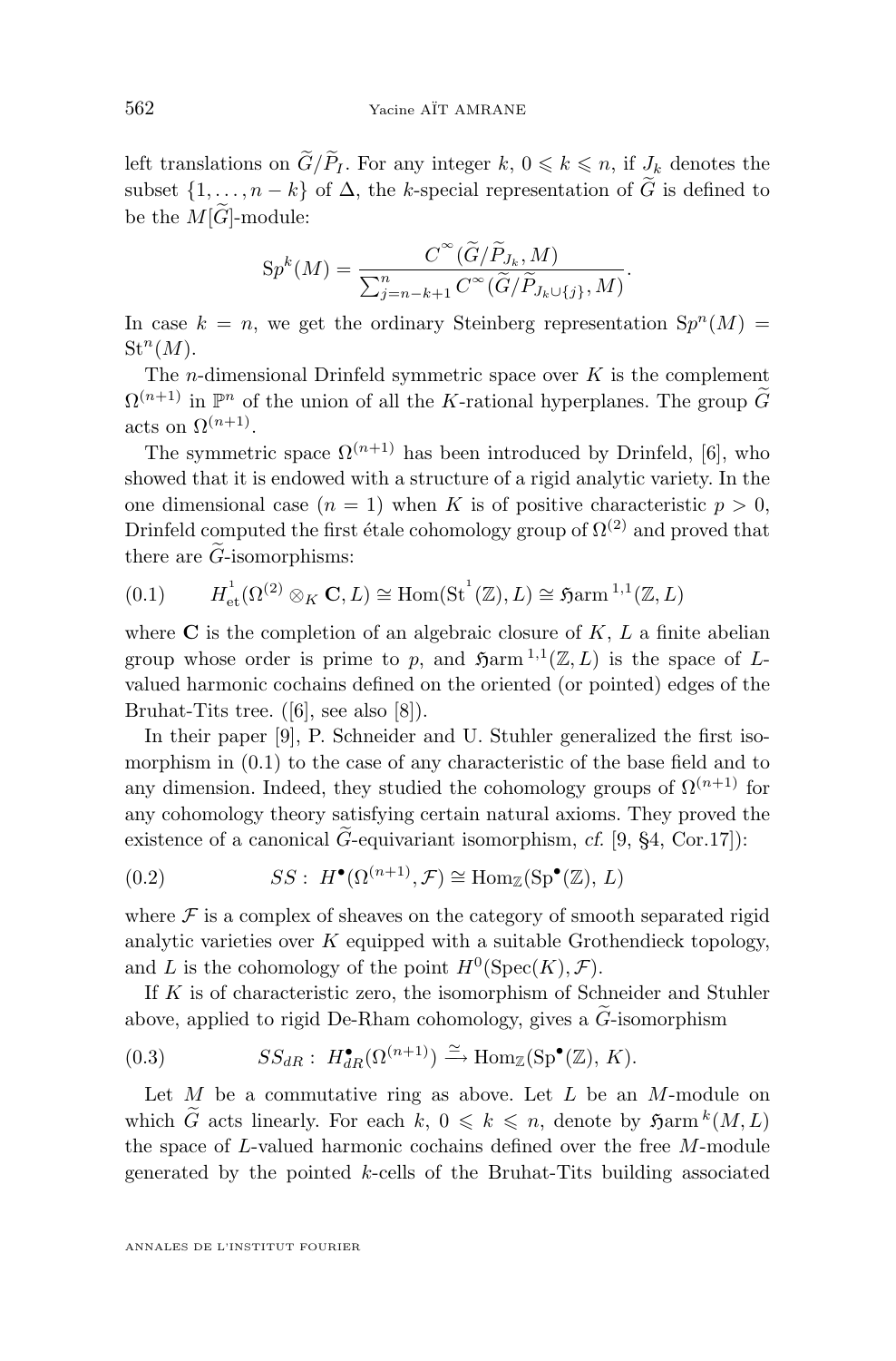to  $\widetilde{G},$  see def. [2.1.](#page-14-0) In zero characteristic, E. de Shalit, who introduced in [\[11\]](#page-37-0) the notion of harmonic cochains we use here, proved that there is a <sup>G</sup>e-equivariant isomorphism:

(0.4) 
$$
dS: H_{dR}^{\bullet}(\Omega^{(n+1)}) \xrightarrow{\simeq} \mathfrak{H}arm^{\bullet}(\mathbb{Z}, K).
$$

This isomorphism, together with the isomorphism  $(0.3)$ , gives a  $\widetilde{G}$ -equivariant isomorphism in characteristic zero:

$$
(0.5) \t SSdR \circ dS^{-1} : \mathfrak{Harm}^{\bullet}(\mathbb{Z}, K) \xrightarrow{\simeq} \text{Hom}_{\mathbb{Z}}(\text{Sp}^{\bullet}(\mathbb{Z}), K).
$$

In this paper, we shall construct explicitly, for  $K$  of arbitrary characteristic, the isomorphism (0.5) above between the harmonic cochain spaces and the K-dual spaces of the special representations.

The main result in this paper is the following theorem which generalizes also the isomorphism of Drinfeld mentioned above, to arbitrary  $n$ :

THEOREM  $0.1. - 3.3$  $0.1. - 3.3$  Let K be a non-archimedean local field of arbi*trary characteristic. Let* M and L be as above. Then, for each  $k, 0 \leq k \leq n$ , *there is an explicit*  $\tilde{G}$ -equivariant isomorphism:

$$
\text{Sarm}^k(M, L) \cong \text{Hom}_M(\text{Sp}^k(M), L).
$$

As a corollary, together with the isomorphism [\(0.2\)](#page-2-0) above we obtain the following:

Corollary 0.2. — *Let* K *be a non-archimedean local field of arbitrary characteristic.* Let  $\mathcal F$  *and*  $L$  *be as in the situation of the isomorphism [\(0.2\)](#page-2-0),* and as in [\[9\]](#page-37-0). For any  $k, 0 \leq k \leq n$ , we have the following  $G$ -equivariant *isomorphism:*

$$
H^k(\Omega^{(n+1)}, \mathcal{F}) \cong \text{S\text{arm}}^k(\mathbb{Z}, L).
$$

*In particular, in the case of étale cohomology, this isomorphism allows us to express the étale cohomology groups of*  $\Omega^{(n+1)}$  *in terms of harmonic cochains which are of combinatorial nature.*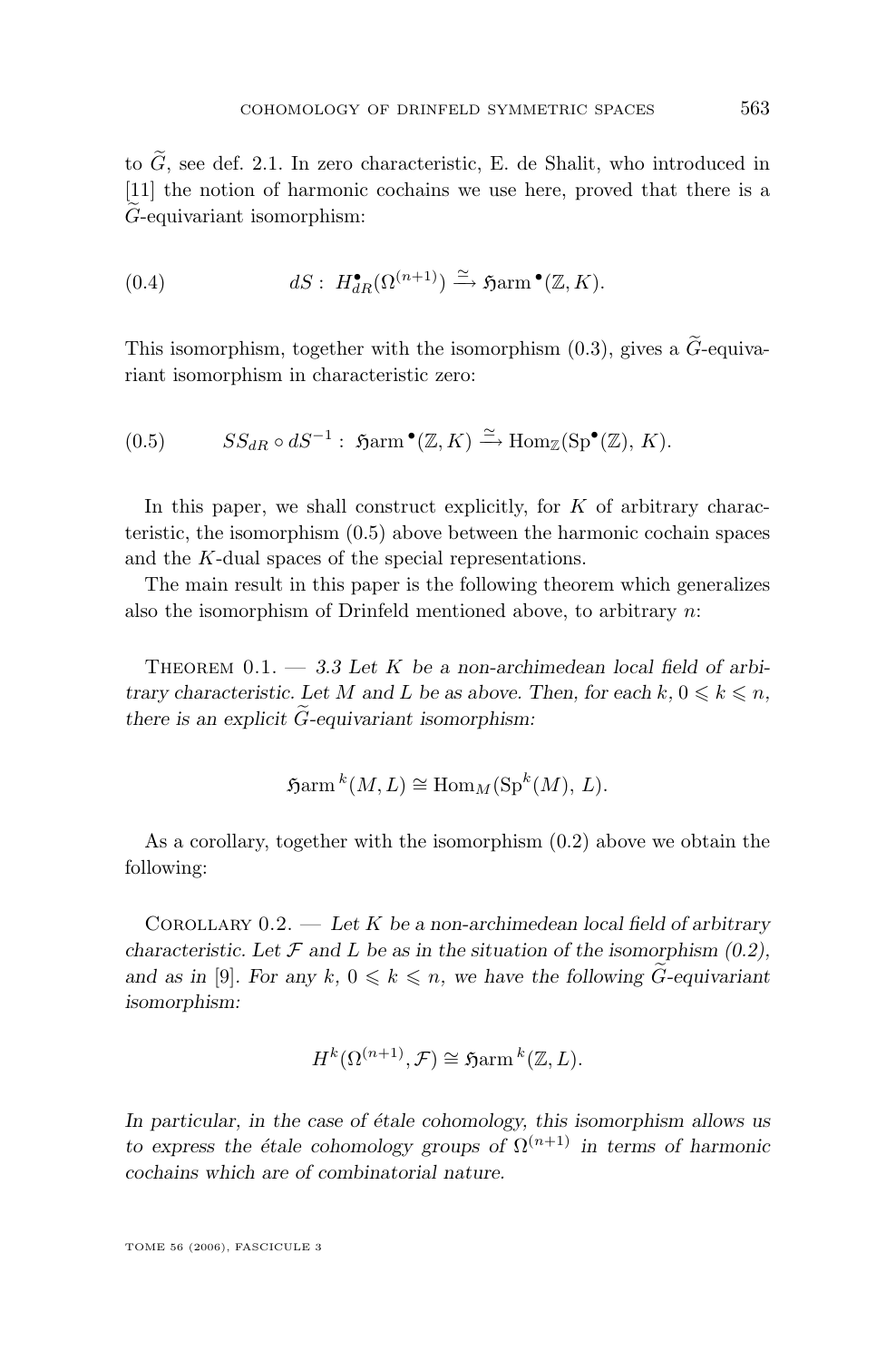Let us summarize the  $\tilde{G}$ -isomorphisms we have seen so far by the following commutative diagrams:



The results of this paper were announced without proofs in [\[2\]](#page-36-0). The reader will find more detailed proofs in [\[1\]](#page-36-0).

Here is the plan of this article. We use the notations introduced above.

In the first section we give some preliminaries about the Bruhat-Tits building associated to  $\widetilde{G}$ . For each  $I \subseteq \Delta$ , let  $B_I$  be the standard parahoric subgroup of  $\tilde{G}$  generated by the upper Iwahori subgroup of  $\tilde{G}$  and the fundamental reflexions  $s_i, i \in I$ . By the Bruhat decomposition, there is a correspondence between the double classes in the affine Weyl group W of  $\tilde{G}$  and the Bruhat cells in  $\tilde{G}$ . By the Iwasawa decomposition and with techniques inspired from Bourbaki [\[4\]](#page-36-0), we prove that there is a canonical one-to-one correspondence between the double classes in the linear Weyl group  $\overline{W}$  and the Iwasawa cells in  $\widetilde{G}$ . By these correspondences and by using decompositions in the Weyl group  $\overline{W}$  into double classes modulo special subgroups, we deduce decompositions of certain subsets of  $G$  into a disjoint union of Bruhat and Iwasawa cells respectively.

In the second section, we recall the definition of harmonic cochains given by E. de Shalit. We also recall the relationship, given by P. Schneider and U. Stuhler, in [\[9\]](#page-37-0), between the special representations and the parahoric subgroups. Next, we define, for each  $I \subseteq \Delta$ , a subset  $C_I$  of  $\tilde{G}$  which is a product of standard parahoric subgroups. Finally, by using the Iwasawa decomposition, we prove that the characteristic functions of the open compact subsets  $C_I \overline{P}_{J_k}/\overline{P}_{J_k}$  of  $G/P_{J_k}$ ,  $I \subseteq \Delta$ , viewed in  $\mathcal{S}p^k(M)$ , have properties that are close to those of harmonic cochains.

In section 3, we prove the main theorem which gives an explicit isomorphism between duals of the special representations and harmonic cochain spaces. In this isomorphism, the characteristic functions of the subsets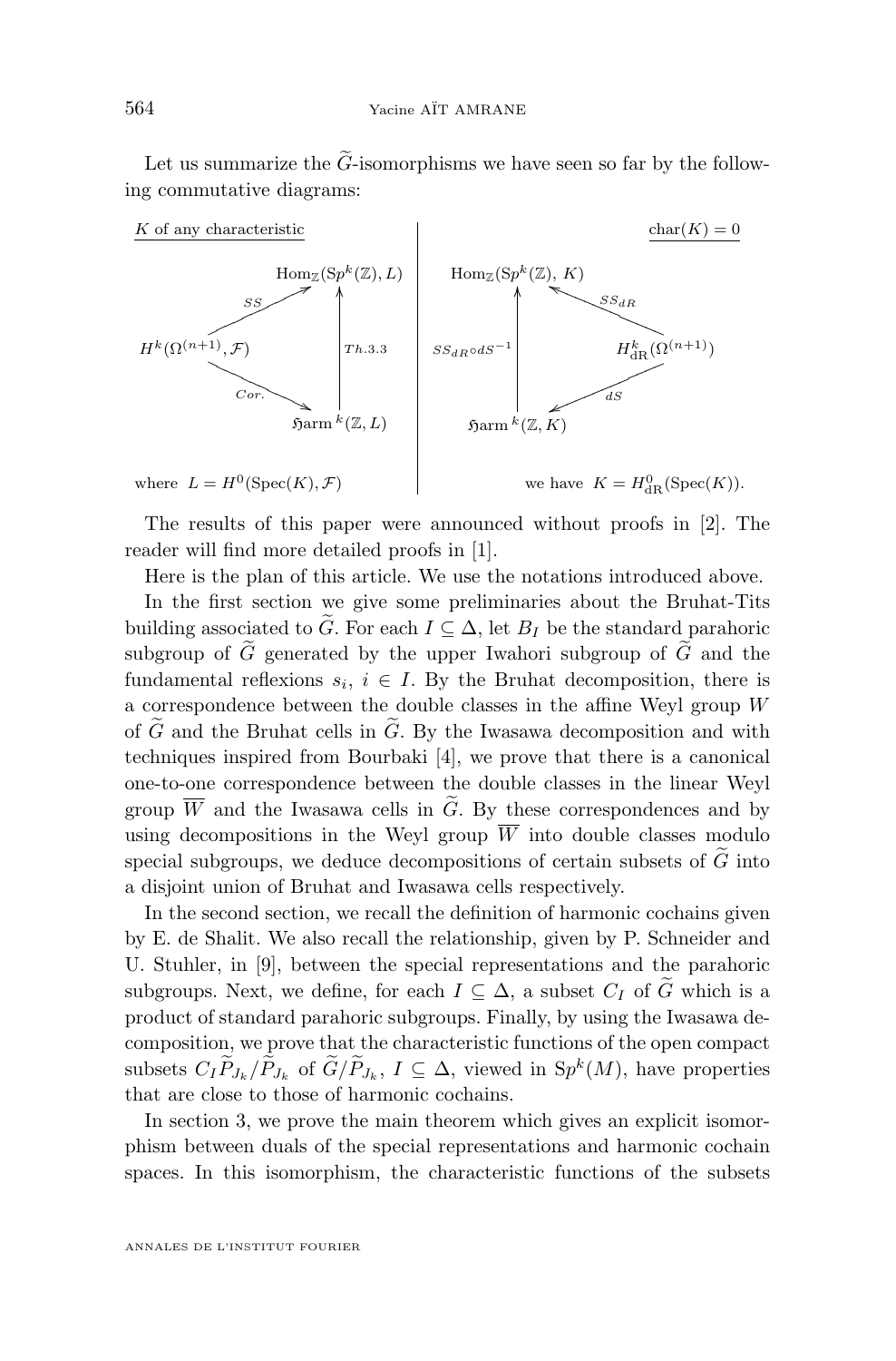<span id="page-5-0"></span> $C_I P_{J_k}/P_{J_k}$  correspond to the standard cells  $\sigma_I$  pointed at the fundamental vertex, stabilized by the standard parahoric subgroups  $B_I$  (under the action of  $\tilde{G}$  on its Bruhat-Tits building).

## 1. Bruhat-Tits building and decompositions in  $\tilde{G}$

#### **1.1. Bruhat-Tits building**

>From now on,  $K$  will be a non-archimedean local field,  $O$  its valuation ring,  $\pi$  a uniformizing parameter and  $\kappa$  the residue field of K. We denote by  $\tilde{G}$  the K-valued points of the connected reductive linear algebraic group  $GL_{n+1}$ .

For general properties of buildings, see [\[5\]](#page-36-0) and [\[7\]](#page-36-0). An introduction to the Bruhat-Tits building of  $\tilde{G}$  with pointed cells is given in [\[11\]](#page-37-0).

**The Bruhat-Tits building (pointed cells).** Let V be the standard vector space  $K^{n+1}$ . A lattice in V is a free O-submodule  $\Lambda$  of V of rank  $n+1$ . The Bruhat-Tits building of  $\tilde{G}$  may be described as a simplicial complex  $\mathfrak I$  whose vertices are the dilation classes of lattices. More precisely, two lattices  $\Lambda$  and  $\Lambda'$  are in the same class if  $\Lambda' = \lambda \Lambda$  for some  $\lambda \in K^*$ . The class of  $\Lambda$  is a vertex v and is denoted  $v = [\Lambda]$ . For  $k, 0 \leq k \leq n$ , a k-cell  $\sigma$ in J is a set of  $k + 1$  vertices  $\{[\Lambda_0], [\Lambda_1], \ldots, [\Lambda_k]\}$  such that:

(1.1) 
$$
\cdots \supsetneq \Lambda_0 \supsetneq \Lambda_1 \supsetneq \cdots \supsetneq \Lambda_k \supsetneq \pi \Lambda_0 \supsetneq \cdots
$$

Notice that there is an obvious cyclic ordering  $(mod. (k+1))$  on the vertices of σ.

A pointed k-cell of  $\Im$  is a pair  $(\sigma, v)$  consisting of a k-cell  $\sigma$  together with a distinguished vertex v of  $\sigma$ . Notice, therefore, that in the case of a pointed cell  $(\sigma, v)$  there is a precise ordering on the vertices. If  $v = [\Lambda_0]$  we write:

(1.2) 
$$
(\sigma, v) = (\Lambda_0 \supsetneq \Lambda_1 \supsetneq \cdots \supsetneq \Lambda_k \supsetneq \pi \Lambda_0).
$$

For each  $k, 0 \leq k \leq n$ , let  $\hat{\mathfrak{I}}^k$  be the set of pointed k-cells of  $\mathfrak{I}$ .

**The action of**  $\tilde{G}$ **.** For a fixed basis of the vector space V, the action of  $\tilde{G}$  on V is given by the matrix product  $ug^{-1}$  where  $u \in V$  is considered as a line matrix with respect to the basis of V . This action induces an action of  $\tilde{G}$  on the vertex set of the building  $\mathfrak{I}$  by  $g.v = [\Lambda g^{-1}]$ . Thus,  $\tilde{G}$  acts on the cells by acting on their vertices.

**The type of a pointed cell.** (*cf.* [\[11,](#page-37-0) § 1.1].) Let  $\sigma = (\Lambda_0 \supseteq \Lambda_1 \supseteq \cdots \supseteq \Lambda_n)$  $(\Lambda_k \supsetneq \pi \Lambda_0) \in \hat{\mathfrak{I}}^k$  be a pointed k-cell. The type of  $\sigma$  is defined as follows:

$$
t(\sigma)=(d_1,\ldots,d_{k+1})
$$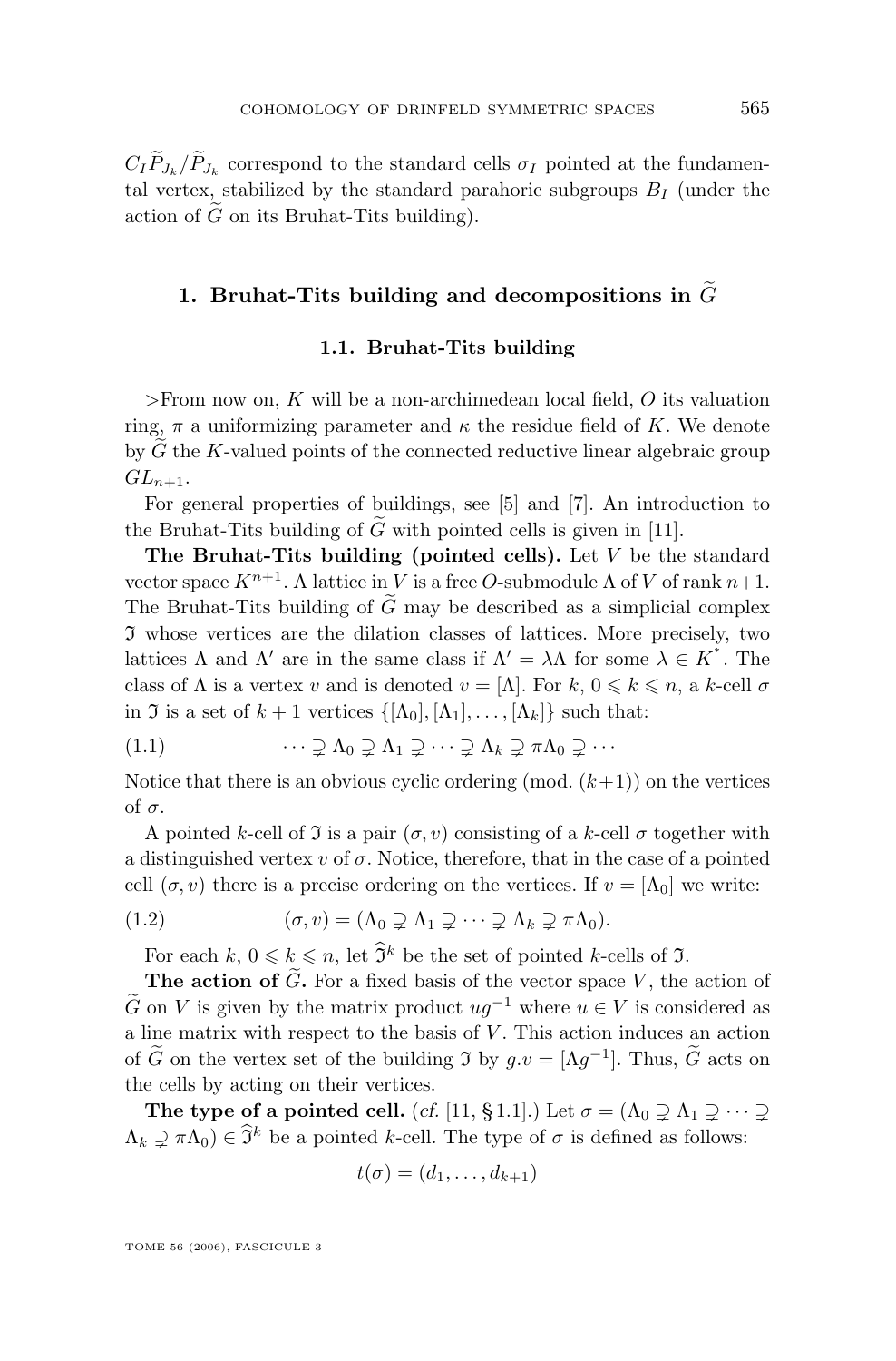where  $d_i = \dim_{\kappa} \Lambda_{i-1}/\Lambda_i$  for each  $i = 1, \ldots, k+1$  (here, we suppose  $\Lambda_{k+1} =$  $\pi\Lambda_0$ ). The type of a pointed k-cell is preserved by the action of G. Indeed, the action of G preserves the dimension of the κ-vector spaces  $\Lambda_{i-1}/\Lambda_i$ .

**The standard cells.** Let  $\{u_1, \ldots, u_{n+1}\}$  be the standard basis of  $V =$  $K^{n+1}$ . Consider, for each  $i = 0...n$ , the vertex  $v_i^o = \Lambda_i^o$  represented by the lattice:

$$
\Lambda_i^\circ = \pi O u_1 \oplus \cdots \oplus \pi O u_i \oplus O u_{i+1} \oplus \cdots \oplus O u_{n+1}.
$$

Since the  $\Lambda_i^o$ ,  $0 \leq i \leq n$ , satisfy [\(1.1\)](#page-5-0), we have an n-cell  $\sigma_{\emptyset} = \{v_0^o, v_1^o, \ldots, v_n^o\}$ called the fundamental chamber of I.

Now, once and for all, fix  $\Delta = \{1, \ldots, n\}$ . For each  $I \subseteq \Delta$  such that  $\Delta - I = \{i_1 < \cdots < i_k\}$ , we have a k-cell

(1.3) 
$$
\sigma_I = \{v_0^o, v_{i_1}^o, \dots, v_{i_k}^o\}.
$$

The  $\sigma_I$ ,  $I \subseteq \Delta$ , are called the standard cells of the Bruhat-Tits building **J.** These cells are the faces of the fundamental chamber  $\sigma_{\emptyset}$  having  $v_0^o$  as vertex, called the fundamental vertex of I.

We denote by  $\widetilde{T}$  the standard maximal torus of  $\widetilde{G}$  of diagonal matrices and by  $\widetilde{N}$  its normalizer in  $\widetilde{G}$ . Since the Weyl group  $\overline{W} = \widetilde{N}/\widetilde{T}$  of  $\widetilde{G}$  with respect to  $\widetilde{T}$  is isomorphic to the permutation group  $\mathcal{S}_{n+1}$ ,  $\overline{W}$  is generated by the set  $S = \{s_i, i \in \Delta\}$  of the reflexions  $s_i$  which correspond to the transpositions  $(i, i + 1) \in S_{n+1}$ . We have the following lemma:

LEMMA 1.1. — Let  $y_i$ ,  $0 \leq i \leq n$ , be the diagonal matrix

$$
y_i = \text{diag}(\overbrace{1,\ldots,1}^{\text{i times}}, \pi, \ldots, \pi)
$$

*and let*  $w_i = (s_i s_{i+1} \cdots s_n)(s_{i-1} s_i \cdots s_{n-1}) \cdots (s_1 s_2 \cdots s_{n-i+1}) \in W$ . We *have:*

$$
(\sigma_{\emptyset}, v_i^o) = y_i w_i (\sigma_{\emptyset}, v_0^o).
$$

 $If (\sigma, v_{i_j}^o) = (v_{i_j}^o, \ldots, v_{i_k}^o, v_{i_0}^o, v_{i_1}^o, \ldots, v_{i_{j-1}}^o)$  is a face of the pointed chamber  $(\sigma_{\emptyset}, v_{i_j}^o)$ , where  $0 \leqslant i_0 < i_1 < \cdots < i_k \leqslant n$  and  $0 \leqslant j \leqslant k$ , then

$$
(\sigma, v_{i_j}^o) = y_{i_j} w_{i_j} (\sigma_{\widehat{I}_{i_j}}, v_0^o)
$$

*where*  $\Delta - I_{i_j} = \{i_{j+1} - i_j \, \langle \, \cdots \, \langle \, i_k - i_j \, \langle \, n+1+i_0-i_j \, \langle \, \cdots \, \langle \, \rangle \rangle\}$  $n + 1 + i_{i-1} - i_i$ 

*Proof.* — The vertices of the fundamental chamber are  $v_l^o = [\Lambda_l^o]$ . We can easily check that the representants  $\Lambda_l^{\circ}$  of these vertices satisfy:

$$
\Lambda_i^\circ y_i w_i = \begin{cases} \begin{array}{ccc} \Lambda_{n+1+l-i}^\circ & \text{if} & 0 \leq l \leq i-1 \\ \Lambda_{l-i}^\circ \pi & \text{if} & i \leq l \leq n. \end{array} \end{cases}
$$

<span id="page-6-0"></span>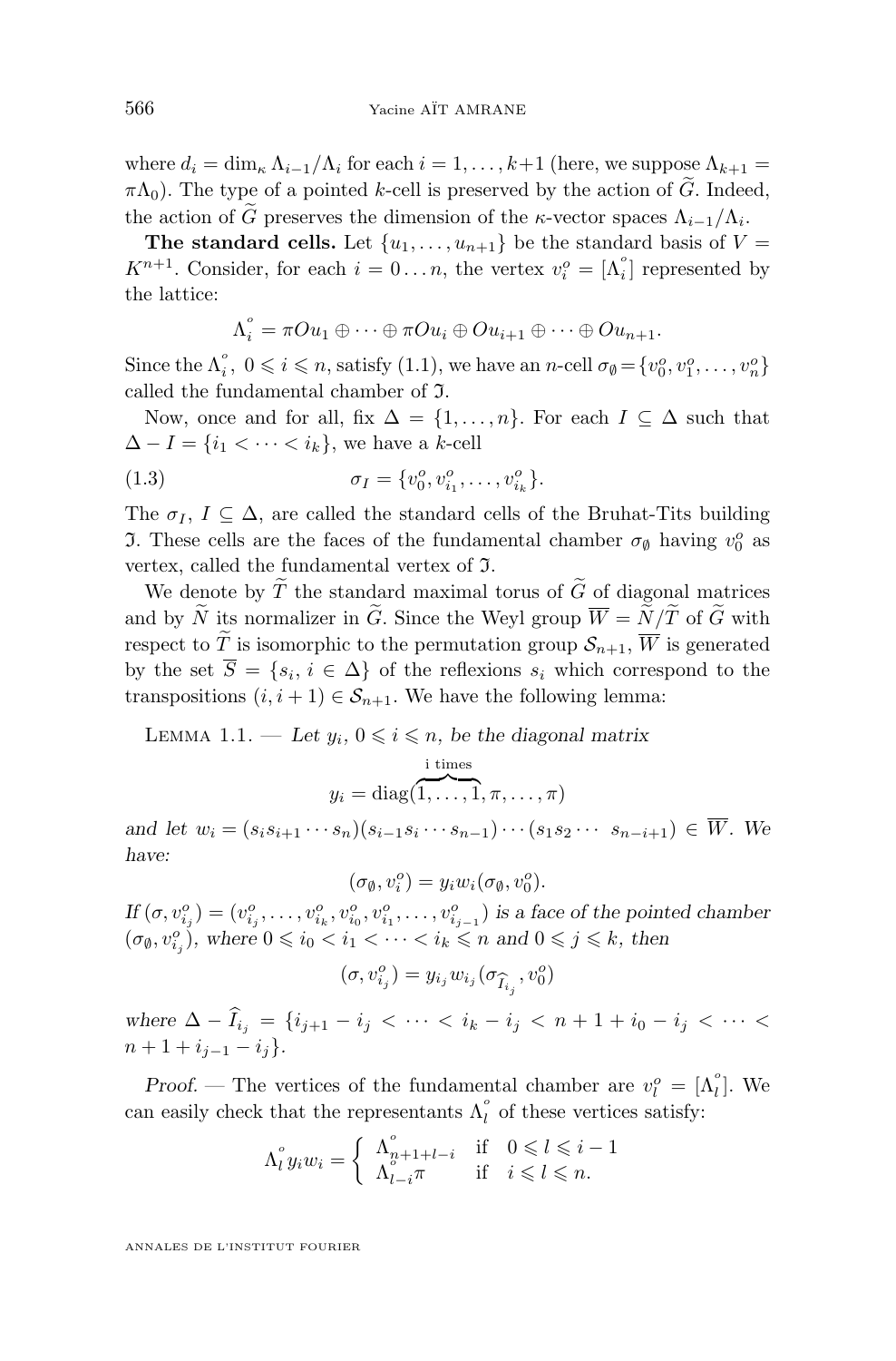<span id="page-7-0"></span>Therefore, by taking into account the way in which  $\tilde{G}$  acts on the vertices of  $\mathfrak{I}$ , it follows that:

$$
w_i^{-1}y_i^{-1}v_l^o=\left\{\begin{array}{ccc}v_{n+1+l-i}^o&\text{if}&0\leqslant l\leqslant i-1\\v_{l-i}^o&\text{if}&i\leqslant l\leqslant n,\end{array}\right.
$$

hence  $w_i^{-1}y_i^{-1}(\sigma_\emptyset, v_i^o) = (\sigma_\emptyset, v_0^o)$  and, if  $(\sigma, v_{i_j}^o)$  and  $\hat{I}_{i_j}$  are as in the lemma, we have  $w_{i_j}^{-1} y_{i_j}^{-1}(\sigma, v_{i_j}^o) = (\sigma_{\widehat{I}_{i_j}}, v_0^o)$  $\Box$ 

Since the action of  $\tilde{G}$  is transitive on the chambers of  $\mathfrak{I}$ , the lemma above shows that  $\tilde{G}$  acts transitively on the pointed k-cells of a given type. Furthermore, if we denote by  $t_I$  the type of the pointed standard k-cell  $(\sigma_I, v_0^o)$  and by  $\mathfrak{I}^{k,t_I}$  the set of all pointed k-cells of type  $t_I$ , we have  $\mathfrak{I}^k =$  $\coprod_{I \subseteq \Delta} \widetilde{\mathfrak{I}}^{k,t_I}$ , where the disjoint union is taken over the subsets  $I \subseteq \Delta$  such that  $\overline{\Delta} - I$  is of cardinal k. Notice, therefore, that for k fixed, there are exactly ( $\binom{n}{k}$ ) types of pointed *k*-cells.

*Remark 1.2.* — For each  $I \subseteq \Delta$ , let  $B_I$  be the pointwise stabilizer in  $\tilde{G}$  of the standard cell  $\sigma_I$ , or equivalentely the stabilizer of the pointed standard cell  $(\sigma_I, v_0^o)$ . The first assertion of the lemma [1.1](#page-6-0) shows that, for every  $i, 0 \leqslant i \leqslant n$ , we have

(1.4)  $y_i w_i B = B y_i w_i,$ 

where  $B = B_{\emptyset}$ .

#### **1.2. Bruhat and Iwasawa decomposition in**  $\widetilde{G}$

#### 1.2.1. The Bruhat decomposition

**The parabolic subgroups of**  $\tilde{G}$ **.** Let  $\tilde{P}$  be the upper triangular Borel subgroup of  $\tilde{G}$ . A parabolic subgroup of  $\tilde{G}$  is a closed subgroup which contains a Borel subgroup. The subgroups which contain  $\widetilde{P}$  are said to be special; these subgroups are completely determined by the subsets I of  $\Delta$ . Indeed, if for each  $I \subseteq \Delta$ , we let  $W_I$  be the subgroup of  $\overline{W}$  generated by the  $s_i, i \in I$ , it has been shown that the subset

 $\widetilde{P}_I = \widetilde{P}W_I\widetilde{P}$   $(:= \widetilde{P}\widetilde{N}_I\widetilde{P}$  where  $\widetilde{N}_I \subseteq \widetilde{N}$  is such that  $\widetilde{N}_I/\widetilde{T} = W_I$ is a subgroup of  $\tilde{G}$  containing  $\tilde{P}$ , and that every subgroup of  $\tilde{G}$  containing P is a certain  $P_I$  for  $I \subseteq \Delta$ . Note that  $P = P_{\emptyset}$ .

**The parahoric subgroups of**  $\widetilde{G}$ **.** For each  $I \subseteq \Delta$ , we denote by  $B_I^{\circ}$ the open compact subgroup of  $\tilde{G}(O)$  which is the inverse image of the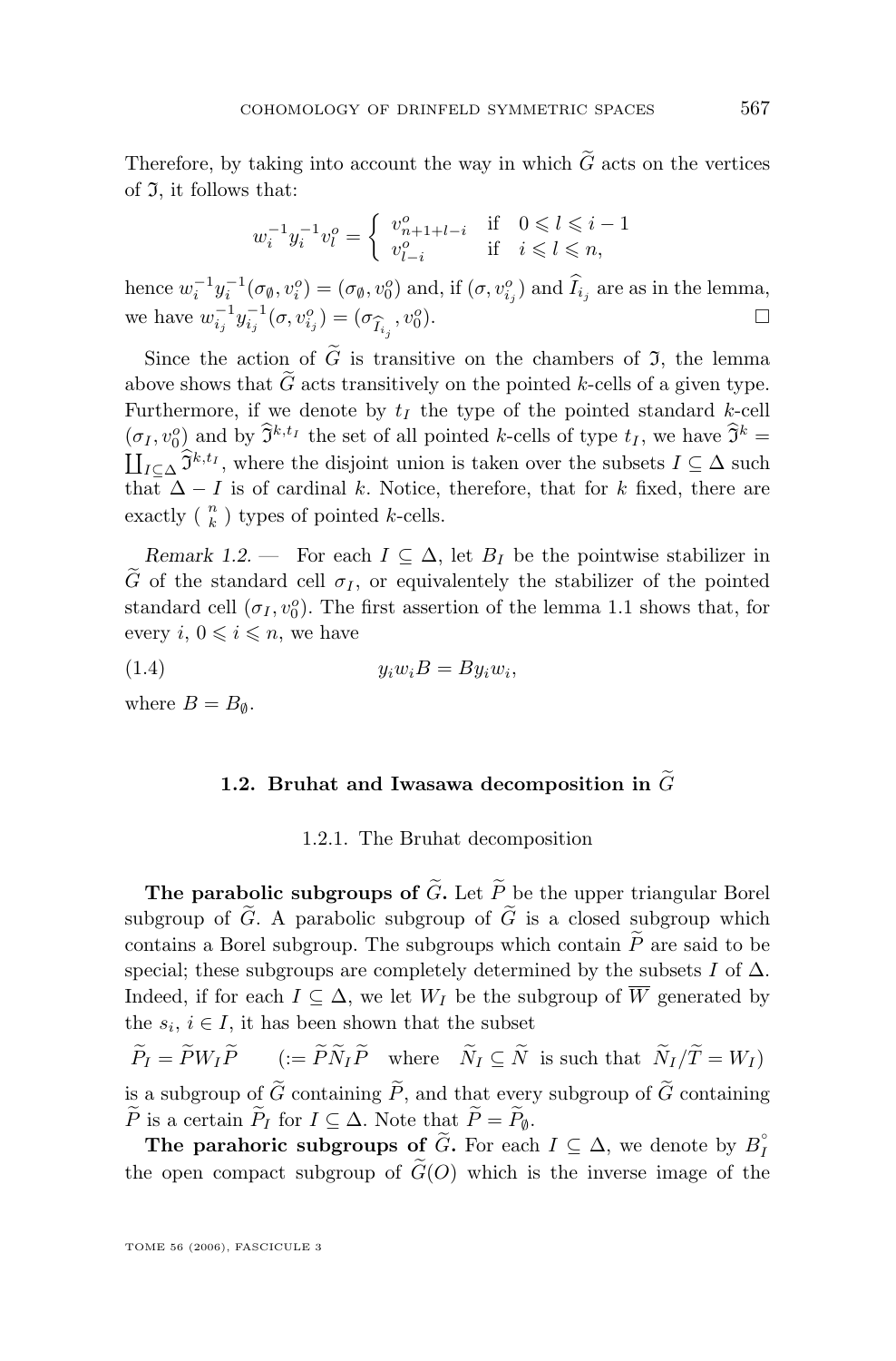standard parabolic subgroup  $\widetilde{P}_I(\kappa)$  of  $\widetilde{G}(\kappa)$  by the map "reduction mod.  $\pi$ :  $\widetilde{G}(O) \to \widetilde{G}(\kappa)$ . The parahoric subgroups of  $\widetilde{G}$  are the conjugates in  $\widetilde{G}$ of the  $B_I^{\circ}, I \subseteq \Delta$ . Note that we have  $B_I = B_I^{\circ} K^*$ .

**The Bruhat decomposition.** Let us recall, for each  $I \subseteq \Delta$ , the following Bruhat decomposition (*cf.* [\[5,](#page-36-0) ch. V], [\[4\]](#page-36-0) or [\[7\]](#page-36-0)): (1.5)

$$
B_I = BW_I B = \coprod_{w \in W_I} BwB \qquad \text{resp.} \qquad \widetilde{P}_I = \widetilde{P}W_I \widetilde{P} = \coprod_{w \in W_I} \widetilde{P}w\widetilde{P}.
$$

As a consequence of the Bruhat decomposition, we obtain the following proposition:

PROPOSITION 1.3. — Let  $I_1, I_2 \subseteq \Delta$ . The map which to  $W_{I_1} w W_{I_2}$  as*sociates*  $B_{I_1} w B_{I_2}$  for  $w \in W$  *is a one-to-one correspondence:* 

$$
W_{I_1}\backslash \overline{W}/W_{I_2} \xrightarrow{\sim} B_{I_1}\backslash \widetilde{G}(O)K^*/B_{I_2}.
$$

*Proof.* — *cf.* [\[4,](#page-36-0) ch. IV, § 2.5, rem. 2].

#### 1.2.2. The Iwasawa decomposition

In the following, we shall use the same techniques as in  $[4, ch. IV, § 2,2]$  $[4, ch. IV, § 2,2]$ and use the generalized Iwasawa decomposition (see for example [\[7,](#page-36-0) th. 17.6]):

(1.6) 
$$
\widetilde{G} = \coprod_{w \in \overline{W}} Bw\widetilde{P}
$$

to prove theorem [1.7](#page-9-0) below, which gives an analogous result to the proposition 1.3.

### LEMMA 1.4. — Let  $w \in \overline{W}$  and  $j \in \Delta$ . We have the following inclusions: 1.  $w\widetilde{P}s_i ⊆ Bw\widetilde{P} \cup Bws_i\widetilde{P}$ 2.  $s_jBw ⊂ Bw\widetilde{P} \cup Bs_jw\widetilde{P}$ .

*Proof.* — Indeed, by putting  $B' = w^{-1}Bw$  in the first inclusion (resp.  $P' = wP w^{-1}$  in the second inclusion) we have to show:

$$
\widetilde{P}s_j \subseteq B'\widetilde{P} \cup B's_j\widetilde{P} \qquad (\text{resp. } s_jB \subseteq B\widetilde{P}' \cup Bs_j\widetilde{P}').
$$

The canonical basis of  $K^{n+1}$  being  $\{u_1, \ldots, u_{n+1}\}$ , let  $\widetilde{G}_j$  be the subgroup of  $\tilde{G}$  consisting of the elements which fix the  $u_i$  for  $i \neq j, j + 1$  and which fix the plane spanned by  $u_j$  and  $u_{j+1}$ . Put  $\widetilde{G}_j(O) = \widetilde{G}_j \cap \widetilde{G}(O)$ . So (*cf.* [\[4,](#page-36-0) ch.IV, §2.2]), we have  $\widetilde{G}_i(k)\widetilde{P}(k) = \widetilde{P}(k)\widetilde{G}_i(k)$  for any base field k, hence, for  $k = K$  (resp.  $k = \kappa$ ) we get  $\tilde{G}_i \tilde{P} = \tilde{P}\tilde{G}_i$  (resp.  $\tilde{G}_i(O)B = B\tilde{G}_i(O)$ , by

<span id="page-8-0"></span>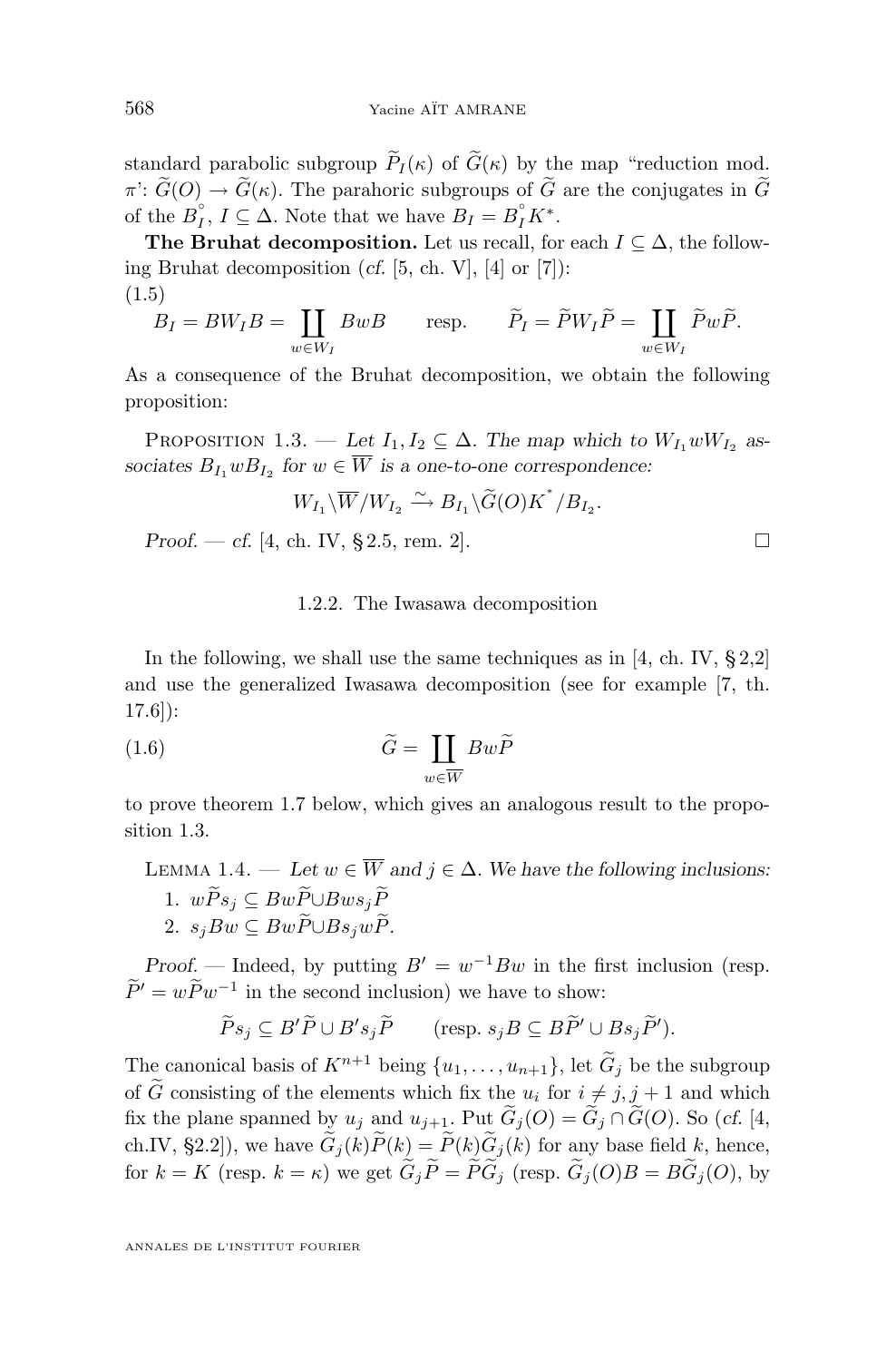<span id="page-9-0"></span>lifting the equality  $\widetilde{G}_j(\kappa)\widetilde{P}(\kappa) = \widetilde{P}(\kappa)\widetilde{G}_j(\kappa)$  to  $\widetilde{G}(O)$  and multiplying then by  $K^*$ ). Therefore, it's enough to prove:

$$
\widetilde{G}_j \subseteq (B' \cap \widetilde{G}_j)(\widetilde{P} \cap \widetilde{G}_j) \cup (B' \cap \widetilde{G}_j)s_j(\widetilde{P} \cap \widetilde{G}_j)
$$
  
(resp. 
$$
\widetilde{G}_j \subseteq (B \cap \widetilde{G}_j)(\widetilde{P}' \cap \widetilde{G}_j) \cup (B \cap \widetilde{G}_j)s_j(\widetilde{P}' \cap \widetilde{G}_j)).
$$

By identifying  $G_j$  with  $GL_2$ , the proof may be completed as in [loc. cit.], except that we use the Iwasawa decomposition instead of the Bruhat decomposition.  $\Box$ 

COROLLARY 1.5. — Let 
$$
u_1, ..., u_d \in \overline{S}
$$
 and  $w \in \overline{W}$ . We have:  
\n1.  $w\widetilde{P}u_1...u_d \subseteq \bigcup_{(l_1,...,l_p)} Bwu_{l_1}...u_{l_p}\widetilde{P}$   
\n2.  $u_1...u_dBw \subseteq \bigcup_{(l_1,...,l_p)} Bu_{l_1}...u_{l_p}w\widetilde{P}$ 

where  $(l_1, \ldots, l_p)$  *runs through the increasing sequenses (including the empty sequence) in*  $\llbracket 1, d \rrbracket$ *.* 

*Proof.* — Induct on d and use the lemma [1.4](#page-8-0) above (see also [\[4,](#page-36-0) ch. IV, § 2, lem. 1]).

COROLLARY 1.6. — Let  $I_1, I_2 \subseteq \Delta$ *. For each*  $w \in \overline{W}$ , we have  $B_1, w \widetilde{P}_1 =$  $BW_{I_1}wW_{I_2}P.$ 

*Proof.* — Let  $I_1, I_2$  and w be as above. Let  $w' = u'_1 \cdots u'_{d_1} \in W_{I_1}$  and  $w'' = u_1'' \cdots u_{d_2}'' \in W_{I_2}$ . We have:

$$
Bw'B.Bw\widetilde{P}.\widetilde{P}w''\widetilde{P}=Bu'_1\cdots u'_{d_1}Bw\widetilde{P}u''_1\cdots u''_{d_2}\widetilde{P},
$$

therefore, the corollary 1.5 gives  $Bw'B.Bw\widetilde{P}.\widetilde{P}w''\widetilde{P} \subseteq BW_{I_1}wW_{I_2}\widetilde{P}$ , and if we take the union as  $w'$  and  $w''$  run through  $W_{I_1}$  and  $W_{I_2}$  respectively, one obtains:

$$
B_{I_1}w\widetilde{P}_{I_2}\subseteq BW_{I_1}wW_{I_2}\widetilde{P}.
$$

The other inclusion is obvious.

THEOREM 1.7. — Let  $I_1, I_2 \subseteq \Delta$ . The map  $\overline{W} \to B_{I_1} \backslash \widetilde{G}/\widetilde{P}_{I_2}$  which to  $w$  associates  $B_{I_1} w P_{I_2}$ , induces a one-to-one map:

$$
W_{I_1}\backslash \overline{W}/W_{I_2} \xrightarrow{\sim} B_{I_1}\backslash \widetilde{G}/\widetilde{P}_{I_2}.
$$

*Proof.* — The generalized Iwasawa decomposition  $(1.6)$  shows that the map  $w \mapsto Bw\widetilde{P}$  is bijective from  $\overline{W}$  on the set  $B\backslash \widetilde{G}/\widetilde{P}$ , so, by the corollary 1.6, the surjective map  $\overline{W} \xrightarrow{\sim} B \backslash \widetilde{G}/\widetilde{P} \twoheadrightarrow B_{I_1} \backslash \widetilde{G}/\widetilde{P}_{I_2}$  induces the following surjective map:

$$
W_{I_1}\backslash \overline{W}/W_{I_2} \longrightarrow B_{I_1}\backslash \widetilde{G}/\widetilde{P}_{I_2}.
$$

$$
\Box
$$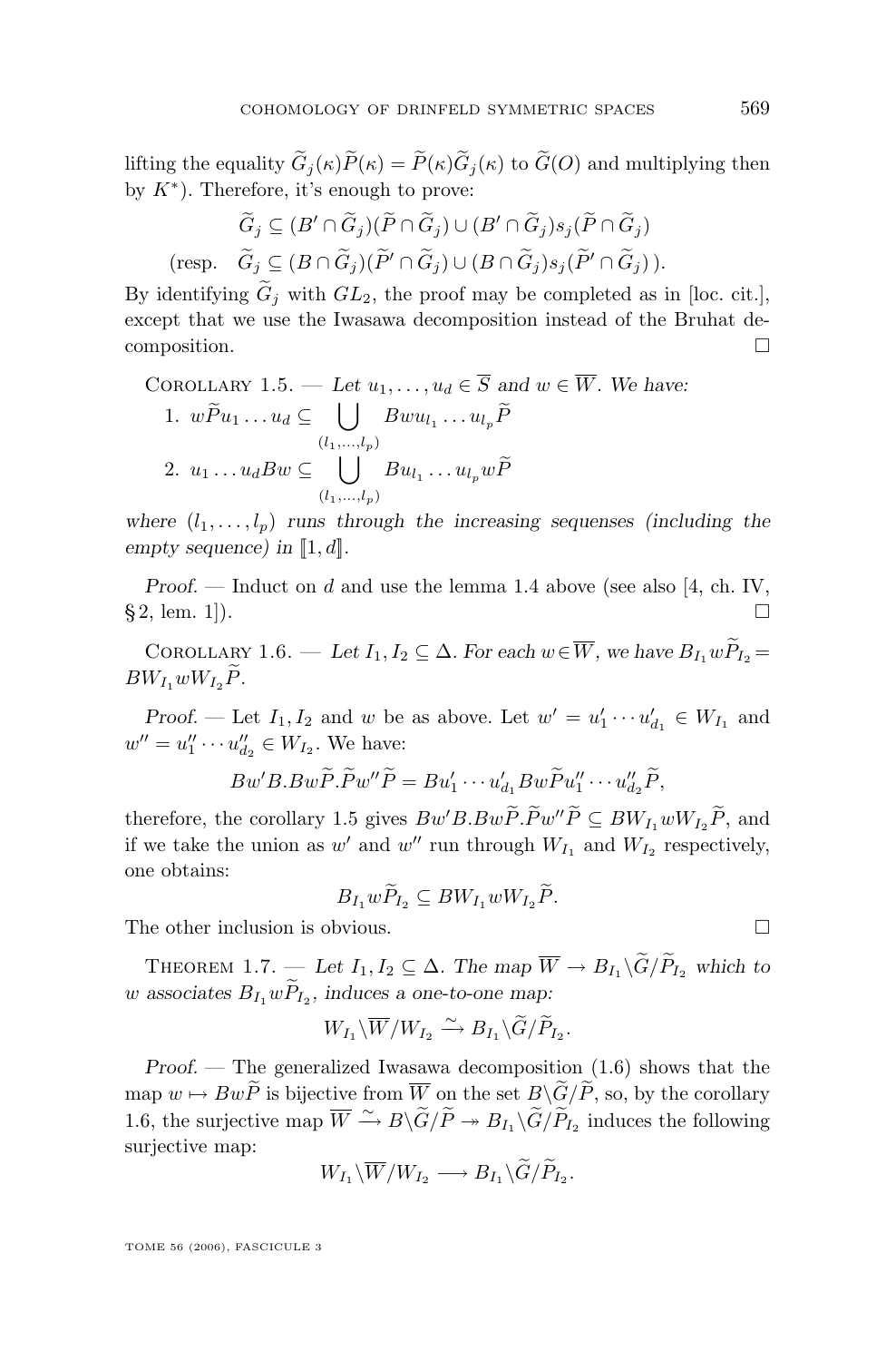<span id="page-10-0"></span>In order to prove that this map is injective, it is enough to prove the following property:

for any  $w, w' \in \overline{W}$ ,  $B_{I_1} w \tilde{P}_{I_2} = B_{I_1} w' \tilde{P}_{I_2}$ , if and only if,  $W_{I_1} w W_{I_2} = W_{I_1} w' W_{I_2}$ . Indeed, suppose  $B_{I_1} w \widetilde{P}_{I_2} \cap B_{I_1} w' \widetilde{P}_{I_2} \neq \emptyset$ , so there exist  $b \in B_{I_1}^{\circ}$  and  $p \in \widetilde{P}_{I_2}$ with  $bwp = w'$ . This implies  $p = w^{-1}b^{-1}w' \in \tilde{G}(O) \cap P_{I_2} \subseteq B_{I_2}$  and hence  $B_{I_1}wB_{I_2} \cap B_{I_1}w'B_{I_2} \neq \emptyset$  which, by Proposition [1.3,](#page-8-0) gives  $W_{I_1}wW_{I_2} =$  $W_{I_1}w'W_{I_2}$ .

*Remark 1.8.* — Let  $I_1, I_2 \subseteq \Delta$ . Recall (see [\[4,](#page-36-0) ch. IV, § 2.5, prop. 2]), that for Bruhat cells, we have a similar formula to the formula in the corollary [1.6,](#page-9-0) that is:

(1.7) 
$$
B_{I_1} w B_{I_2} = B W_{I_1} w W_{I_2} B.
$$

Now, let  $I_1, I_2 \subseteq \Delta$  such that for each  $i \in I_1, j \in I_2$ , we have  $|i - j| \geq 2$ (which gives  $s_i s_j = s_j s_i$ ). Then, since every element in  $W_{I_1}$  commutes with every element in  $W_{I_2}$ , we get:

$$
W_{I_1 \cup I_2} = W_{I_1}. W_{I_2} = W_{I_2}. W_{I_1}.
$$

The equality (1.7), for  $w = 1$ , gives then:

(1.8) 
$$
B_{I_1 \cup I_2} = B_{I_1}.B_{I_2} = B_{I_2}.B_{I_1}.
$$

Notice also that, for each  $I \subseteq \Delta$ , one gets (see also [\[9,](#page-37-0) lem. 14 (ii), §4]):

(1.9) 
$$
B_I \widetilde{P}_I = B \widetilde{P}_I = B_I \widetilde{P}.
$$

#### 1.2.3. Decomposition in the Weyl group  $\overline{W}$

For each  $r, r' \in \Delta = \{1, ..., n\}$  such that  $r \leq r' + 1$ , we set  $w_r^{r'} =$  $s_r s_{r+1} \dots s_{r'}$ ,  $(w_{r'+1}^{-1} = 1)$ . Using the Coxeter relations in the Weyl group  $\overline{W}$ :

$$
(1.10) \qquad \begin{cases} s_l^2 = 1 & \text{for} \quad l = 1, \dots, n \\ s_{l_1} s_{l_2} = s_{l_2} s_{l_1} & \text{for} \quad 1 \leq l_1 < l_2 - 1 \leq n - 1 \\ s_l s_{l+1} s_l = s_{l+1} s_l s_{l+1} & \text{for} \quad l = 1, \dots, n - 1, \end{cases}
$$

it is easy to show that we have: (1.11)

> $s_l w_r^{r'} = w_r^{r'}$  $r'_{r} s_{l-1}$  for every  $r, r'$  and l such that  $r + 1 \leq l \leq r' \leq n$ .

In all what follows, for any integers a and b such that  $a \leq b + 1$ , we denote by  $[a, b]$  the set of all integers j such that  $a \leq j \leq b$ . It is the empty set in the case  $a = b + 1$ .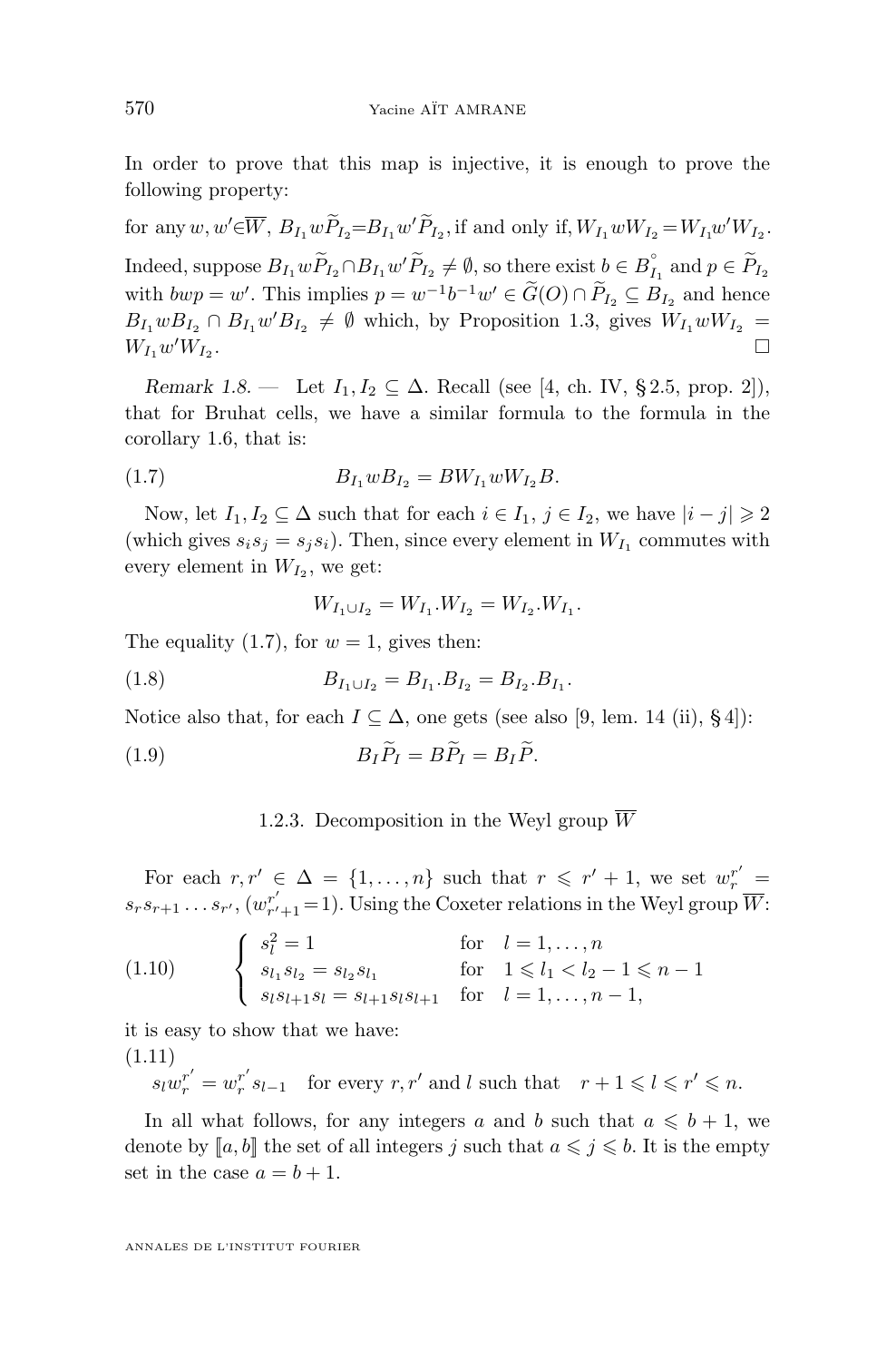PROPOSITION 1.9. — Let k be an integer such that  $1 \leq k \leq n$ . Let  $w \in \overline{W}$ . Then:

(1) *(1.)* For each integer j such that  $n - k + 2 \leq j \leq n$ , we have the *decompositions:*

 $BwB_{J_k\cup\{j\}} = BwB_{J_k}$  II  $Bws_jB_{J_k}$  and  $BwP_{J_k\cup\{j\}} = BwP_{J_k}$  II  $Bws_jP_{J_k}$ .

2. For  $j = n - k + 1$ , we have the following decompositions:

$$
BwB_{J_k \cup \{n-k+1\}} = \coprod_{r \in [\![1,n-k+2]\!]} Bww_r^{n-k+1}B_{J_k}
$$

*and*

$$
Bw\widetilde{P}_{J_k\cup\{n-k+1\}} = \coprod_{r\in\llbracket 1,n-k+2\rrbracket} Bww_r^{n-k+1}\widetilde{P}_{J_k}.
$$

*Proof.* — We use proposition [1.7](#page-9-0) and theorem [1.3](#page-8-0) to conclude respectively the first and the second decomposition in 1., and also in 2., from the decomposition into left cosets in  $\overline{W}$ .

1. It is easy to check that the sets  $W_{J_k}$  and  $s_j W_{J_k}$  are the only different left cosets in  $W_{J_k \cup \{j\}}$  modulo  $W_{J_k}$  since we have  $n - k + 2 \leq j \leq n$ .

2. To prove that the only left cosets in  $W_{J_k \cup \{n-k+1\}}$  modulo  $W_{J_k}$  are the  $w_r^{n-k+1}W_{J_k}$ , with  $1 \leq r \leq n-k+2$ , it suffices to prove more generally that for any  $a_1$  such that  $1 \leq a_1 \leq n - k + 2$  we have the property:

**A**<sub>1</sub> : For each  $w \in W_{\llbracket a_1, n-k+1 \rrbracket}$ , there is an  $r \in \llbracket a_1, n-k+2 \rrbracket$  so that

$$
wW_{J_k} = w_r^{n-k+1}W_{J_k}.
$$

We do this by induction on the length  $l(w)$  of w in  $W_{[a_1,n-k+1]}$ , where the length is defined with respect to the generators  $\overline{S}$ . If  $l(w) = 0$  then  $w = 1$ , so the equality in  $A_1$  holds trivially with  $r = n - k + 2$ . Now let  $w \in W_{\llbracket a_1, n-k+1 \rrbracket}$  be such that  $l(w) = d+1$ . Therefore, if  $\iota \in \llbracket a_1, n-k+1 \rrbracket$ is such that  $l(s_iw) = d$ , by induction, there is an  $r \in [a_1, n-k+2]$  so that:  $wW_{J_k} = s_{\iota} s_{\iota} wW_{J_k} = s_{\iota} w_r^{n-k+1} W_{J_k}$ . To complete the proof of  $\mathbf{A}_1$ , we study several cases depending on  $\iota$  and  $r$ :

•  $\iota \leq r-2$ : the elements  $s_{\iota}$  and  $w_r^{n-k+1}$  commute and  $s_{\iota} \in W_{J_k}$ . Therefore,

$$
s_{\iota} w_r^{n-k+1} W_{J_k} = w_r^{n-k+1} s_{\iota} W_{J_k} = w_r^{n-k+1} W_{J_k}.
$$

•  $\iota = r - 1$  (resp.  $\iota = r$ ): we have:

$$
s_{\iota} w_r^{n-k+1} W_{J_k} = w_{r-1}^{n-k+1} W_{J_k} \quad \text{(resp.} \quad s_{\iota} w_r^{n-k+1} W_{J_k} = w_{r+1}^{n-k+1} W_{J_k} \text{)}.
$$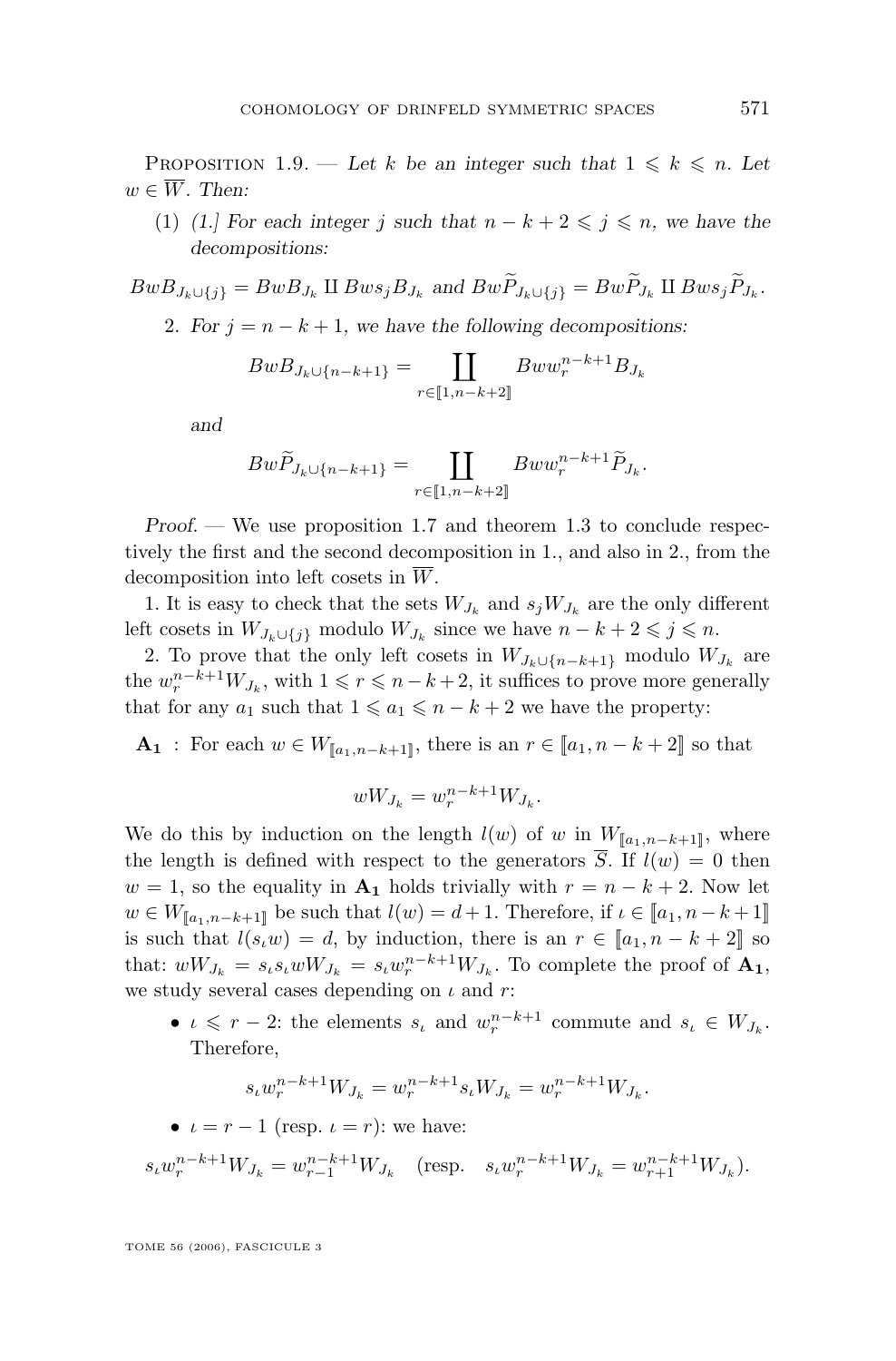<span id="page-12-0"></span>•  $r + 1 \leqslant \iota \leqslant n - k + 1$ : by [\(1.11\)](#page-10-0) we have  $s_{\iota} w_r^{n-k+1} = w_r^{n-k+1} s_{\iota-1}$ , and since  $r \leqslant \iota - 1 \leqslant n - k$  then  $s_{\iota-1} \in W_{J_k}$ . Therefore,  $s_{\iota}w_{r}^{n-k+1}W_{J_{k}} = w_{r}^{n-k+1}s_{\iota-1}W_{J_{k}} = w_{r}^{n-k+1}W_{J_{k}}.$ 

To prove that the left cosets  $w_r^{n-k+1}W_{J_k}$ ,  $1 \leq r \leq n-k+2$ , are different will be done more generally in the proof of the next proposition.  $\Box$ 

PROPOSITION 1.10. — Let  $k, 1 \leq k \leq n$ . Let  $a_1, \ldots, a_k$  be such that  $1 \leq a_1 \leq \cdots \leq a_k$ . Assume, furthermore, that  $a_i \leq n - k + i + 1$  for any  $\iota = 1, \ldots, k$ . We have the decompositions:

$$
B_{[\![a_k,n]\!]} \cdots B_{[\![a_1,n-k+1]\!]} B_{J_k} = \coprod_{(r_1,\ldots,r_k)} B w_{r_k}^n \cdots w_{r_1}^{n-k+1} B_{J_k}
$$

*and*

$$
B_{\llbracket a_k, n \rrbracket} \cdots B_{\llbracket a_1, n-k+1 \rrbracket} \widetilde{P}_{J_k} = \coprod_{(r_1, \ldots, r_k)} B w_{r_k}^n \cdots w_{r_1}^{n-k+1} \widetilde{P}_{J_k}
$$

where  $(r_1, \ldots, r_k)$  *runs through the set*  $\prod_{\iota=1}^k [a_\iota, n-k+\iota+1]$ .

*Proof.* — As above, by Proposition [1.7](#page-9-0) and Theorem [1.3,](#page-8-0) it's enough to prove that one has the following decomposition:

$$
(1.12) \t W_{[\![a_k,n]\!]} \cdots W_{[\![a_1,n-k+1]\!]} W_{J_k} = \coprod_{(r_1,\ldots,r_k)} w_{r_k}^n \cdots w_{r_1}^{n-k+1} W_{J_k}
$$

with  $(r_1, \ldots, r_k)$  running through the set  $\prod_{\iota=1}^k [a_{\iota}, n-k+\iota+1]$ .

To prove the equality, it suffices to prove by induction on  $m$  that, for  $m = 1, \ldots, k$ , the following holds:

$$
\mathbf{A}_{\mathbf{m}}: \text{ for each } w \in W_{[\![a_m, n-k+m]\!]} \text{ and each } (r_1, \ldots, r_{m-1}) \in \prod_{\iota=1}^{m-1} [\![a_{\iota}, n-k+\iota+1]\!],
$$

there is an  $(r'_1, \ldots, r'_m) \in \prod_{k=1}^m [a_k, n-k+\iota+1]$  so that we have an equality:  $\iota = 1$  $ww_{r_{m-1}}^{n-k+m-1} \cdots w_{r_1}^{n-k+1} W_{J_k} = w_{r'_m}^{n-k+m} \cdots w_{r'_1}^{n-k+1} W_{J_k}.$ 

The proof of  $A_1$  is above. Assume that  $A_m$  holds for  $m \leq k - 1$  and let us show  $\mathbf{A_{m+1}}$ . We have to prove that for any  $w \in W_{[a_{m+1},n-k+m+1]}$  and any  $(r_1, ..., r_m) \in \prod_{\iota=1}^m [a_{\iota}, n-k+\iota+1]$ , there exists  $(r'_1, ..., r'_{m+1}) \in$  $\prod_{\iota=1}^{m+1} [a_{\iota}, n-k+\iota+1]$  so that:

$$
(1.13) \t w w_{r_m}^{n-k+m} \cdots w_{r_1}^{n-k+1} W_{J_k} = w_{r'_{m+1}}^{n-k+m+1} \cdots w_{r'_1}^{n-k+1} W_{J_k}.
$$

We prove (1.13) by induction on the length  $l(w)$  of  $w \in W_{[\![a_{m+1}, n-k+m+1]\!]}$ . If  $l(w) = 0$  then  $w = 1$  and (1.13) holds trivially. Assume that (1.13) is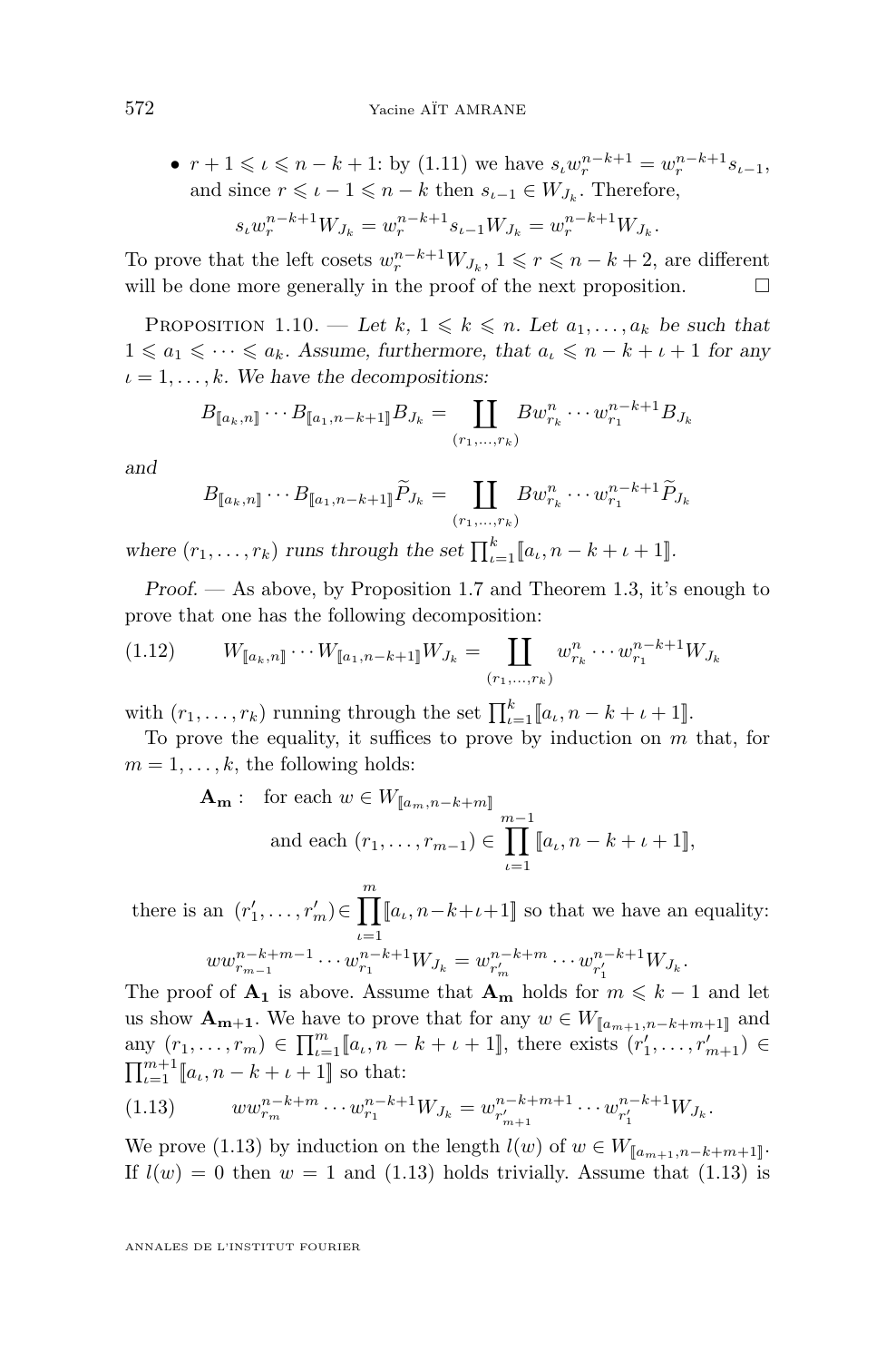true when  $l(w) = d$ . Let  $w \in W_{\llbracket a_{m+1}, n-k+m+1 \rrbracket}$  be such that  $l(w) = d+1$ . Therefore, if  $j \in [a_{m+1}, n-k+m+1]$  is such that  $l(s_jw) = d$ , there exists  $(r'_1, \ldots, r'_{m+1})$  in  $\prod_{\iota=1}^{m+1} [a_{\iota}, n-k+\iota+1]$ , by the induction hypothesis, so that:

$$
s_j w w_{r_m}^{n-k+m} \cdots w_{r_1}^{n-k+1} W_{J_k} = w_{r'_{m+1}}^{n-k+m+1} \cdots w_{r'_1}^{n-k+1} W_{J_k}
$$

and hence

$$
(1.14) \qquad ww^{n-k+m}_{r_m}\cdots w^{n-k+1}_{r_1}W_{J_k}=s_jw^{n-k+m+1}_{r'_{m+1}}\cdots w^{n-k+1}_{r'_1}W_{J_k}.
$$

There are several cases depending on j and  $r'_{m+1}$ :

•  $a_{m+1} \leqslant j \leqslant r'_{m+1} - 2 \leqslant n - k + m$ : we have  $s_j w_{r'_{m+1}}^{n-k+m+1} =$  $w_{r'_{m+1}}^{n-k+m+1} s_j$ . Since  $s_j w_{r'_m}^{n-k+m} \in W_{\llbracket a_m, n-k+m \rrbracket}$ , by induction  $(\mathbf{A}_{\mathbf{m}})$ , there exists  $(r''_1, \ldots, r''_m)$  in  $\prod_{\iota=1}^m [a_\iota, n-k+\iota+1]$  such that:

$$
s_j w_{r'_m}^{n-k+m} \cdots w_{r'_1}^{n-k+1} W_{J_k} = w_{r''_m}^{n-k+m} \cdots w_{r''_1}^{n-k+1} W_{J_k}.
$$

- $j = r'_{m+1} 1$ : we have  $s_j w^{n-k+m+1}_{r'_{m+1}} = w^{n-k+m+1}_{r'_{m+1}-1}$ .
- $j = r'_{m+1} \leq n k + m + 1$ : we have  $s_j w^{n-k+m+1}_{r'_{m+1}} = w^{n-k+m+1}_{r'_{m+1}+1}$ .
- $a_{m+1} + 1 \leq r'_{m+1} + 1 \leq j \leq n-k+m+1$ : we have  $s_j w^{n-k+m+1}_{r'_{m+1}} =$  $w_{r'_{m+1}}^{n-k+m+1} s_{j-1}$ . Since  $a_m \leq a_{m+1} \leq j-1 \leq n-k+m$ , we have  $s_{j-1}w_{r'_m}^{n-k+m} \in W_{[\![a_m,n-k+m]\!]}$  and in the same way as in the first case, one gets:

$$
s_{j-1}w_{r'_m}^{n-k+m}\cdots w_{r'_1}^{n-k+1}W_{J_k}=w_{r''_m}^{n-k+m}\cdots w_{r''_1}^{n-k+1}W_{J_k}.
$$

Thus, together with (1.14), there exists  $(r''_1, \ldots, r''_{m+1})$  in  $\prod_{\iota=1}^{m+1} [a_{\iota}, n-k+$  $\iota + 1$ ] such that:

$$
ww_{r_m}^{n-k+m} \cdots w_{r_1}^{n-k+1} W_{J_k} = w_{r''_{m+1}}^{n-k+m+1} w_{r''_m}^{n-k+m} \cdots w_{r''_1}^{n-k+1} W_{J_k}.
$$

This completes the proof of [\(1.13\)](#page-12-0) and also the proof of  $\mathbf{A}_{m}$ ,  $1 \leq m \leq k$ .

Let us prove now that the union in [\(1.12\)](#page-12-0) is a disjoint union. Deny and assume that there are two different elements  $(r_1, \ldots, r_k)$  and  $(r'_1, \ldots, r'_k)$ in  $\prod_{\iota=1}^k [a_{\iota}, n-k+\iota+1]$  such that:

$$
w_{r_k}^n \cdots w_{r_1}^{n-k+1} W_{J_k} = w_{r_k'}^n \cdots w_{r_1'}^{n-k+1} W_{J_k}.
$$

Put  $j_0 = \max\{j, 1 \leqslant j \leqslant k \mid r_j \neq r'_j\}$ , without loss of generality we can even assume  $r_{j_0} > r'_{j_0}$ . Therefore, since  $w_{r_{j_0-1}}^{n-k+j_0-1} \cdots w_{r_1}^{n-k+1} \in$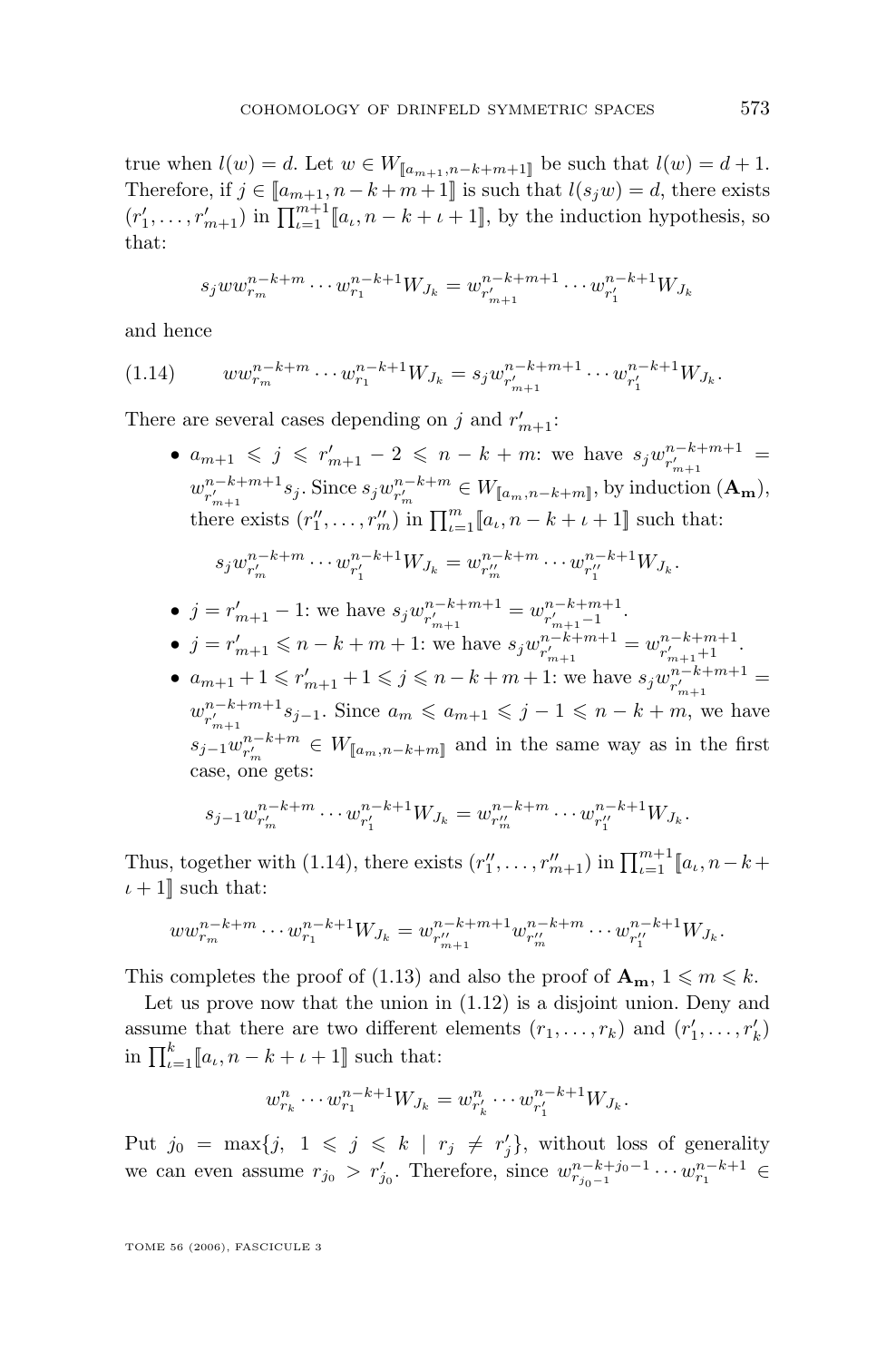<span id="page-14-0"></span> $W_{[\![1,n-k+j_0-1]\!]}$ , by multiplying the formula above by  $(w_{r_k}^n \cdots w_{r_{j_0}}^{n-k+j_0})^{-1}$ on the left and by  $W_{[1,n-k+i_0-1]}$  on the right, we get:

$$
W_{[\![1,n-k+j_0-1]\!]} = (w_{r_{j_0}}^{n-k+j_0})^{-1} w_{r'_{j_0}}^{n-k+j_0} W_{[\![1,n-k+j_0-1]\!]},
$$

hence  $(w_{r_{j_0}}^{n-k+j_0})^{-1}w_{r'_{j_0}}^{n-k+j_0} \in W_{[\![1,n-k+j_0-1]\!]}$ . As we assumed  $r_{j_0} > r'_{j_0}$ , it follows by  $(1.11)$ :

$$
(w_{r_{j_0}}^{n-k+j_0})^{-1}w_{r'_{j_0}}^{n-k+j_0}=w_{r'_{j_0}}^{n-k+j_0-1}s_{n-k+j_0}(w_{r_{j_0}-1}^{n-k+j_0-1})^{-1}.
$$

As  $w_{r'_{j_0}}^{n-k+j_0-1}$ ,  $(w_{r_{j_0}-1}^{n-k+j_0-1})^{-1} \in W_{[\![1,n-k+j_0-1]\!]}$ , this implies that  $s_{n-k+j_0}$ lies in  $W_{[\![1,n-k+j_0-1]\!]}$ , a contradiction.  $\Box$ 

#### **2. Harmonic cochains and special representations**

Through all this section, we fix a commutative ring  $M$  and an  $M$ -module L. Assume that  $\tilde{G}$  acts trivially on M and that L is endowed with an Mlinear  $\tilde{G}$ -action.

#### **2.1. Harmonic cochains**

This paragraph concerns some technical lemmas which will be useful to prove the main theorem below (Theorem [3.3\)](#page-35-0). Recall that  $\tilde{\mathfrak{I}}^k$  denotes the set of pointed k-cells of the Bruhat-Tits building, see  $\S1.1$ . From now on, we sometimes denote by  $\sigma$  a pointed cell  $(\sigma, v)$  when it is clear that it is pointed and which vertex is distinguished.

Let us recall the definition of harmonic cochains given by E. de Shalit  $([11, def. 3.1]).$  $([11, def. 3.1]).$  $([11, def. 3.1]).$ 

DEFINITION 2.1. — Let k be an integer such that  $0 \le k \le n$ . A k*harmonic cochain with values in the* M-module L is a homomorphism  $\mathfrak{h} \in$  $\text{Hom}_M(M[\tilde{\mathfrak{I}}^k], L)$  which satisfies the following conditions:

**(HC1)** *If*  $\sigma = (v_0, v_1, \dots, v_k) \in \tilde{\mathfrak{I}}^k$  is a k-pointed cell and if  $\sigma' = (v_1, \dots, v_k, v_0)$ *is the same cell but pointed at*  $v_1$ *, see [§1.1,](#page-5-0) then* 

$$
\mathfrak{h}(\sigma) = (-1)^k \mathfrak{h}(\sigma').
$$

**(HC2)** *Fix a pointed*  $(k-1)$ *-cell*  $\eta \in \hat{\mathfrak{I}}^{k-1}$ *, fix a type t of pointed k-cells, and consider the set*  $\mathcal{B}(\eta, t) = \{ \sigma \in \tilde{\mathfrak{I}}^k \, ; \, \eta < \sigma \text{ and } t(\sigma) = t \}.$  Then

$$
\sum_{\sigma \in \mathcal{B}(\eta,t)} \mathfrak{h}(\sigma) = 0.
$$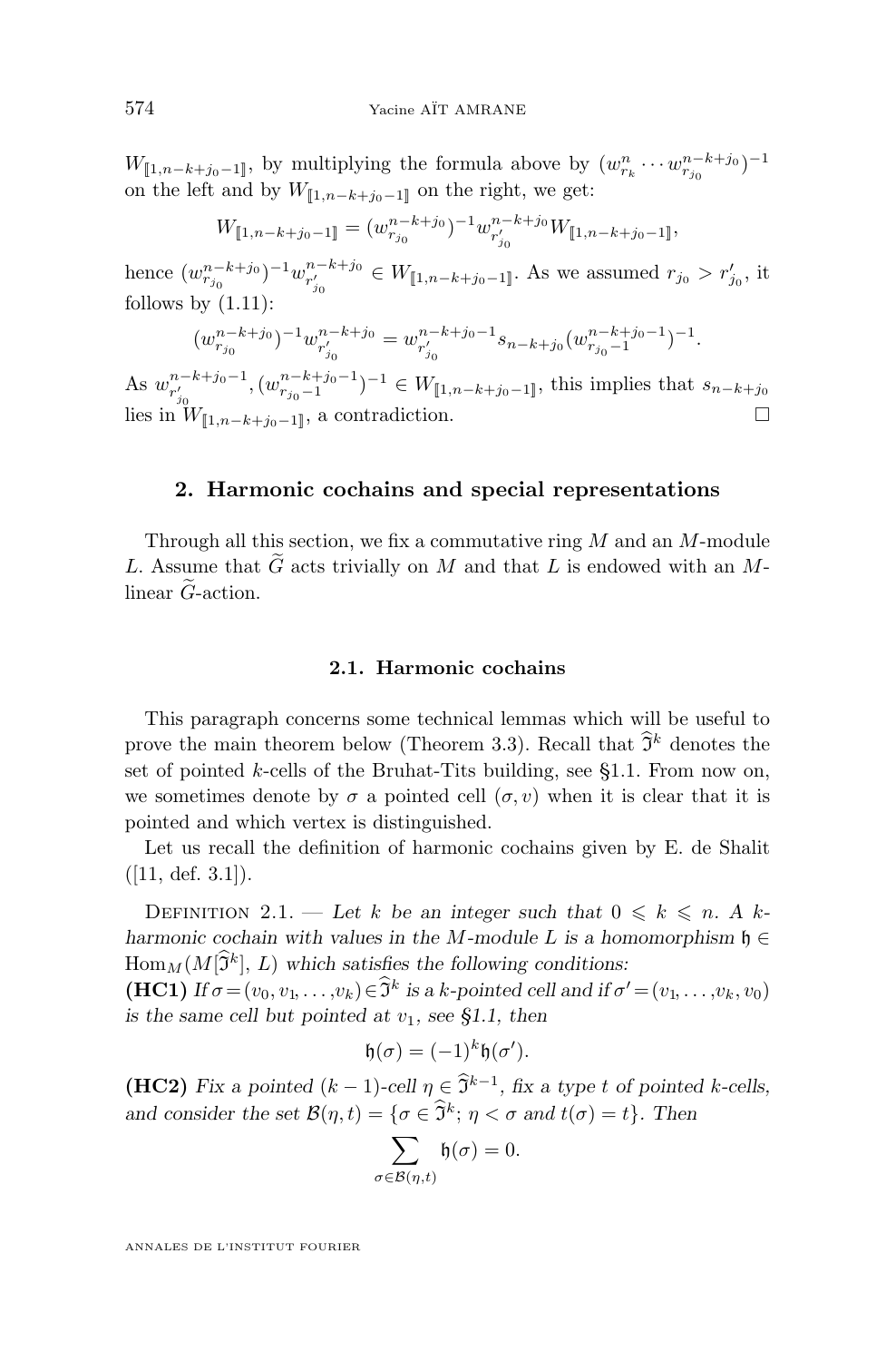<span id="page-15-0"></span>**(HC3)** Let  $k \geq 1$ . Fix  $\sigma = (\Lambda_0 \supseteq \Lambda_1 \supseteq \cdots \supseteq \Lambda_k \supseteq \pi \Lambda_0) \in \widehat{J}^k$  and fix *an index*  $0 \leq j \leq k$ *. Let*  $\mathcal{C}(\sigma, j)$  *be the collection of all*  $\sigma' = (\Lambda'_0 \supsetneq \Lambda'_1 \supsetneq \Lambda'_2)$  $\cdots \supsetneq \Lambda'_k \supsetneq \pi \Lambda'_0$   $\in \widehat{J}^k$  for which  $\Lambda'_i = \Lambda_i$  if  $i \neq j$ ,  $\Lambda_j \supseteq \Lambda'_j \supsetneq \Lambda_{j+1}$  and dim<sub> $\kappa$ </sub>  $\Lambda'_j/\Lambda_{j+1} = 1$ . Then

$$
\mathfrak{h}(\sigma)=\sum_{\sigma'\in\mathcal{C}(\sigma,j)}\mathfrak{h}(\sigma').
$$

**(HC4)** Let  $\sigma = (v_0, v_1, \ldots, v_{k+1}) \in \mathfrak{I}^{k+1}$ . Let  $\sigma_j = (v_0, \ldots, \hat{v}_j, \ldots, v_{k+1}) \in$  $\mathfrak{I}^k$ . Then

$$
\sum_{j=0}^k (-1)^j \mathfrak{h}(\sigma_j) = 0.
$$

For any  $k, 0 \leq k \leq n$ , we denote by  $\mathfrak{Harm}^k(M, L)$  the space of kharmonic cochains with values in the M-module L. In case  $k = 0$ , the condition **(HC4)** shows that

(2.1) 
$$
\qquad \qquad \mathfrak{Harm}^0(M,L) \cong L.
$$

**The action of**  $\tilde{G}$ **. The action of**  $\tilde{G}$  **on**  $\mathfrak{H}$ **arm**  ${}^k(M, L)$  **is induced from its** natural action on  $\text{Hom}_M(M[\hat{\mathfrak{I}}^k], L)$ , namely  $(g.\mathfrak{h})(\sigma) = g.\mathfrak{h}(g^{-1}\sigma)$  for any  $\mathfrak{h} \in \mathfrak{H} \text{arm}^k(M, L)$ , any  $g \in \widehat{G}$ , and any  $\sigma \in \widehat{\mathfrak{I}^k}$ .

To shorten notation, for  $I \subseteq \Delta$ ,  $r' \in \Delta$  and  $r \in I \cup \{r'\}$ , set  $I_r^{r'} =$  $(I \cup \{r'\}) - \{r\}.$ 

LEMMA 2.2. — Let *I* ⊆ Δ *such that*  $Δ - I = {i<sub>1</sub> < ··· < i<sub>k</sub>}$  *and let* j such that  $1 \leqslant j \leqslant k$ . Let  $\mathfrak{h} \in \text{Hom}_M(M[\hat{\mathfrak{I}}^k], L)$  satisfy the condition **(HC3)***. Then:*

1. If l is such that  $j + 1 \leq l \leq k$ , then for each  $\sigma \in \mathfrak{C}(\sigma_{I \cup \{i_i\}}, l - 1)$ *there is*  $g_l^{\sigma} \in \tilde{G}$ *, so that we have the following:* 

$$
\sum_{\sigma\in\mathcal{B}(\sigma_{I\cup\{i_j\}},t_I)}\mathfrak{h}(\sigma)=\sum_{\sigma\in\mathcal{C}(\sigma_{I\cup\{i_j\}},l-1)}\left(\sum_{\sigma'\in\mathcal{B}(\sigma_{I^{i_l}_{i_{l+1}-1}\cup\{i_j\}},t_{I^{i_l}_{i_{l+1}-1}})}\mathfrak{h}(g_l^{\sigma}.\sigma')\right).
$$

2. For  $j = l$ , there is an integer m such that

$$
\sum_{\sigma \in \mathcal{B}(\sigma_{I \cup \{i_j\}}, t_I)} \mathfrak{h}(\sigma) = m \left( \sum_{\sigma' \in \mathcal{B}(\sigma_{t_{i_{j+1}-1}} \cup \{i_{j+1}-1\}} \mathfrak{f}_{t_{i_{j+1}-1}}^{t_{i_j}})} \mathfrak{h}(\sigma') \right).
$$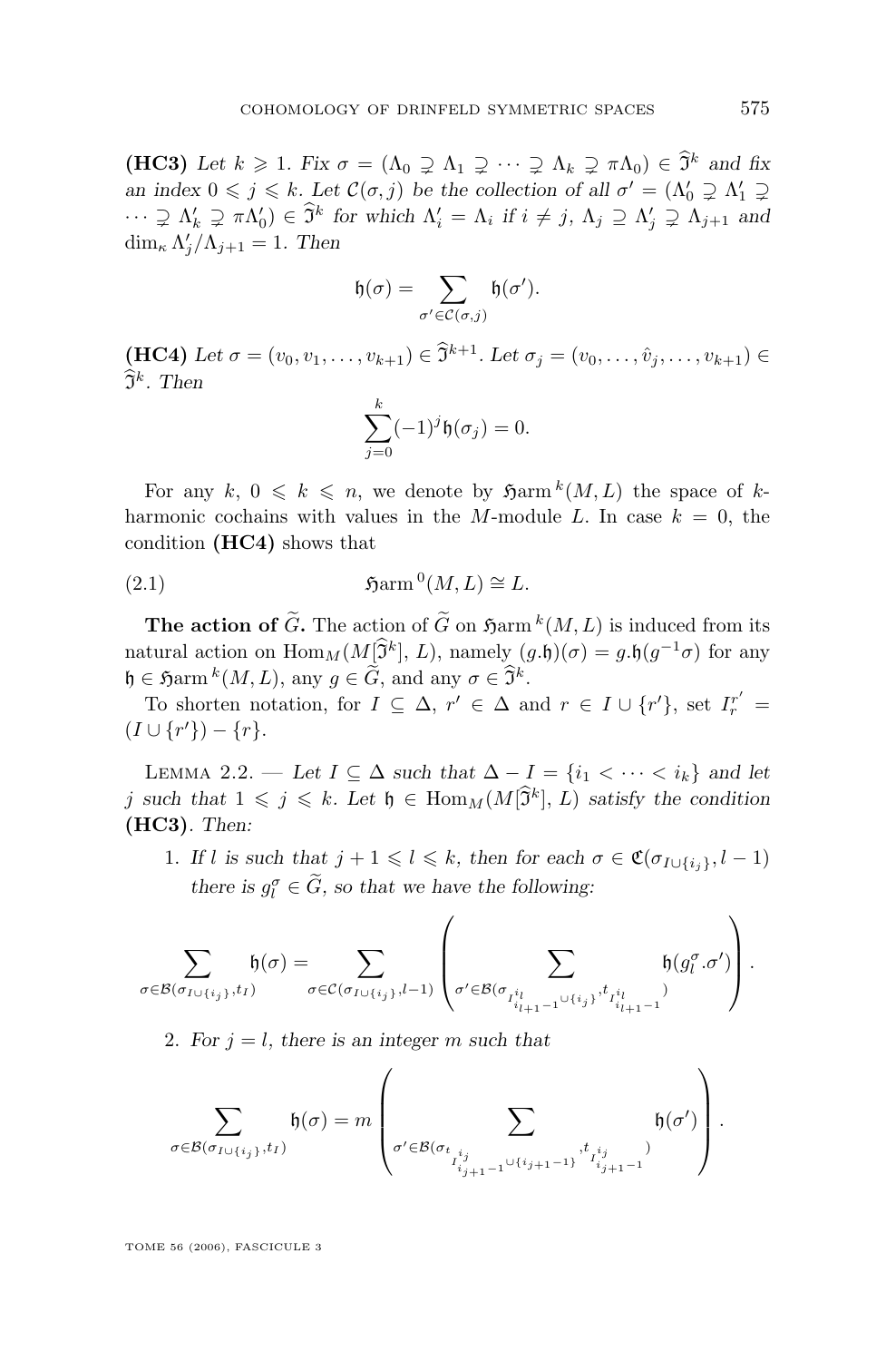<span id="page-16-0"></span>*Proof.* — First, let l be such that  $j \leq l \leq k$ . Since h satisfies the condition **(HC3)**, it follows

(2.2) 
$$
\sum_{\sigma \in \mathcal{B}(\sigma_{I \cup \{i_j\}}, t_I)} \mathfrak{h}(\sigma) = \sum_{\sigma \in \mathcal{B}(\sigma_{I \cup \{i_j\}}, t_I)} \sum_{\sigma' \in \mathcal{C}(\sigma, l)} \mathfrak{h}(\sigma').
$$

Now, let us prove the two assertions of the corollary:

1. Assume that  $j + 1 \leq l \leq k$ . It is not difficult to show that we have:

(2.3) 
$$
\coprod_{\sigma \in \mathcal{B}(\sigma_{I \cup \{i_j\}}, t_I)} \mathcal{C}(\sigma, l) = \coprod_{\sigma \in \mathcal{C}(\sigma_{I \cup \{i_j\}}, l-1)} \mathcal{B}(\sigma, t_{I_{i_{l+1}-1}^i}).
$$

Combining this with (2.2) we get

(2.4) 
$$
\sum_{\sigma \in \mathcal{B}(\sigma_{I \cup \{i_j\}}, t_I)} \mathfrak{h}(\sigma) = \sum_{\sigma \in \mathcal{C}(\sigma_{I \cup \{i_j\}}, l-1)} \sum_{\sigma' \in \mathcal{B}(\sigma, t_{I_{i_{l+1}-1}^{i_l}})} \mathfrak{h}(\sigma').
$$

The action of G being transitive on the set of pointed cells of a given type, for each  $\sigma \in \mathcal{C}(\sigma_{I \cup \{i_j\}}, l-1)$  there is  $g_l^{\sigma} \in \tilde{G}$  so that  $\sigma = g_l^{\sigma}(\sigma_{I_{i_{l+1}-1}^{i_l}\cup \{i_j\}}, v_0^{\sigma}),$ which implies  $\mathcal{B}(\sigma, t_{I_{i_{l+1}-1}^{i_l}}) = g_l^{\sigma} \cdot \mathcal{B}(\sigma_{I_{i_{l+1}-1}^{i_l} \cup \{i_j\}}, t_{I_{i_{l+1}-1}^{i_l}})$ . Consequently (2.4) can be written as follows

$$
\sum_{\sigma \in \mathcal{B}(\sigma_{I \cup \{i_j\}}, t_I)} \mathfrak{h}(\sigma) = \sum_{\sigma \in \mathcal{C}(\sigma_{I \cup \{i_j\}}, I-1)} \left( \sum_{\sigma' \in \mathcal{B}(\sigma_{I_{i_{l+1}-1}^i \cup \{i_j\}}, t_{I_{i_{l+1}-1}^i})} \mathfrak{h}(g_l^{\sigma} \cdot \sigma') \right).
$$

2. Assume that  $l = j$ . This assertion being trivial if  $i_{j+1} = i_j + 1$  we can suppose  $i_{j+1} - i_j \geq 2$ . It is not difficult to show that we have the following equality by using the definition of the different sets involved:

(2.5) 
$$
\bigcup_{\sigma \in \mathcal{B}(\sigma_{I \cup \{i_j\}}, t_I)} \mathcal{C}(\sigma, j) = \mathcal{B}(\sigma_{I \cup \{i_j\}}, t_{I^{i_j}_{i_{j+1}-1}}).
$$

Note that for each  $\sigma' \in \mathcal{B}(\sigma_{I \cup \{i_j\}}, t_{I_{i_{j+1}-1}^{i_j}})$ , there is exactly m distinct cells  $\sigma \in \mathcal{B}(\sigma_{I \cup \{i_j\}}, t_I)$  so that  $\sigma' \in \mathcal{C}(\sigma, j)$ . In total, with  $(2.2)$ , we get

$$
\sum_{\sigma \in \mathcal{B}(\sigma_{I \cup \{i_j\}}, t_I)} \mathfrak{h}(\sigma) = m \left( \sum_{\sigma' \in \mathcal{B}(\sigma_{I \cup \{i_j\}}, t_{i_j, \atop I_{i_{j+1}-1}^i})} \mathfrak{h}(\sigma') \right).
$$

Now, to complete the proof notice that we have the obvious equality  $I \cup$  $\{i_j\} = I^{i_j}_{i_{j+1}-1} \cup \{i_{j+1}-1\}.$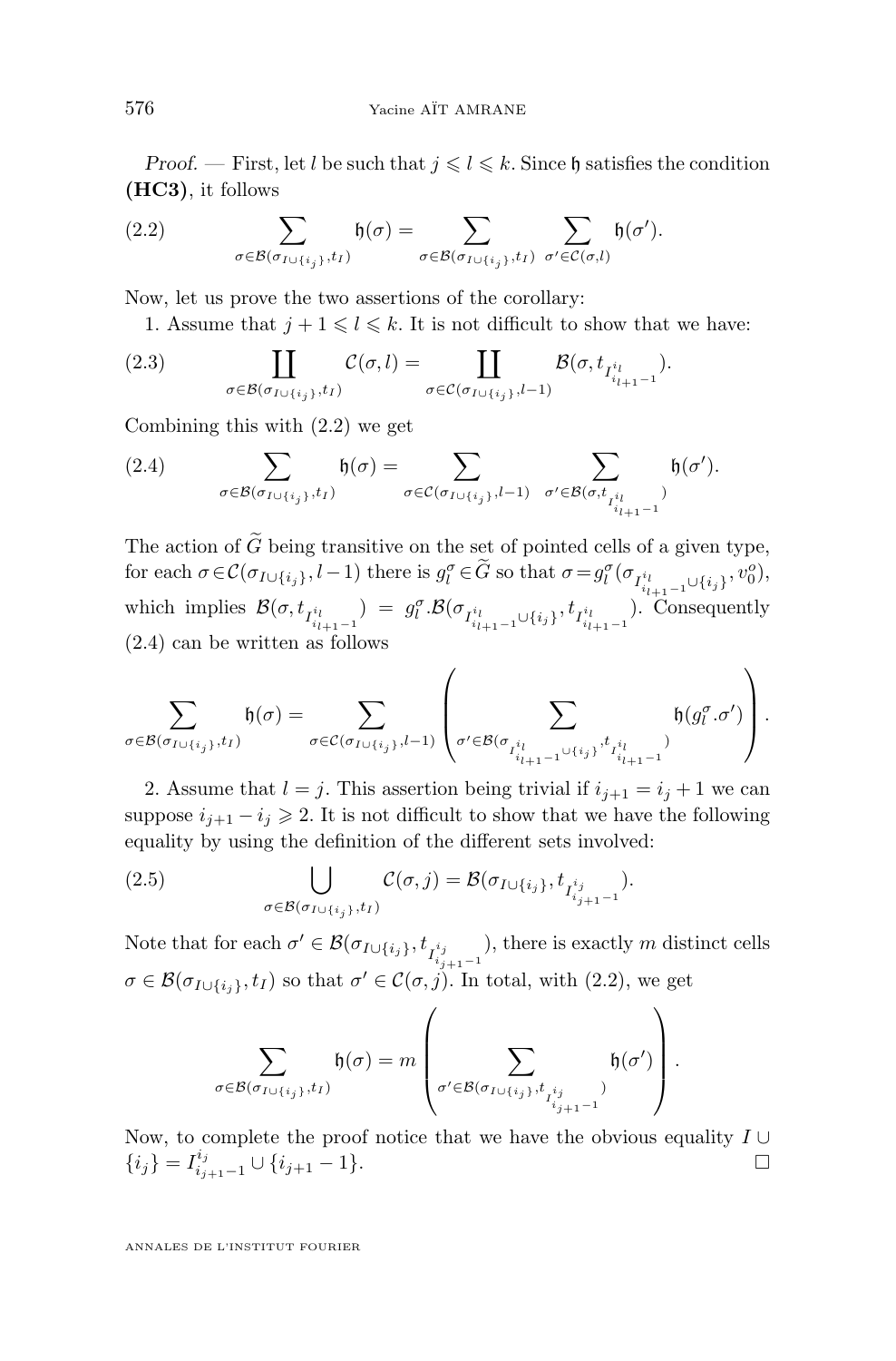LEMMA 2.3. — Let  $I \subseteq \Delta$  with  $\Delta - I = \{i_1 < \cdots < i_k\}$  and let j be an *integer such that*  $1 \leq j \leq k$ *. Then* 

1. 
$$
\mathcal{B}(\sigma_{I \cup \{i_j\}}, t_I) = B_{I \cup \{i_j\}}.(\sigma_I, v_0^o).
$$
  
2.  $\mathcal{C}(\sigma_I, j) = B_I.(\sigma_{I_{i_{j+1}-1}^{i_j}}, v_0^o).$ 

*Proof.* — In both equalities, we prove that the left hand side set is contained in the right hand side set. The inverse inclusions are obvious.

1. Let  $\sigma \in \mathcal{B}(\sigma_{I \cup \{i_j\}}, t_I)$ . Since  $t(\sigma) = t_I$  and since the action of  $\tilde{G}$  is transitive on the pointed cells of a given type, there exists  $b \in \tilde{G}$  such that  $\sigma = b.(\sigma_I, v_0^o)$ . Therefore,  $(\sigma_{I \cup \{i_j\}}, v_0^o)$  and  $b(\sigma_{I \cup \{i_j\}}, v_0^o)$  are pointed faces of the same cell  $\sigma$ . Being also of the same type, we necessarily have  $(\sigma_{I \cup \{i_j\}}, v_0^o) = b.(\sigma_{I \cup \{i_j\}}, v_0^o)$ . Hence  $b \in B_{I \cup \{i_j\}}$ .

2. Let  $\sigma \in \mathcal{C}(\sigma_I, j)$ , then,  $\sigma = (v_0^o, \ldots, v_{i_{j-1}}^o, v_{i_{j+1}-1}, v_{i_{j+1}}^o, \ldots, v_{i_k}^o)$  is the pointed cell obtained from  $(\sigma_I, v_0^o)$  by replacing the vertex  $v_{i_j}^o = [\Lambda_{i_j}^0]$  by another vertex  $v_{i_{j+1}-1} = [\Lambda_{i_{j+1}-1}]$  with  $\Lambda_{i_{j+1}-1} \subsetneq \Lambda_{i_j}^0$  and  $\dim_{\kappa}(\Lambda_{i_{j+1}-1}/\Lambda_{i_{j+1}}^0)$  $= 1$ . We have:

$$
t(\sigma)=t_{I^{i_j}_{i_{j+1}-1}}.
$$

On the other hand, the pointed  $(k + 1)$ -cell

$$
\sigma' = (v_0^o, \dots, v_{i_{j-1}}^o, v_{i_j}^o, v_{i_{j+1}-1}, v_{i_{j+1}}^o, \dots, v_{i_k}^o)
$$

lies in  $\mathcal{B}(\sigma_I, t_{I\setminus\{i_{j+1}-1\}})$ , thus, by (1) above, there exists  $b \in B_I$  such that  $\sigma' = b.(\sigma_{I \setminus \{i_{j+1}-1\}}, v_0^o)$ . Acting  $b^{-1}$  on the following obvious relation:

$$
(\sigma_{I\cup\{i_j\}},v_0^o)<\sigma<\sigma'=b.(\sigma_{I\setminus\{i_{j+1}-1\}},v_0^o)
$$

we obtain

$$
(\sigma_{I \cup \{i_j\}}, v_0^o) < b^{-1} \sigma < (\sigma_{I \setminus \{i_{j+1}-1\}}, v_0^o).
$$
\nSince  $t(b^{-1}\sigma) = t(\sigma) = t_{I_{i_{j+1}-1}^{i_j}}$ , this clearly forces  $b^{-1}\sigma = (\sigma_{I_{i_{j+1}-1}^{i_j}}, v_0^o).$ 

\n
$$
\Box
$$

#### **2.2. Special representations**

Let X be a locally compact space. We denote by  $\overline{C}^{\infty}(X,M)$  (resp.  $C_c^{\infty}(X, M)$  the set of locally constant functions on X with values in M (resp. those which, moreover, are compactly supported). Notice that if  $X$ is compact then we have:

$$
C_c^{\infty}(X, M) = C^{\infty}(X, M).
$$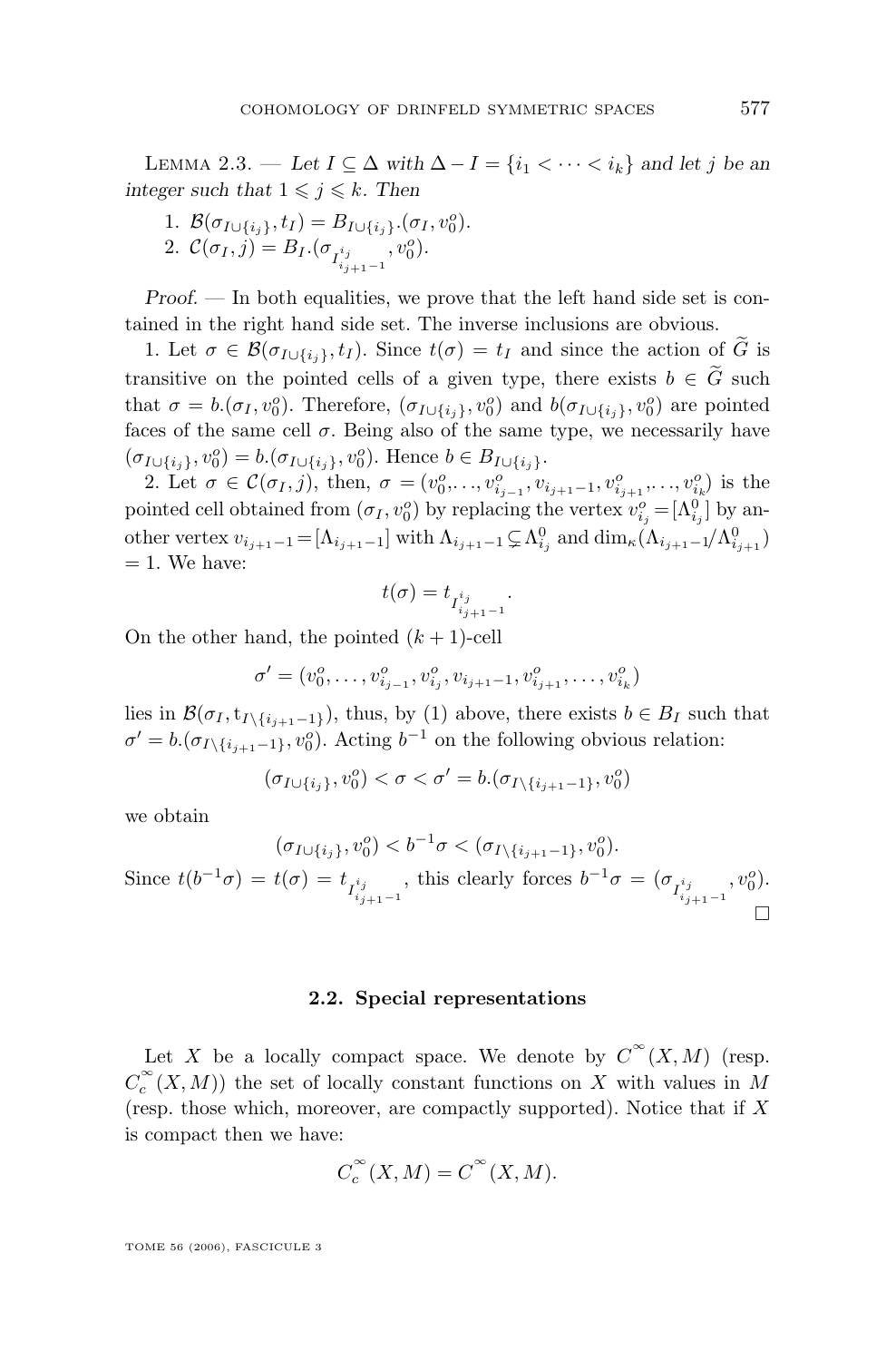<span id="page-18-0"></span>The sets  $\operatorname{C{}}^\infty(X,M)$  and  $\operatorname{C{}}^\infty_c(X,M)$  are naturally endowed with M-module structures. Recall,  $cf.$  [\[3,](#page-36-0) lemma 4], that if  $X$  is locally compact, metrizable and totally discontinuous space then:

(2.6) 
$$
C_c^{\infty}(X,M) = C_c^{\infty}(X,\mathbb{Z}) \otimes_{\mathbb{Z}} M.
$$

The group  $\widetilde{G}$  is a locally compact topological group with topological structure induced from the topology of the non-archimedean field  $K$ . We know, that for any  $I \subseteq \Delta$ , the homogeneous space  $\widetilde{G}/\widetilde{P}_I$  is compact with respect to the quotient topology.

**The action of**  $\widetilde{G}$ . For any  $I \subseteq \Delta$ , the action of  $\widetilde{G}$  on  $C^{\infty}(\widetilde{G}/\widetilde{P}_I, M)$  and  $\widetilde{G} \subset \widetilde{G}$ .  $C_c^{\infty}(\widetilde{G}/B_I, M)$  is induced by its action by left translations on respectively  $\widetilde{G}/\widetilde{P}_I$  and  $\widetilde{G}/B_I$ .

Let  $I \subseteq \Delta$ . For any subset H of  $\tilde{G}$ , we denote by  $\chi_{H\widetilde{P}_I} \in C^{\infty}(\widetilde{G}/\widetilde{P}_I, M)$ <br>SED  $\chi_{H\widetilde{P}_I} \in C^{\infty}(\widetilde{G}/R_L, M)$  the characteristic function of  $H\widetilde{P}_L/\widetilde{P}_L$  (resp. (resp.  $\chi_{HB_I} \in C_c^{\infty}(\widetilde{G}/B_I, M)$ ) the characteristic function of  $H\widetilde{P}_I/\widetilde{P}_I$  (resp.  $HB_I/B_I$ ).

PROPOSITION 2.4. — *(P. Schneider and U. Stuhler) The M*<sup>[ $\widetilde{G}$ ]-module</sup>  $C^{\infty}(\widetilde{G}/\widetilde{P}_I, M)$  is generated by the characteristic function  $\chi_{B_I \widetilde{P}_I}$ .

*Proof.* — See [\[9,](#page-37-0) §4, prop. 8' and cor. 9'] and use  $(2.6)$  above.  $\Box$ 

*Remark 2.5.* — For any  $I_1 \subseteq I_2 \subseteq \Delta$ , we have natural commutative diagrams of  $M[\widetilde{G}]$ -monomorphisms

$$
C^{\infty}(\widetilde{G}/\widetilde{P}, M) \longrightarrow C^{\infty}(\widetilde{G}/\widetilde{P}_{I_1}, M) \text{ and } C^{\infty}_c(\widetilde{G}/B, M) \longrightarrow C^{\infty}(\widetilde{G}/\widetilde{P}_{I_1}, M) \longrightarrow C^{\infty}_c(\widetilde{G}/B_{I_2}, M) \longrightarrow C^{\infty}_c(\widetilde{G}/B_{I_1}, M).
$$

DEFINITION 2.6. — Let k be an integer with  $0 \le k \le n$  and let  $J_k$  be the *subset*  $[1, n-k]$  *of*  $\Delta$ *.* A k-special representation of  $\tilde{G}$  *is the* M[ $\tilde{G}$ ]-module:

$$
Sp^{k}(M) = \frac{C^{\infty}(\widetilde{G}/\widetilde{P}_{J_k}, M)}{\sum_{j=n-k+1}^{n} C^{\infty}(\widetilde{G}/\widetilde{P}_{J_k \cup \{j\}}, M)}.
$$

In case  $k = n$ , this is the ordinary Steinberg representation. Notice also that, in case  $k = 0$ , this is the trivial representation:

$$
(2.7) \t\t\t Sp0(M) \cong M.
$$

**Relation to the parahoric groups.** In order to interpret the special representation  $\mathrm Sp^k(M)$  in terms of parahoric subgroups, we recall, following [\[9,](#page-37-0) §4], that we have a surjective map:

$$
H: C_c^{\infty}(\widetilde{G}/B, M) \longrightarrow C^{\infty}(\widetilde{G}/\widetilde{P}, M)
$$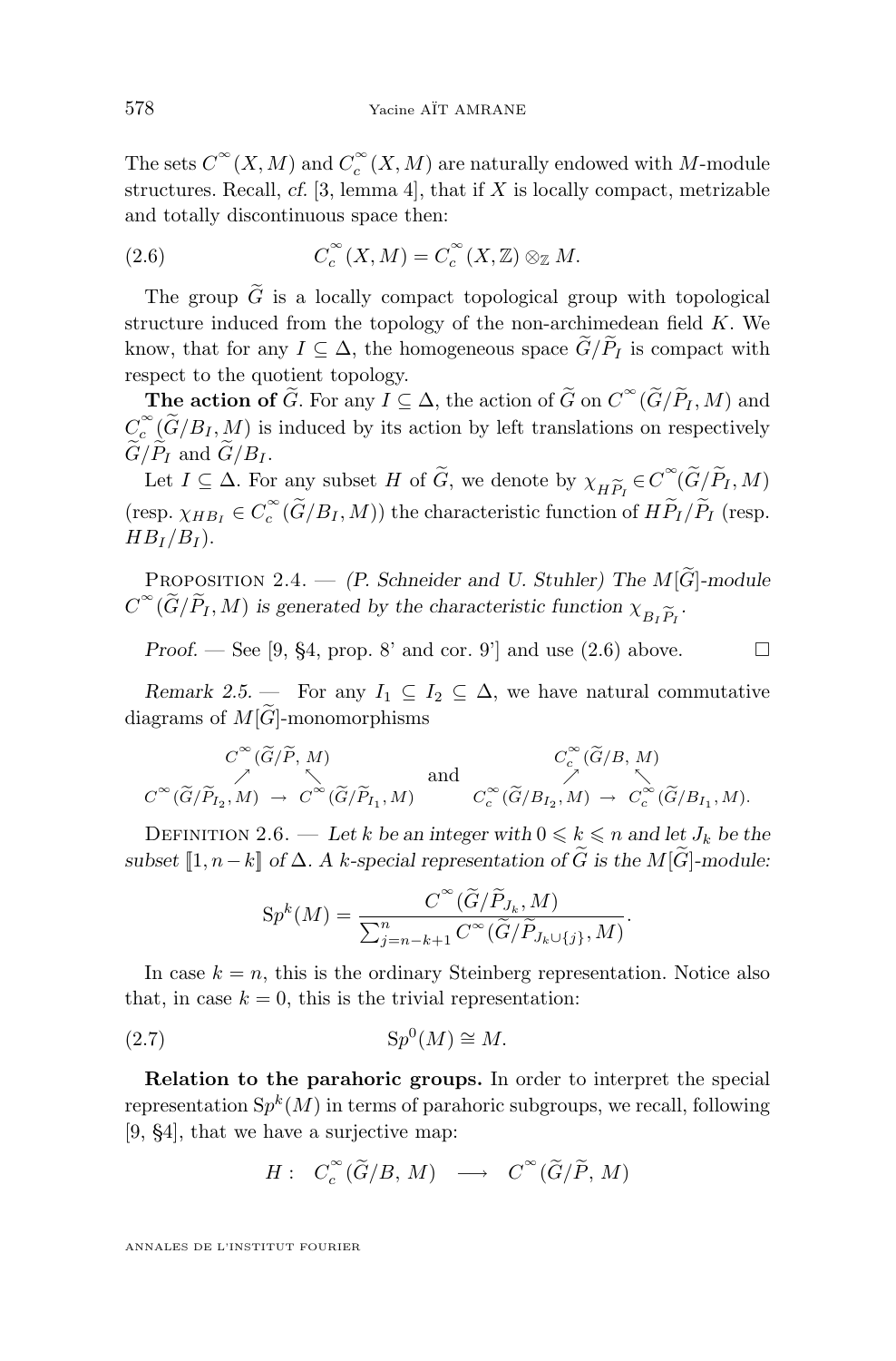<span id="page-19-0"></span>defined by  $H(\varphi) = \sum_{g \in \widetilde{G}/R} \varphi(g)g \cdot \chi_{B\widetilde{P}}$ . Recall also that this map induces, for any  $I \subseteq \Delta$ , a surjective map:

 $H_I: C_c^{\infty}(\widetilde{G}/B_I, M) \longrightarrow C^{\infty}(\widetilde{G}/\widetilde{P}_I, M)$ 

whose kernel is the  $M[\widetilde{G}]$ -submodule of  $C_c^{\infty}(\widetilde{G}/B_I, M)$  generated by the functions  $\chi_{By_iB_I} - \chi_{B_I}$ ,  $0 \leq i \leq n$ , and where  $y_i$  is the diagonal matrix introduced in lemma [1.1.](#page-6-0) This leads to the following proposition:

PROPOSITION 2.7. — *For any*  $k, 0 \leq k \leq n$ , we have a canonical iso*morphism of*  $M[\widehat{G}]$ -modules

$$
H_{J_k}: \frac{C_c^{\infty}(\widetilde{G}/B_{J_k}, M)}{\mathfrak{R}_{J_k}} \cong Sp^k(M),
$$

where  $\mathfrak{R}_{J_k}$  is the  $M[\tilde{G}]$ -submodule of  $C_c^{\infty}(\tilde{G}/B_{J_k}, M)$  generated by the  $functions \chi_{B_{J_k}s_jB_{J_k}} + \chi_{B_{J_k}}$ ,  $n-k+1 \leqslant j \leqslant n$ , and the functions  $\chi_{B_{J_i}B_{J_k}} \chi_{B_{J_k}}$ ,  $0 \leqslant i \leqslant n$ .

#### **2.3. Harmonic cochains and special representations**

2.3.1. Definition of new sets  $C_I$  of  $\tilde{G}$ .

For each  $I \subseteq \Delta$ , for each  $r'_1, \ldots, r'_m \in \Delta$  and each  $r_1, \ldots, r_m \in I \cup$  ${r'_1, \ldots, r'_m\}$ , we set:

$$
I^{r'_1,\dots,r'_m}_{r_1,\dots,r_m} = (I \cup \{r'_1,\dots,r'_m\}) - \{r_1,\dots,r_m\}.
$$

Let us fix an integer k such that  $1 \leq k \leq n$  and denote again  $J_k$  the subset  $\llbracket 1, n-k \rrbracket$  of  $\Delta$ .

Let  $I \subseteq \Delta$  be such that  $\Delta - I = \{i_1 < \cdots < i_k\}$ . For every  $m = 1, \ldots, k$ , we necessarily have  $i_m \leq n - k + m$ , therefore the integers  $i_1, \ldots, i_m$  lie in the subset  $J_k \cup \{n-k+1,\ldots,n-k+m\} = [1,n-k+m]$  of  $\Delta$ . Hence, for any  $m = 1, \ldots, k$ , if we put  $i_0 = 0$ , one can see easily that we have:

$$
(2.8) \ J_k^{n-k+1,\dots,n-k+m} = \left(\prod_{\iota=1}^m \llbracket i_{\iota-1}+1, i_{\iota}-1 \rrbracket \right) \ \amalg \ \llbracket i_m+1, n-k+m \rrbracket.
$$

Moreover, if we put  $m = k$  in this formula, we can see that  $J_k \stackrel{n-k+1,...,n}{i_1, \ldots, i_k} = I$ . Now, if  $I \subseteq \Delta$  is such that  $\Delta - I = \{i_1 < \cdots < i_k\}$ , we write:

$$
(2.9) \tC_I^{\circ} = B_{J_k^{n-k+1,\dots,n}}^{\circ} \t\t\cdots B_{J_k^{n-k+1}}^{\circ} B_{J_k}^{\circ} \text{ and } C_I = B_{J_k^{n-k+1,\dots,n}} \t\t\cdots B_{J_k^{n-k+1}} B_{J_k}.
$$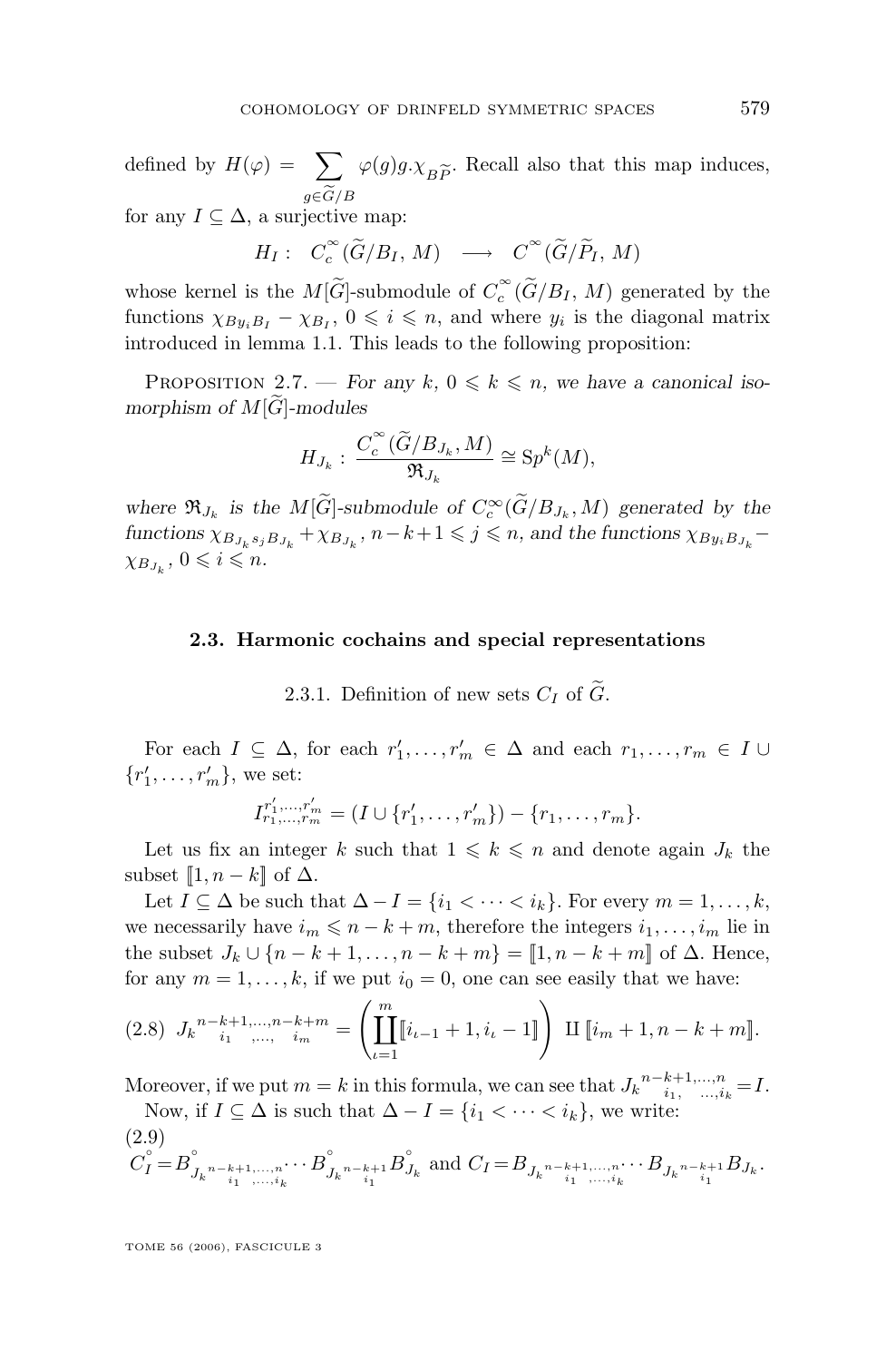The set  $C_I^{\circ}$  is compact open in  $\widetilde{G}$  and we clearly have  $C_I = C_I^{\circ} K^*$ , see [§1.2.1.](#page-7-0) Hence, the set  $C_I \widetilde{P}_{J_k}/\widetilde{P}_{J_k} = C_I^{\circ} \widetilde{P}_{J_k}/\widetilde{P}_{J_k}$  is compact open in the homogeneous space  $G/P_{J_k}$ .

THEOREM 2.8. — If for each  $I \subseteq \Delta$  such that  $\Delta - I = \{i_1 < \cdots < i_k\},\$ we define  $\mathfrak{C}_I = \prod_{\iota=1}^k [i_{\iota} + 1, n - k + \iota + 1]$ *, then we have the following decompositions:*

$$
\chi_{C_I} = \sum_{\underline{r} \in \mathfrak{C}_I} \chi_{Bw_{r_k}^n \cdots w_{r_1}^{n-k+1} B_{J_k}} \quad \text{and} \quad \chi_{C_I \widetilde{P}_{J_k}} = \sum_{\underline{r} \in \mathfrak{C}_I} \chi_{Bw_{r_k}^n \cdots w_{r_1}^{n-k+1} \widetilde{P}_{J_k}},
$$

where r denote the k-tuple  $(r_1, \ldots, r_k)$ .

*Proof.* — For any  $m = 1, \ldots, k$ , the expression [\(2.8\)](#page-19-0) above shows that  $J_k \frac{n-k+1,\ldots,n-k+m}{i_1,\ldots,i_m}$  decomposes as a union of intervals which satisfy pairwise the hypothesis of the assertion [\(1.8\)](#page-10-0) given in Remark [1.8.](#page-10-0) Thus, an easy induction on  $m$  by using assertion  $(1.8)$  proves that we have:

(2.10) 
$$
C_I = B_{[\![i_k+1,n]\!]} \cdots B_{[\![i_1+1,n-k+1]\!]} B_{J_k}.
$$

Next, since we have  $B_{J_k} \tilde{P}_{J_k} = B \tilde{P}_{J_k}$  which is given by the assertion [\(1.9\)](#page-10-0) of the same remark, we conclude from (2.10) that we also have:

(2.11) 
$$
C_{I}\widetilde{P}_{J_{k}} = B_{\llbracket i_{k+1,n} \rrbracket} \cdots B_{\llbracket i_{1}+1,n-k+1 \rrbracket} \widetilde{P}_{J_{k}}.
$$

Finally, by Proposition [1.10,](#page-12-0) we deduce from (2.10) and (2.11) the following respective decompositions

$$
C_I = \coprod_{\underline{r} \in \mathfrak{C}_I} B w_{r_k}^n \cdots w_{r_1}^{n-k+1} B_{J_k} \quad \text{and} \quad C_I \widetilde{P}_{J_k} = \coprod_{\underline{r} \in \mathfrak{C}_I} B w_{r_k}^n \cdots w_{r_1}^{n-k+1} \widetilde{P}_{J_k},
$$

and the theorem follows.

For convenience, we will call  $\mathfrak{C}_I$  the index set associated to the decomposition of  $C_I$ .

2.3.2. About vanishing in  $Sp<sup>k</sup>(M)$ .

The propositions below give a method which allows us to know whether certain elements vanish in  $Sp<sup>k</sup>(M)$ .

PROPOSITION 2.9. — Let  $w \in \overline{W}$  and  $w' \in W_{\llbracket n-k+2,n \rrbracket}$  *(In case k = n, consider*  $w' \in \overline{W}$ *). We have:* 

$$
\chi_{BwB_{J_k}} - (-1)^{l(w')} \chi_{Bw w' B_{J_k}} \in \sum_{j=n-k+1}^n C_c^{\infty}(\tilde{G}/B_{J_k \cup \{j\}}, M)
$$

<span id="page-20-0"></span>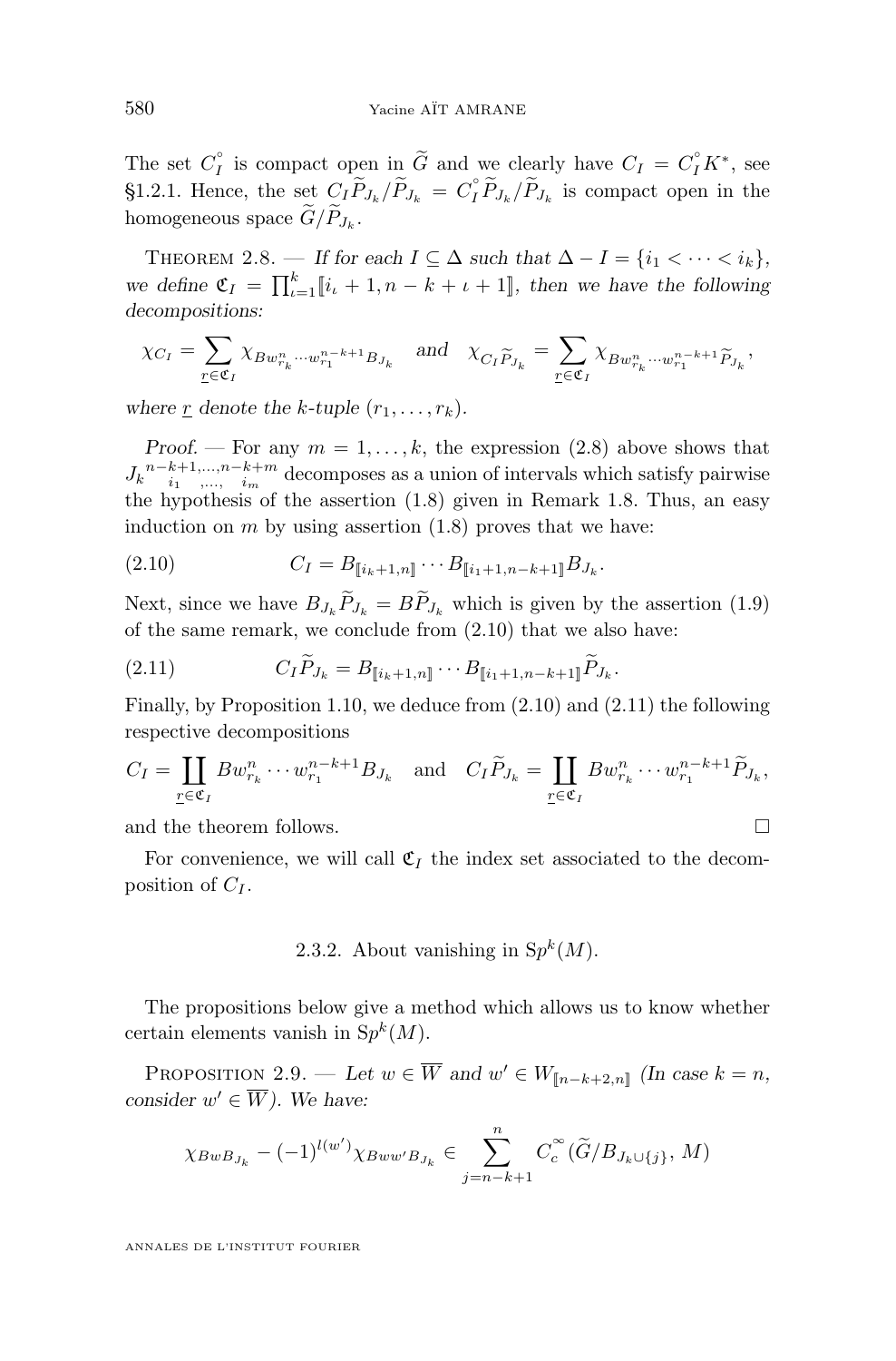<span id="page-21-0"></span>*and*

$$
\chi_{Bw\widetilde{P}_{J_k}}-(-1)^{l(w')}\chi_{Bww'\widetilde{P}_{J_k}}\in \sum_{j=n-k+1}^n C^{\infty}(\widetilde{G}/\widetilde{P}_{J_k\cup\{j\}},\,M).
$$

*Proof.* — We prove the second assertion. Let  $u_1, \ldots, u_d \in \overline{S}$  such that  $w' = u_1 \cdots u_d$  is a reduced expression  $(d = l(w'))$ . We have:

$$
\chi_{Bw\widetilde{P}_{J_k}} - (-1)^d \chi_{Bww'\widetilde{P}_{J_k}} = \sum_{r=1}^d (-1)^{r-1} (\chi_{Bwu_1\cdots u_{r-1}\widetilde{P}_{J_k}} + \chi_{Bwu_1\cdots u_r\widetilde{P}_{J_k}}).
$$

The expression  $w' = u_1 \cdots u_d$  being reduced and since  $w' \in W_{[\![n-k+2,n]\!]}$ , we deduce that for each  $r = 1, \ldots, d$ , there is an integer j such that  $n-k+2 \leq$  $j \leq n$  (in case  $k = n$ , j is such that  $1 \leq j \leq n$ ) and  $u_r = s_j$ . Thus, by Proposition [1.9,](#page-10-0) we have:

$$
\chi_{Bwu_1\cdots u_{r-1}\widetilde{P}_{J_k}} + \chi_{Bwu_1\cdots u_r\widetilde{P}_{J_k}} = \chi_{Bwu_1\cdots u_{r-1}\widetilde{P}_{J_k\cup\{j\}}} \in C^{\infty}(\widetilde{G}/\widetilde{P}_{J_k\cup\{j\}}, M).
$$

The proof of the first assertion is similar.  $\Box$ 

PROPOSITION 2.10. — Let  $w, w' \in \overline{W}$  and let a, b be two integers such that  $1 \leq a \leq b \leq n$ . Suppose furthermore that we have  $s_bw' = w's_{b'}$ , where *b'* is an integer such that  $n - k + 2 \leq b' \leq n$ . Then

$$
\sum_{(r_1,r_2)} \chi_{Bww_{r_2}^b w_{r_1}^{b-1} w'B_{J_k}} = \sum_{l=0}^{b-a} \sum_{r=a}^{b-l} \chi_{Bww_r^b w_{b-l}^{b-1} w'B_{J_k \cup \{b'\}}} \in C_c^{\infty}(\widetilde{G}/B_{J_k \cup \{b'\}}, M),
$$

*and also*

$$
\sum_{(r_1,r_2)} \!\!\!\chi_{Bww_{r_2}^bw_{r_1}^{b-1}w'}\!\!\!\widetilde{\rho}_{J_k}\!=\!\sum_{l=0}^{b-a}\sum_{r=a}^{b-l}\!\!\chi_{Bww_r^bw_{b-l}^b w'}\!\!\!\widetilde{\rho}_{J_k\cup\{b'\}}\!\!\in\!C^\infty(\widetilde{G}/\widetilde{P}_{J_k\cup\{b'\}},\!M)
$$

where the pair  $(r_1, r_2)$  runs through the set  $[a, b] \times [a, b + 1]$ *.* 

*Proof.* — First, if we put  $b = a + m$ , by induction on  $m \geq 0$  we prove easily that the set  $[a, b] \times [a, b + 1]$  decomposes into a disjoint union as follows:

$$
[\![a,b]\!] \times [\![a,b+1]\!] = \prod_{l=0}^{b-a} ([\![a,b-l]\!] \times \{b-l+1\} \amalg \{b-l\} \times [\![a,b-l]\!]).
$$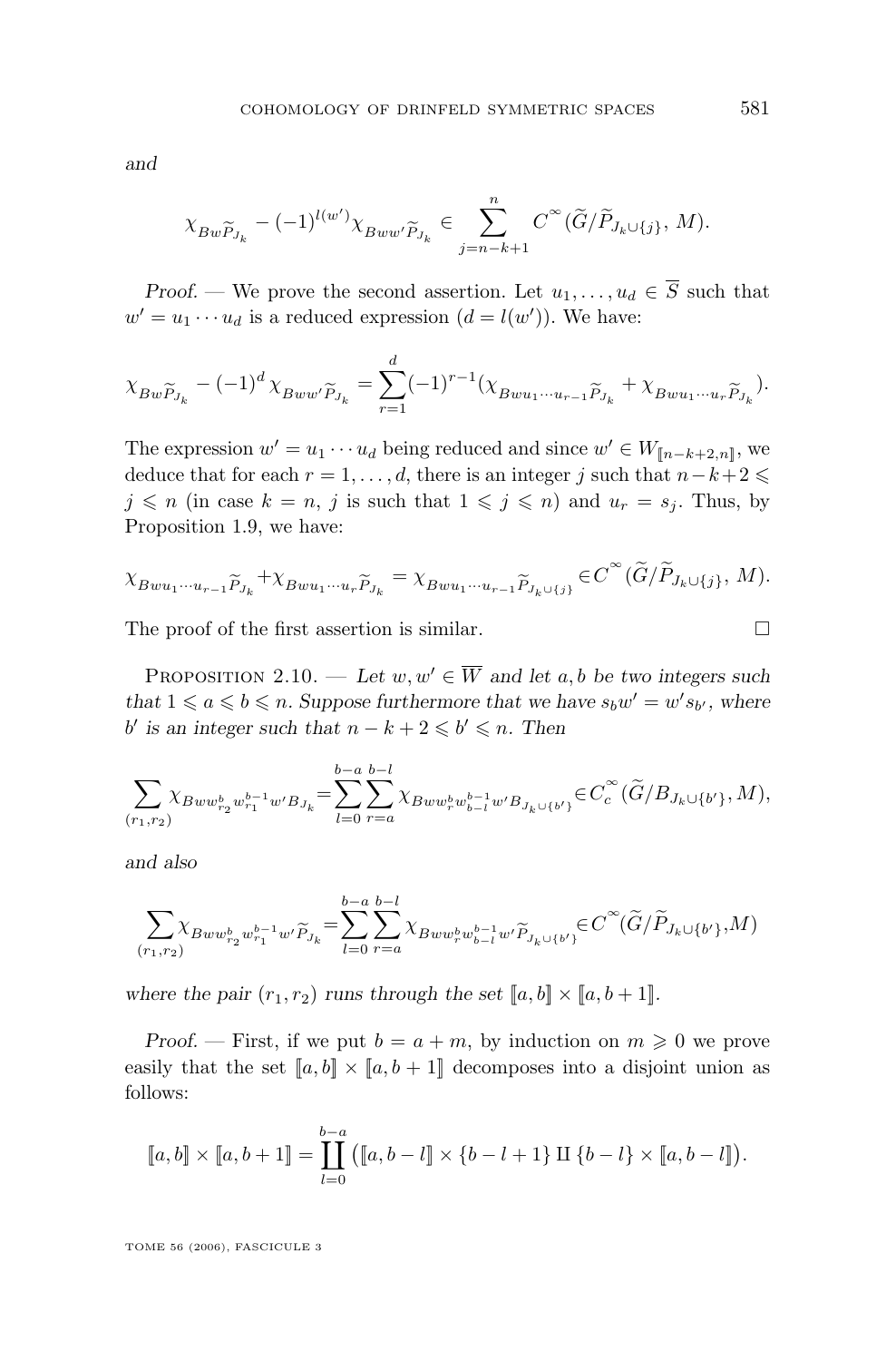<span id="page-22-0"></span>Now, let us prove the second formula of the proposition. Since  $(r_1, r_2)$  runs through  $[a, b] \times [a, b + 1]$ , from the decomposition above we get:

$$
\begin{split} \sum_{(r_1,r_2)} \chi_{Bw w_{r_2}^b w_{r_1}^{b-1} w' \widetilde{P}_{J_k}} &= \sum_{l=0}^{b-a} \Big( \sum_{r_1=a}^{b-l} \chi_{Bw w_{b-l+1}^b w_{r_1}^{b-1} w' \widetilde{P}_{J_k}} \\ &+ \sum_{r_2=a}^{b-l} \chi_{Bw w_{r_2}^b w_{b-l}^{b-1} w' \widetilde{P}_{J_k}} \Big). \end{split}
$$

On the other hand, by using the formula [\(1.11\)](#page-10-0) together with the hypothesis of the proposition, we obtain:

$$
w_{b-l+1}^b w_{r_1}^{b-1} w' = w_{b-l+1}^b w_{r_1}^b s_b w' = w_{r_1}^b w_{b-l}^{b-1} s_b w' = w_{r_1}^b w_{b-l}^{b-1} w' s_{b'}.
$$

By replacing in the first sum the right hand side of the equality above, we obtain:

$$
\sum_{(r_1,r_2)} \chi_{Bww_{r_2}^b w_{r_1}^{b-1}w'} \widetilde{P}_{J_k} = \sum_{l=0}^{b-a} \sum_{r=a}^{b-l} (\chi_{Bww_r^b w_{b-l}^{b-1}w's_{b'}} \widetilde{P}_{J_k} + \chi_{Bww_r^b w_{b-l}^{b-1}w'} \widetilde{P}_{J_k}).
$$

Finally, since  $n - k + 2 \leq b' \leq n$ , by Proposition [1.9,](#page-10-0) we have

$$
\chi_{Bww_r^bw_{b-l}^{b-1}w's_{b'}\widetilde{P}_{J_k}} + \chi_{Bww_r^bw_{b-l}^{b-1}w'\widetilde{P}_{J_k}} = \chi_{Bww_r^bw_{b-l}^{b-1}w'\widetilde{P}_{J_k\cup \{b'\}}}.
$$

The proof of the first formula is similar.

#### 2.3.3. Harmonicity in  $Sp^k(M)$

The following proposition and its corollary below show that the characteristic functions  $\chi_{C_I}$  and  $\chi_{C_I \widetilde{P}_{J_k}}$  have properties that are somehow similar<br>to those of harmonic cochains. First, we will need the following technical to those of harmonic cochains. First, we will need the following technical lemma:

LEMMA 2.11. — Let *i* be an integer such that  $0 \leq i \leq n$ . Let  $r_1, \dots, r_k$ *be integers such that for each*  $j = 1, \dots, k$ *, we have*  $1 \leq r_i \leq n-k+j+1-i$ *. Then*

$$
(2.12) \t w_i w_{r_k}^n \cdots w_{r_1}^{n-k+1} = w_{r_k+i}^n \cdots w_{r_1+i}^{n-k+1} w_i^{n-k} \cdots w_1^{n-i+1-k},
$$

where  $w_i = w_i^n w_{i-1}^{n-1} \cdots w_1^{n-i+1}$  (cf. lemma [1.1\)](#page-6-0).

*Proof.* — Let us first prove that, if  $a, a', b, b'$  are integers satisfying  $1 \leq$  $a \leq a' \leq b \leq b' \leq n$ , we have the equality:

(2.13) 
$$
w_a^b w_{a'}^{b'} = w_{a'+1}^{b'} w_a^{b-1}.
$$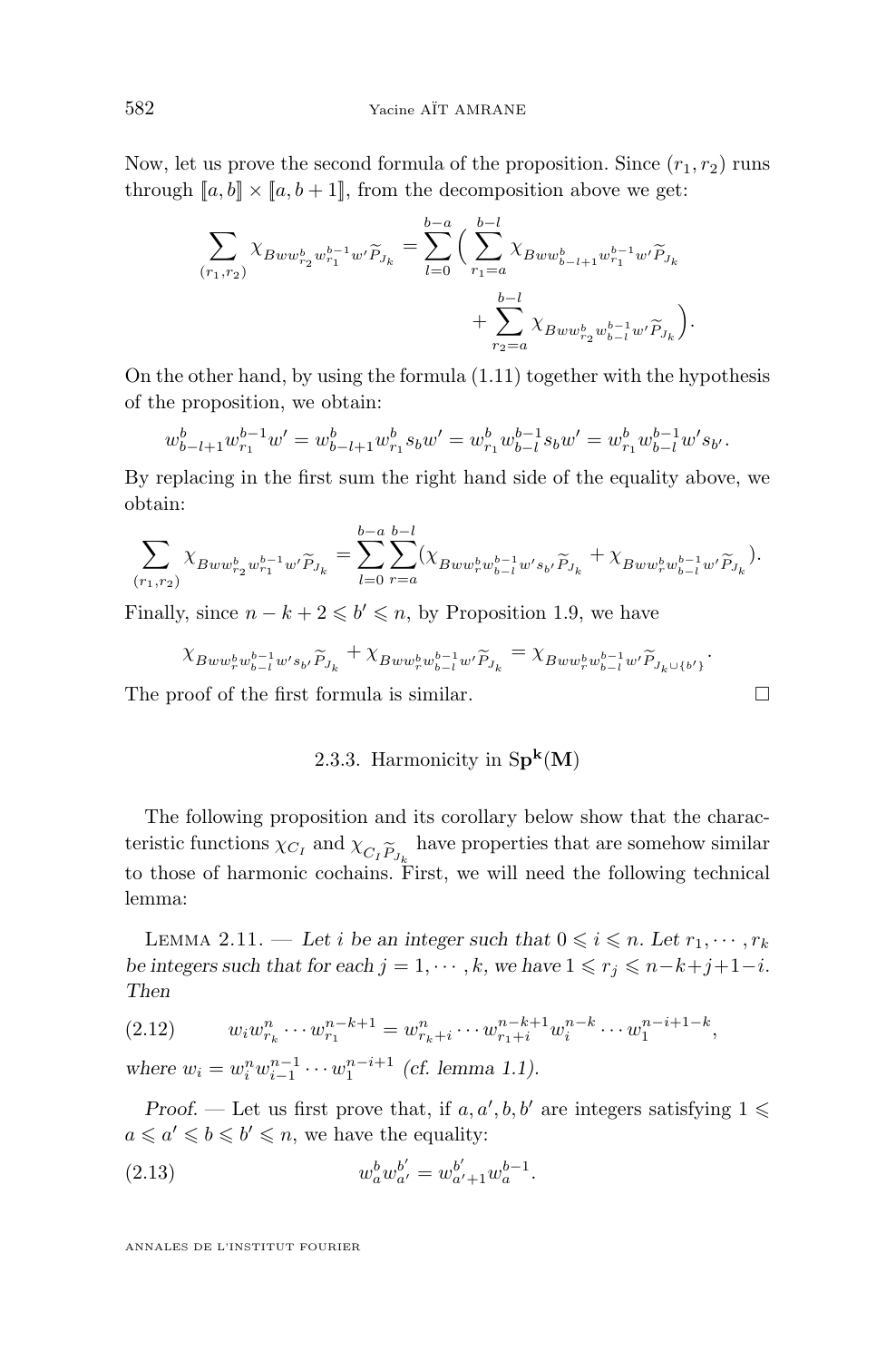<span id="page-23-0"></span>Indeed, we can write  $w_a^b = w_a^{a'} w_{a'+1}^b$ . On the other hand, by using the formula [\(1.11\)](#page-10-0), we get  $w_{a'+1}^b w_{a'}^{b'} = w_{a'}^{b'} w_{a'}^{b-1}$ . Thus, the left hand side of the equality [\(2.13\)](#page-22-0) can be written as follows:

(2.14) 
$$
w_a^b w_{a'}^{b'} = w_a^{a'} w_{a'}^{b'} w_{a'}^{b-1}.
$$

Since we have  $w_a^{a'} w_{a'}^{b'} = w_a^{a'-1} w_{a'+1}^{b'} = w_{a'+1}^{b'} w_a^{a'-1}$  and  $w_a^{a'-1} w_{a'}^{b-1} = w_a^{b-1}$ , substituting these into  $(2.14)$  we get  $(2.13)$ .

Now, in order to establish the formula [\(2.12\)](#page-22-0) in the lemma, apply the identity [\(2.13\)](#page-22-0) with  $w_a^b = w_1^{n-i+1}$  and  $w_{a'}^{b'} = w_{r_j}^{n-k+j}$  for each  $j = k, ..., 1$ , and in that order. Next, proceed in the same way with  $w_a^b = w_i^{n-i+\iota}$  for  $i = 2, \ldots, i$  respectively.

PROPOSITION 2.12. — Let  $I \subseteq \Delta$  with  $\Delta - I = \{i_1 < \cdots < i_k\}$ . Let  $i_{k+1}$  be such that  $i_k \leq i_{k+1} \leq n+1$  and let  $\widehat{I}_1 \subseteq \Delta$  be such that

$$
\Delta - \widehat{I}_1 = \{ i_2 - i_1 < \dots < i_k - i_1 < i_{k+1} - i_1 \}.
$$

In  $\mathrm{Sp}^k(M)$ , we have the equalities (the first equality is seen in  $\mathrm{Sp}^k(M)$ ) *through the isomorphism*  $H_{J_k}$  given by Proposition [2.7\)](#page-19-0):

1. 
$$
\chi_{C_I} = \sum_{\underline{r} \in \mathfrak{C}_I^0} \chi_{Bw_{r_k}^n \cdots w_{r_1}^{n-k+1} B_{J_k}} + \sum_{t=1}^{k-1} (-1)^{k-t-1} \sum_{\underline{r} \in \mathfrak{C}_I^{t,k-t-1}} \chi_{Bw_{r_k}^n \cdots w_{r_1}^{n-k+1} B_{J_k}} + \sum_{\underline{r} \in \mathfrak{C}_I^k} \chi_{Bw_{r_k}^n \cdots w_{r_1}^{n-k+1} B_{J_k}}.
$$
  
\n2. 
$$
\chi_{C_I \widetilde{P}_{J_k}} = \sum_{\underline{r} \in \mathfrak{C}_I^0} \chi_{Bw_{r_k}^n \cdots w_{r_1}^{n-k+1} \widetilde{P}_{J_k}} + \sum_{t=1}^{k-1} (-1)^{k-t-1} \sum_{\underline{r} \in \mathfrak{C}_I^{t,k-t-1}} \chi_{Bw_{r_k}^n \cdots w_{r_1}^{n-k+1} \widetilde{P}_{J_k}}.
$$
  
\n3. 
$$
y_{i_1} w_{i_1} \chi_{C_{\widehat{P}_{I_k}} \widetilde{P}_{J_k}} = (-1)^k \sum_{\underline{r} \in \mathfrak{C}_I^0} \chi_{Bw_{r_k}^n \cdots w_{r_1}^{n-k+1} \widetilde{P}_{J_k}}.
$$

where we have set  $\mathfrak{C}_I^0 = \prod^k$  $\iota = 1$  $[i_{\iota} + 1, i_{\iota+1}]$ ,  $\mathfrak{C}_I^k =$  $\int_{0}^{k-1}$  $\iota = 1$  $[i_{\iota} + 1, n - k + \iota + 1]$  $\times$  [ $[i_{k+1} + 1, n+1]$ ]*, and for each t such that*  $1 \le t \le k-1$  *we have set* 

$$
\mathfrak{C}_{I}^{t,k-t-1} = \left( \prod_{\iota=1}^{t-1} \llbracket i_{\iota} + 1, n - k + \iota + 1 \rrbracket \right) \times \left( \prod_{\iota=t}^{k-1} \llbracket i_{\iota+1} + 1, n - k + \iota + 1 \rrbracket \right) \times \llbracket i_k + 1, i_{k+1} \rrbracket.
$$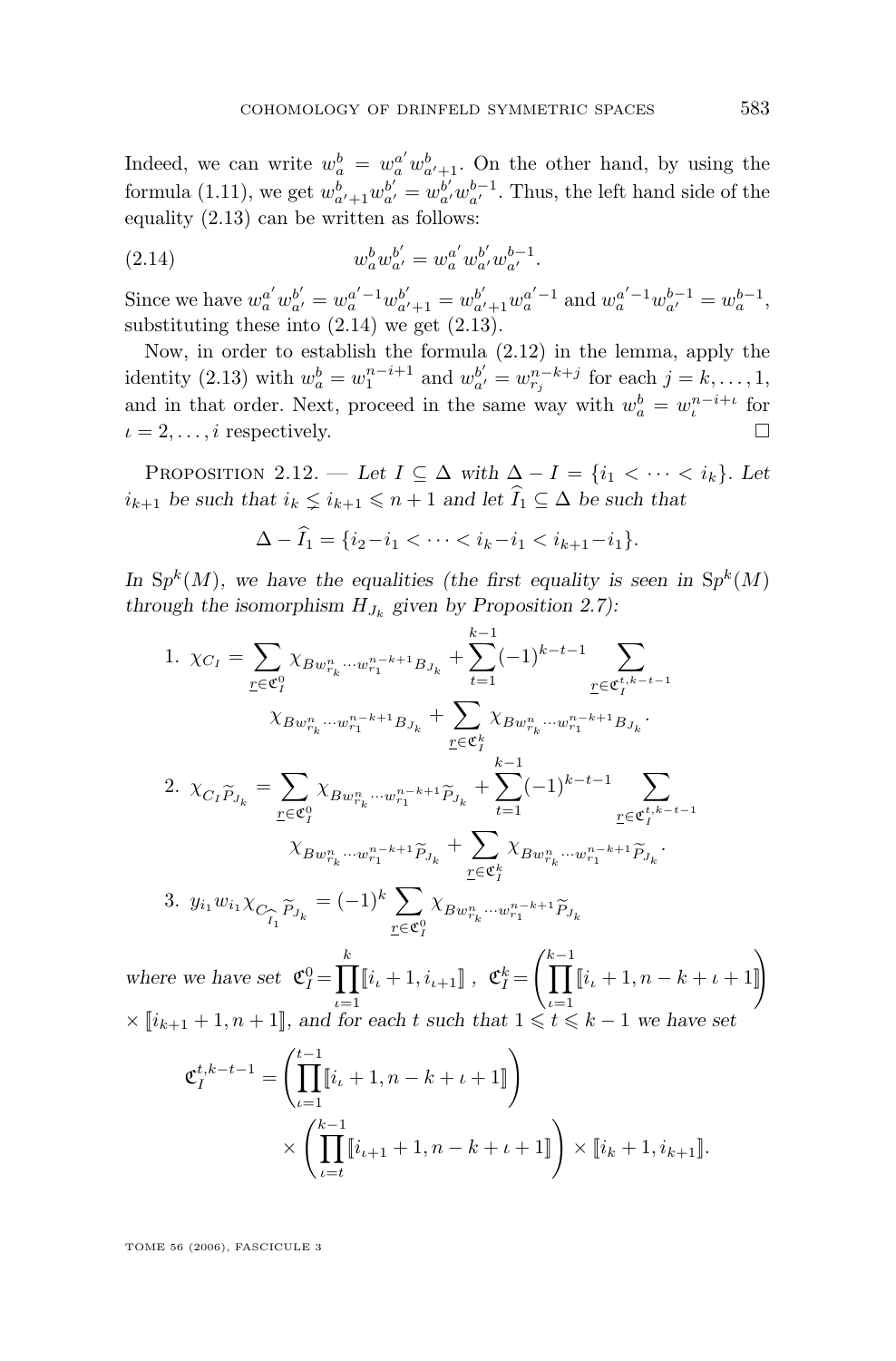<span id="page-24-0"></span>*Proof.* — The proofs of (1) and (2) are similar, we will prove (1) and (3). 1. In fact, it's enough to prove that the equality holds in  $C_c^{\infty}(\widetilde{G}/B_{J_k}, M)$ modulo the  $M[\widetilde{G}]$ -submodule  $\sum_{j=n_{\widetilde{c}} k+1}^{n} C_c^{\infty}(\widetilde{G}/B_{J_k\cup\{j\}}, M)$ . Recall that for any  $I \subseteq \Delta$ , to the subset  $C_I$  of  $\widetilde{G}$  we have associated a set  $\mathfrak{C}_I$  so that we have the following decomposition (*cf.* Theorem [2.8\)](#page-20-0):

$$
\chi_{C_I} = \sum_{\underline{r} \in \mathfrak{C}_I} \chi_{B w_{r_k}^n \cdots w_{r_1}^{n-k+1} B_{J_k}}.
$$

On the other hand, if  $\mathfrak{C}_I^0$  and  $\mathfrak{C}_I^k$  are as in the statement of this proposition and if for each  $t = 1, \ldots, k - 1$ , we put

$$
\mathfrak{C}_I^t = \left( \prod_{\iota=1}^{t-1} [i_{\iota} + 1, n - k + \iota + 1] \right) \times [i_{t+1} + 1, n - k + t + 1] \times \left( \prod_{\iota=t+1}^k [i_{\iota} + 1, i_{\iota+1}]\right),
$$

then it is not difficult to show that  $\mathfrak{C}_I$  is a disjoint union of the  $\mathfrak{C}_I^t$ ,  $0 \leq t \leq k$ . Hence:

(2.15) 
$$
\chi_{C_I} = \sum_{t=0}^k \sum_{\underline{r} \in \mathfrak{C}_I^t} \chi_{Bw_{r_k}^n \cdots w_{r_1}^{n-k+1} B_{J_k}}.
$$

Now, let t be such that  $1 \leq t \leq k - 1$ . For each  $t' = 0, \ldots, k - t - 2$ , put:

$$
\mathfrak{C}_{I}^{t,t'} = \left( \prod_{\iota=1}^{t-1} [i_{\iota} + 1, n - k + \iota + 1] \right) \times \left( \prod_{\iota=t}^{t+t'} [i_{\iota+1} + 1, n - k + \iota + 1] \right)
$$

$$
\times [i_{t+t'+1} + 1, n - k + t + t' + 2] \times \left( \prod_{\iota=t+t'+2}^{k} [i_{\iota} + 1, i_{\iota+1}] \right),
$$

and for  $t' = n - k - 1$ , let  $\mathfrak{C}_I^{t,n-k-1}$  as in the statement of the proposition. Also, for each  $t' = 0, \ldots, k - t - 1$ , put:

$$
\mathfrak{D}_{I}^{t,t'} = \left( \prod_{\iota=1}^{t-1} [i_{\iota} + 1, n - k + \iota + 1]] \right) \times \left( \prod_{\iota=t}^{t+t'} [i_{\iota+1} + 1, n - k + \iota + 1]] \right) \times \left( \prod_{\iota=t+t'+1}^{k} [i_{\iota} + 1, i_{\iota+1}]] \right),
$$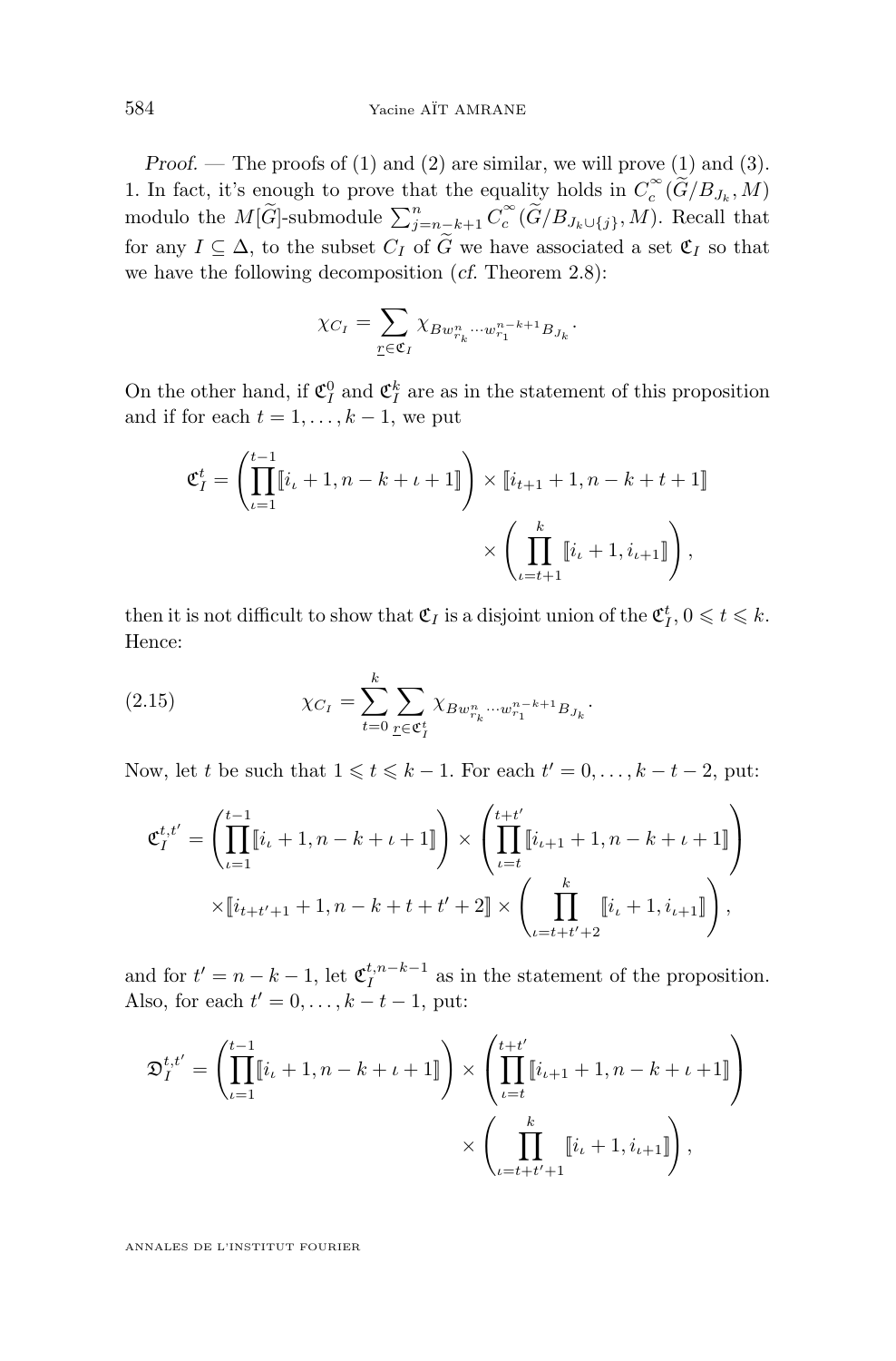<span id="page-25-0"></span>and for  $t' = k-t$ , let  $\mathfrak{D}_I^{t,k-t} = \emptyset$ . Notice that the interval which corresponds to  $\iota = t + t' + 1$  in  $\mathfrak{C}_I^{t,t'}$  can be decomposed as follows:

$$
\[\![i_{t+t'+1}+1,n-k+t+t'+2]\!] = \[\![i_{t+t'+1}+1,i_{t+t'+2}]\!]
$$

$$
\text{II}\,[\![i_{t+t'+2}+1,n-k+t+t'+2]\!],
$$

therefore, for each  $t', 0 \leq t' \leq k-t-1$ , we have  $\mathfrak{C}_I^{t,t'} = \mathfrak{D}_I^{t,t'} \amalg \mathfrak{D}_I^{t,t'+1}$ . Consider the alternating sum over  $t'$  as follows:

$$
\sum_{t'=0}^{k-t-1} (-1)^{t'} \sum_{\underline{r} \in \mathfrak{C}_{I}^{t,t'}} \chi_{Bw_{r_k}^n \cdots w_{r_1}^{n-k+1} B_{J_k}} \n= \sum_{t'=0}^{k-t-1} (-1)^{t'} \sum_{\underline{r} \in \mathfrak{D}_{I}^{t,t'} \amalg \mathfrak{D}_{I}^{t,t'+1}} \chi_{Bw_{r_k}^n \cdots w_{r_1}^{n-k+1} B_{J_k}}.
$$

In the right hand side of this equality, we see that all the sums over the  $\mathfrak{D}_{I}^{t,t'}$ ,  $t'=1,\ldots,k-t-1$ , cancel each other. What remains is the sum over  $\mathfrak{D}_I^{t,0} = \mathfrak{C}_I^t$  and the sum over  $\mathfrak{D}_I^{t,k-t} = \emptyset$ . Therefore we get:

$$
(2.16) \qquad \sum_{\underline{r}\in\mathfrak{C}_I^t} \chi_{Bw_{r_k}^n\cdots w_{r_1}^{n-k+1}B_{J_k}} = \sum_{t'=0}^{k-t-1} (-1)^{t'} \sum_{\underline{r}\in\mathfrak{C}_I^{t,t'}} \chi_{Bw_{r_k}^n\cdots w_{r_1}^{n-k+1}B_{J_k}}.
$$

Notice that in  $\mathfrak{C}_I^{t,t'}$ , for each  $t'=0,\ldots k-t-2$ , the two intervals which correspond to the indices  $t + t'$  and  $t + t' + 1$  are of the form of those in Proposition [2.10](#page-21-0) with  $a = i_{t+t'+1} + 1$  and  $b = n - k + t + t' + 1$ , and if we put  $w' = w_{r_{t+t'-1}}^{n-k+t+t'-1} \cdots w_{r_1}^{n-k+1}$ , it is clear that we have  $s_b w' = w' s_b$ . Therefore, in  $\mathcal{S}p^{k}(M)$ , we have (for each  $t = 1, \ldots, k - 1$ ):

$$
\sum_{\underline{r}\in \mathfrak{C}_I^t} \chi_{Bw_{r_k}^n\cdots w_{r_1}^{n-k+1}B_{J_k}}=(-1)^{k-t-1}\sum_{\underline{r}\in \mathfrak{C}_I^{t,k-t-1}} \chi_{Bw_{r_k}^n\cdots w_{r_1}^{n-k+1}B_{J_k}}.
$$

Finally, substituting this into [\(2.15\)](#page-24-0) establishes the formula.

3. Set 
$$
\mathfrak{C}_{\widehat{I}_1}^0 = \prod_{\iota=1}^k [i_{\iota} - i_1 + 1, i_{\iota+1} - i_1],
$$
 and for each  $t$  such that  $1 \le t \le k$ ,  
\n
$$
\mathfrak{C}_{\widehat{I}_1}^t = \left( \prod_{\iota=1}^{t-1} [i_{\iota+1} - i_1 + 1, n - k + \iota + 1]] \right) \times [i_t - i_1 + 1, n - k + t + 1]] \times \left( \prod_{\iota=t+1}^k [i_{\iota} - i_1 + 1, i_{\iota+1} - i_1]] \right)
$$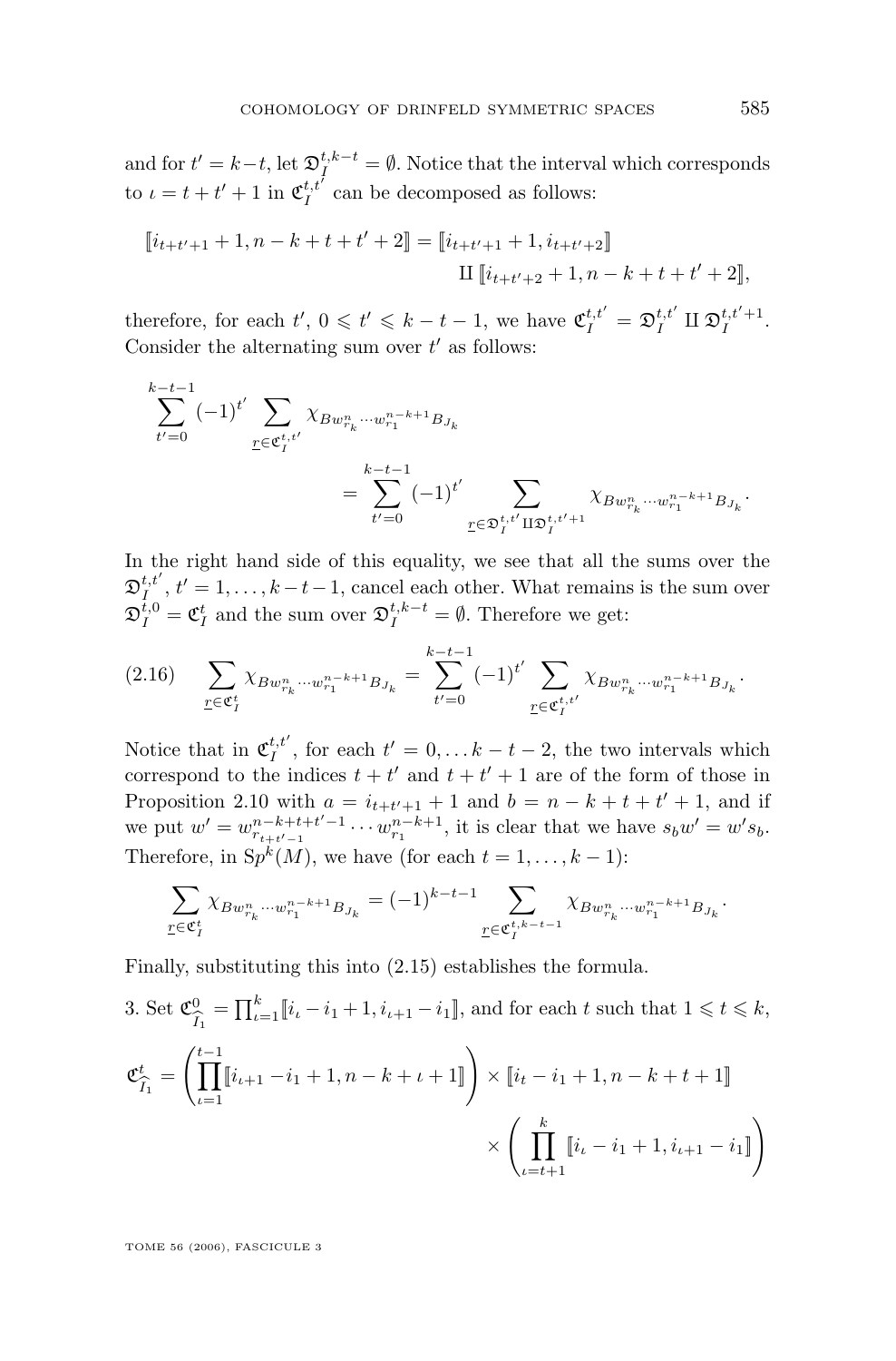and

$$
\mathfrak{D}_{\widehat{I}_1}^t = \prod_{\iota=1}^{t-1} [i_{\iota+1} - i_1 + 1, n - k + \iota + 1] \times \prod_{\iota=t}^k [i_{\iota} - i_1 + 1, i_{\iota+1} - i_1].
$$

We proceed as in the proof of the formula [\(2.16\)](#page-25-0) above. Notice that for each  $t = 1, \ldots, k$ , we have  $\mathfrak{C}_i^t$  $I_1$  $=\mathfrak{D}_{\gamma}^{t}$  $I_1$  $\amalg$  D $^{t+1}_{\widehat{\tau}}$  $I_1$ . Therefore by considering the following alternating sum:

$$
\sum_{t=1}^k (-1)^{k-t} \sum_{\underline{r} \in \mathfrak{C}_{\widehat{I}_1}^t} \chi_{Bw_{r_k}^n \cdots w_{r_1}^{n-k+1} \widetilde{P}_{J_k}},
$$

all the sums over the  $\mathfrak{D}_3^t$  $\frac{I_1}{I_1}$ cancel each other, except the sum over  $\mathfrak{D}^1_{\widehat{\mathcal{J}}}$  $I_1$ וסו  $=\mathfrak{C}^0_{\widehat{\tau}}$ and the sum over  $\mathfrak{D}_{\widehat{\zeta}}^{k+1} = \mathfrak{C}_{\widehat{\zeta}}$ . The alternating sum above gives then:  $\hat{I}_1^{\kappa+1} = \mathfrak{C}_{\hat{I}_1}$ . The alternating sum above gives then:

$$
(-1)^{k-1}\sum_{\underline{r}\in\mathfrak{C}_{\widehat{I}_1}^0}\chi_{Bw_{r_k}^n\cdots w_{r_1}^{n-k+1}\widetilde{P}_{J_k}}+\sum_{\underline{r}\in\mathfrak{C}_{\widehat{I}_1}^{\bullet}}\chi_{Bw_{r_k}^n\cdots w_{r_1}^{n-k+1}\widetilde{P}_{J_k}}.
$$

Next, the two expressions above being equal, by taking the sum over  $\mathfrak{C}^0_{\widehat{\tau}}$  $I_1$ to the other side of the equality, we get:

$$
\sum_{\underline{r}\in\mathfrak{C}_{\widehat{I}_1}} \chi_{Bw_{r_k}^n\cdots w_{r_1}^{n-k+1}\widetilde{P}_{J_k}} = \sum_{t=0}^k (-1)^{k-t} \sum_{\underline{r}\in\mathfrak{C}_{\widehat{I}_1}^t} \chi_{Bw_{r_k}^n\cdots w_{r_1}^{n-k+1}\widetilde{P}_{J_k}}.
$$

By Theorem [2.8,](#page-20-0) the left hand side of this equality corresponds to the decomposition of the characteristic function  $\chi_C^{}$  $\sum_{i=1}^{n} \widetilde{P}_{J_k}$ . Therefore, by acting with the element  $y_{i_1}w_{i_1}$ , we get:

$$
(2.17) \t y_{i_1} w_{i_1} \chi_{C_{\widehat{I}_1} \widetilde{P}_{J_k}} = \sum_{t=0}^k (-1)^{k-t} \sum_{\underline{r} \in \mathfrak{C}_{\widehat{I}_1}^t} y_{i_1} w_{i_1} \chi_{B w_{r_k}^n \cdots w_{r_1}^{n-k+1} \widetilde{P}_{J_k}}.
$$

In this equality (2.17), for each  $t = 1, \ldots, k$ , the sum over  $\mathfrak{C}^t_{\widehat{\gamma}}$  is trivial in  $Sp^{k}(M)$ . Indeed, when  $t = 1$  this follows from Proposition [1.9.](#page-10-0)(2) and when t is such that  $2 \leq t \leq k$  this follows from Proposition [2.10.](#page-21-0) Thus, in  $Sp<sup>k</sup>(M)$ , we have the equality:

(2.18) 
$$
y_{i_1}w_{i_1}\chi_{C_{\widehat{I}_1}\widetilde{P}_{J_k}}=(-1)^k\sum_{\underline{r}\in\mathfrak{C}_{\widehat{I}_1}^0}y_{i_1}w_{i_1}\chi_{Bw_{r_k}^n\cdots w_{r_1}^{n-k+1}\widetilde{P}_{J_k}}.
$$

<span id="page-26-0"></span>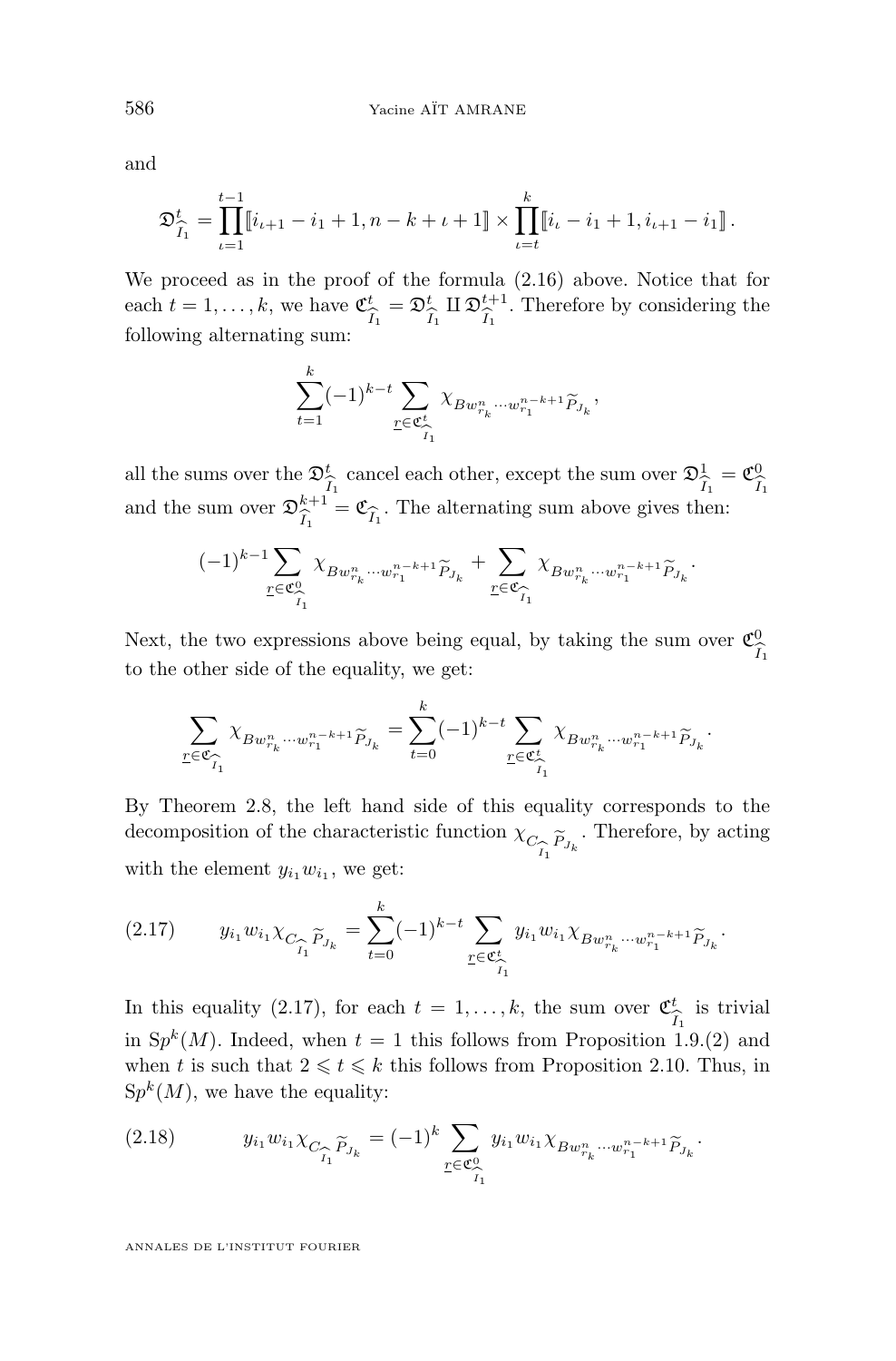<span id="page-27-0"></span>Finally, by [\(1.4\)](#page-7-0) and since  $\widetilde{T}$  is a normal subgroup of  $\widetilde{N}$  (hence, for each  $w \in W$ , there is  $y \in T \subseteq P_{J_k}$  such that  $y_{i_1}w = wy$ , we have:

$$
y_{i_1}w_{i_1}Bw_{r_k}^n\cdots w_{r_1}^{n-k+1}\widetilde{P}_{J_k}=Bw_{i_1}w_{r_k}^n\cdots w_{r_1}^{n-k+1}\widetilde{P}_{J_k}.
$$

Therefore, by Lemma [2.11,](#page-22-0) for any  $\underline{r} \in \mathfrak{C}^0_{\widehat{\tau}}$  $\frac{0}{I_1}$  we have:

$$
y_{i_1}w_{i_1}Bw_{r_k}^n\cdots w_{r_1}^{n-k+1}\widetilde{P}_{J_k}=Bw_{r_k+i}^n\cdots w_{r_1+i}^{n-k+1}\widetilde{P}_{J_k}.
$$

We conclude:

$$
\sum_{\substack{r \in \mathfrak{C}_{\widehat{I}_1}^0}} y_{i_1} w_{i_1} \chi_{B w_{r_k}^n \cdots w_{r_1}^{n-k+1} \widetilde{P}_{J_k}} = \sum_{\substack{r \in \mathfrak{C}_{I}^0}} \chi_{B w_{r_k}^n \cdots w_{r_1}^{n-k+1} \widetilde{P}_{J_k}}.
$$

This, with  $(2.18)$ , completes the proof.

COROLLARY 2.13. — Let I,  $i_{k+1}$  and  $\hat{I}_1$  as in the proposition above. Assume that  $i_{k+1} = n + 1$ . Then, in  $\text{Sp}^k(M)$  we have the identity

$$
\chi_{C_I \widetilde{P}_{J_k}} = (-1)^k y_{i_1} w_{i_1} \chi_{C_{\widehat{I}_1} \widetilde{P}_{J_k}}.
$$

*Proof.* — Under the assumption  $i_{k+1} = n+1$ , in the proposition [2.12](#page-23-0) we have  $\mathfrak{C}_I^k = \emptyset$  and for each  $t = 1, \ldots, k - 1$ 

$$
\mathfrak{C}_I^{t,k-t-1} = \left( \prod_{\iota=1}^{t-1} [i_{\iota}+1, n-k+\iota+1] \right) \times \left( \prod_{\iota=t}^{k-1} [i_{\iota+1}+1, n-k+\iota+1] \right) \times [i_k+1, n+1],
$$

on the other hand, we can write:

$$
\sum_{\underline{r} \in \mathfrak{C}_{I}^{t,k-t-1}} \chi_{B w_{r_k}^n \cdots w_{r_1}^{n-k+1} \widetilde{P}_{J_k}} = \sum_{(r_1, \ldots, r_{k-2})} \sum_{(r_{k-1}, r_k)} \chi_{B w_{r_k}^n \cdots w_{r_1}^{n-k+1} \widetilde{P}_{J_k}}
$$

where  $(r_1, \ldots, r_{k-2})$  runs through the set  $(\prod_{\iota=1}^{t-1} [i_{\iota} + 1, n-k+\iota+1]) \times$  $(\prod_{\iota=t}^{k-2} [i_{\iota+1}+1, n-k+\iota+1])$ , and where the pair  $(r_{k-1}, r_k)$  runs through the cartesian product of the two last intervals of  $\mathfrak{C}_I^{t,k-t-1}$ , i.e.  $\llbracket i_k+1,n \rrbracket \times \llbracket i_k+1,n \rrbracket$ 1,  $n+1$ ]. Thus, for each  $(r_1, \ldots, r_{k-2})$ , by applying Proposition [2.10](#page-21-0) to the pair  $(r_{k-1}, r_k)$  (it is clear that, if  $w' = w_{r_{k-2}}^{n-2} \dots w_{r_1}^{n-k+1}$ , then  $s_n w' = w' s_n$ ), we deduce that

$$
\sum_{(r_{k-1},r_k)} \chi_{Bw_{r_k}^n \dots w_{r_1}^{n-k+1} \widetilde{P}_{J_k}} \in C^{\infty}(\widetilde{G}/\widetilde{P}_{J_k \cup \{n\}}, M),
$$

then for any  $t = 1, \ldots, k - 1$ , we have:

$$
\sum_{\underline{r}\in\mathfrak{C}_{I}^{t,k-t-1}}\chi_{Bw_{r_k}^n\cdots w_{r_1}^{n-k+1}\widetilde{P}_{J_k}}\in \sum_{j=n-k+1}^{n}C^{\infty}(\widetilde{G}/\widetilde{P}_{J_k\cup\{j\}},M).
$$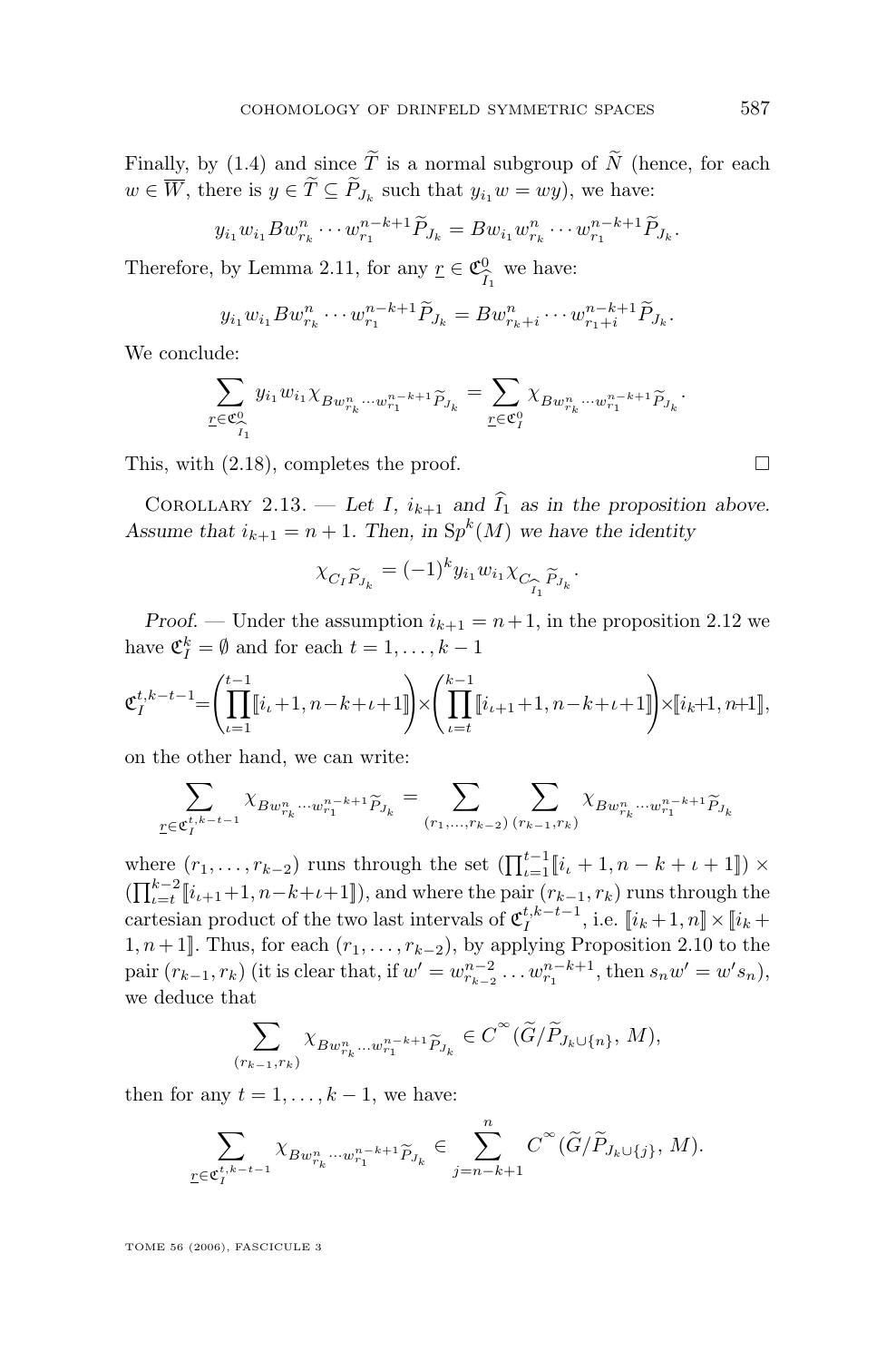<span id="page-28-0"></span>Consequently, from the second formula in Proposition [2.12,](#page-23-0) it follows that in  $Sp^k(M)$  we have the equality:

$$
\chi_{C_I \widetilde{P}_{J_k}} = \sum_{\underline{r} \in \mathfrak{C}_I^0} \chi_{B w_{r_k}^n \cdots w_{r_1}^{n-k+1} \widetilde{P}_{J_k}}
$$

which we have just proved when  $k > 1$  and which is obvious for  $k = 1$ , the sets  $\mathfrak{C}_I^{t,k-t-1}$  being empty. By combining this with the third formula in Proposition [2.12,](#page-23-0) we obtain the equality in the corollary.  $\Box$ 

#### **3. Main theorem**

The two propositions that follow are in preparation for the proof of Theorem [3.3.](#page-35-0)

PROPOSITION 3.1. — Let  $1 \leq k \leq n$ . Let  $\varphi \in \text{Hom}_M(\text{Sp}^k(M), L)$ . The  $\mathfrak{m}$ ap  $\mathfrak{h}_{\varphi} \in \text{Hom}_M(M[\mathfrak{I}^k], L)$  defined by  $\mathfrak{h}_{\varphi}(g(\sigma_I, v_0^o)) = \varphi(g\chi_{C_I\widetilde{P}_{J_k}})$  for any  $g \in \tilde{G}$  and any  $I \subseteq \Delta$  such that  $|\Delta - I| = k$ , satisfies the harmonicity *conditions.*

*Proof.* — Since  $\tilde{G}$  acts transitively on the pointed cells of a given type, we only need to show that  $\mathfrak{h}_{\varphi}$  satisfies the conditions of harmonicity on the standard pointed cells.

**(HC1)** Let  $I \subseteq \Delta$  be such that  $\Delta - I = \{i_1 < \cdots < i_k\}$ . Let  $\widehat{I}_1$  be such that  $\Delta - \hat{I}_1 = \{i_2 - i_1 < \cdots < i_k - i_1 < n + 1 - i_1\}$ . By Lemma [1.1](#page-6-0) we have  $(\sigma_I, v_{i_1}^o) = y_{i_1} w_{i_1} (\sigma_{\widehat{I}_1}, v_0^o)$ , and by Corollary [2.13](#page-27-0) we have:

$$
\varphi(\chi_{C_I \widetilde{P}_{J_k}}) = (-1)^k \varphi(y_{i_1} w_{i_1} \chi_{C_{\widehat{I}_1} \widetilde{P}_{J_k}}).
$$

Therefore,

$$
\mathfrak{h}_{\varphi}(\sigma_I, v_0^o) = (-1)^k \mathfrak{h}_{\varphi}(\sigma_I, v_{i_1}^o).
$$

Since we will need **(HC3)** in order to prove **(HC2)**, we will first prove **(HC3)**.

**(HC3)** First, notice that if  $(\sigma, v_0) = (v_0, v_1, \dots, v_k) \in \mathfrak{I}^k$ , since  $\mathfrak{h}_{\varphi}$  satisfies **(HC1)**, we have:

(3.1) 
$$
\mathfrak{h}_{\varphi}(\sigma, v_0) = (-1)^{(j+1)k} \mathfrak{h}_{\varphi}(\sigma, v_{j+1}).
$$

Notice also that for each integer  $j, 0 \leq j \leq k$ , we have a bijective correspondence:

(3.2) 
$$
\mathcal{C}((\sigma, v_0), j) \stackrel{\sim}{\rightarrow} \mathcal{C}((\sigma, v_{j+1}), k),
$$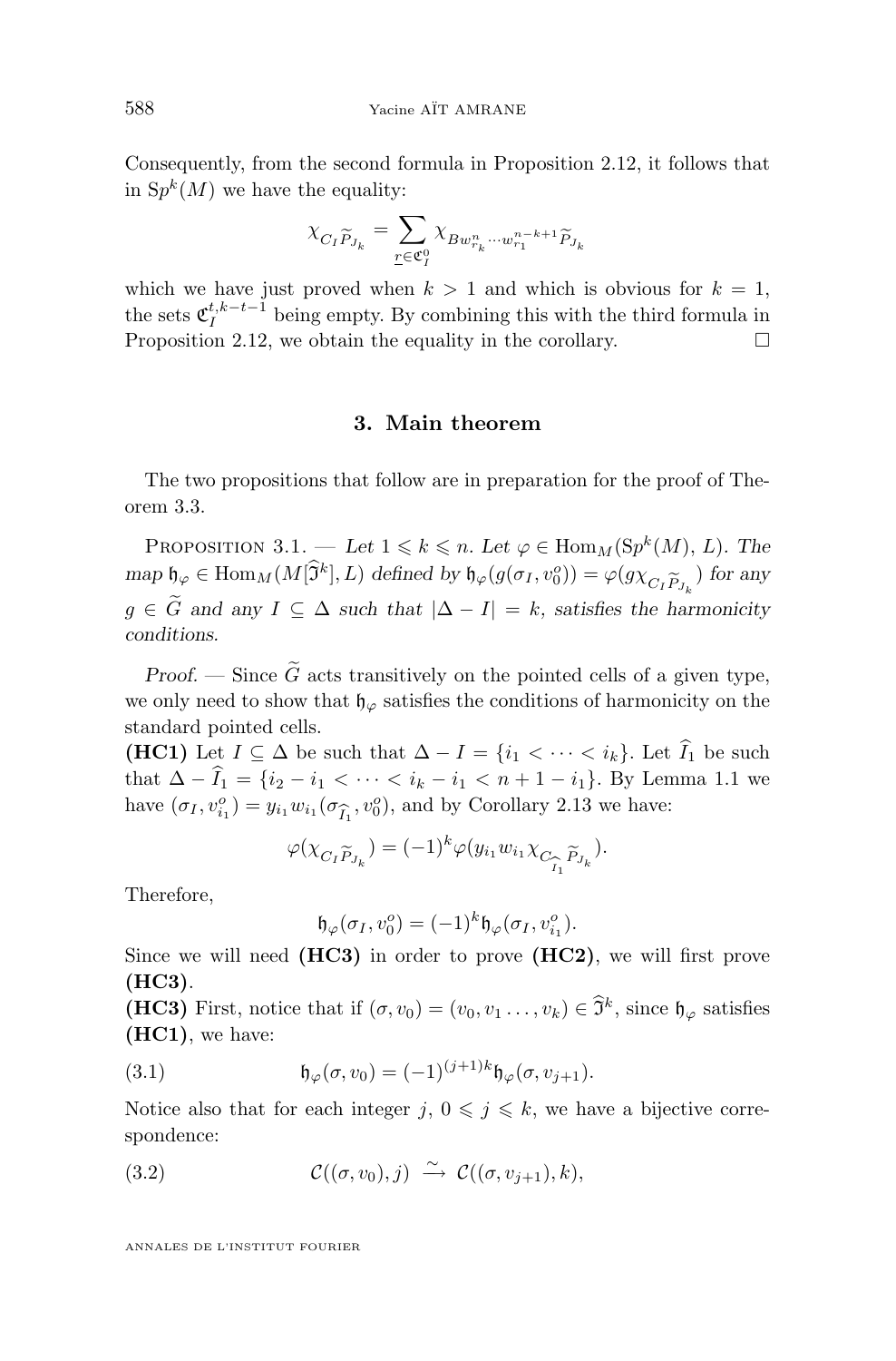<span id="page-29-0"></span>which sends the pointed cell  $(\sigma', v_0)$  (or  $(\sigma', v'_0)$ ) in case  $j = 0$ ) to the pointed cell  $(\sigma', v_{j+1})$ . Thus, by  $(3.1)$  and  $(3.2)$ , we have:

(3.3) 
$$
\sum_{\sigma' \in \mathcal{C}((\sigma,v_0),j)} \mathfrak{h}_{\varphi}(\sigma') = (-1)^{(j+1)k} \sum_{\sigma' \in \mathcal{C}((\sigma,v_{j+1}),k)} \mathfrak{h}_{\varphi}(\sigma').
$$

Now, because of this formula, we need only to prove that  $\mathfrak{h}_{\varphi}$  satisfies (HC3) in case  $j = k$ . That is, if  $I \subseteq \Delta$  is such that  $\Delta - I = \{i_1 < \cdots < i_k\}$ , we have to prove:

$$
\sum_{\sigma \in \mathcal{C}((\sigma_I, v_0^o), k)} \mathfrak{h}_{\varphi}(\sigma) = \mathfrak{h}_{\varphi}(\sigma_I, v_0^o).
$$

By the second point of Lemma [2.3](#page-16-0) and by the definition of  $\mathfrak{h}_{\varphi}$  it suffices to prove that we have:

(3.4) 
$$
\coprod_{b \in B_I B_{I_n^{i_k}}/B_{I_n^{i_k}}} bC_{I_n^{i_k}} \tilde{P}_{J_k} = B_I C_{I_n^{i_k}} \tilde{P}_{J_k} = C_I \tilde{P}_{J_k}.
$$

Both equalities are obvious (for the second equality see the definition of  $C_I$ ). The union is disjoint. Indeed, take  $b \in B_I$  such that  $bC_{I_n^{i_k}}P_{J_k} \cap C_{I_n^{i_k}}P_{J_k} \neq \emptyset$ . By the formula [\(2.11\)](#page-20-0) in the proof of Theorem [2.8,](#page-20-0) for each  $\iota = 1, \ldots k-1$ , there exist  $b_t, b'_t \in B_{[[i_t+1,n-k+t]]} \subseteq K^* \widetilde{G}(O)$  and  $p \in \widetilde{P}_{J_k}$  such that

$$
bb_{k-1}\dots b_1=b'_{k-1}\dots b'_1p.
$$

This implies  $p \in K^* \widetilde{G}(O) \cap \widetilde{P}_{J_k} = B_{J_k}$  and hence  $b = b'_{k-1} \dots b'_1 p b_1^{-1} \dots b_{k-1}^{-1}$  $\in B_{I'}$ , where  $I'$  is the subset of  $\Delta$  defined as follows:

$$
I' = J_k \cup \bigcup_{\iota=0}^{k-1} [i_{\iota} + 1, n - k + \iota].
$$

But, since  $n \notin I'$  then  $I \cap I' \subseteq I_n^{i_k}$ . We therefore have  $b \in B_{I_n^{i_k}}$ . **(HC2)** Let  $I \subseteq \Delta$  be such that  $\Delta - I = \{i_1 < \cdots < i_k\}$ . Since  $\mathfrak{h}_{\varphi}$ satisfies the condition **(HC3)** proved above, we can apply lemma [2.2.](#page-15-0) By this lemma, together with  $(HC1)$ , we need only to consider the case  $i_k = n$ .

Therefore we have to prove:

$$
\sum_{\sigma \in \mathcal{B}((\sigma_{I \cup \{n\}}, v^o_0), t_I)} \mathfrak{h}_{\varphi}(\sigma) = 0.
$$

By the first point of Lemma [2.3](#page-16-0) and by the definition of  $\mathfrak{h}_{\varphi}$  it suffices to show that in  $Sp^k(M)$  we have:

(3.5) 
$$
\sum_{b \in B_{I \cup \{n\}}/B_I} b \chi_{C_I \widetilde{P}_{J_k}} = 0.
$$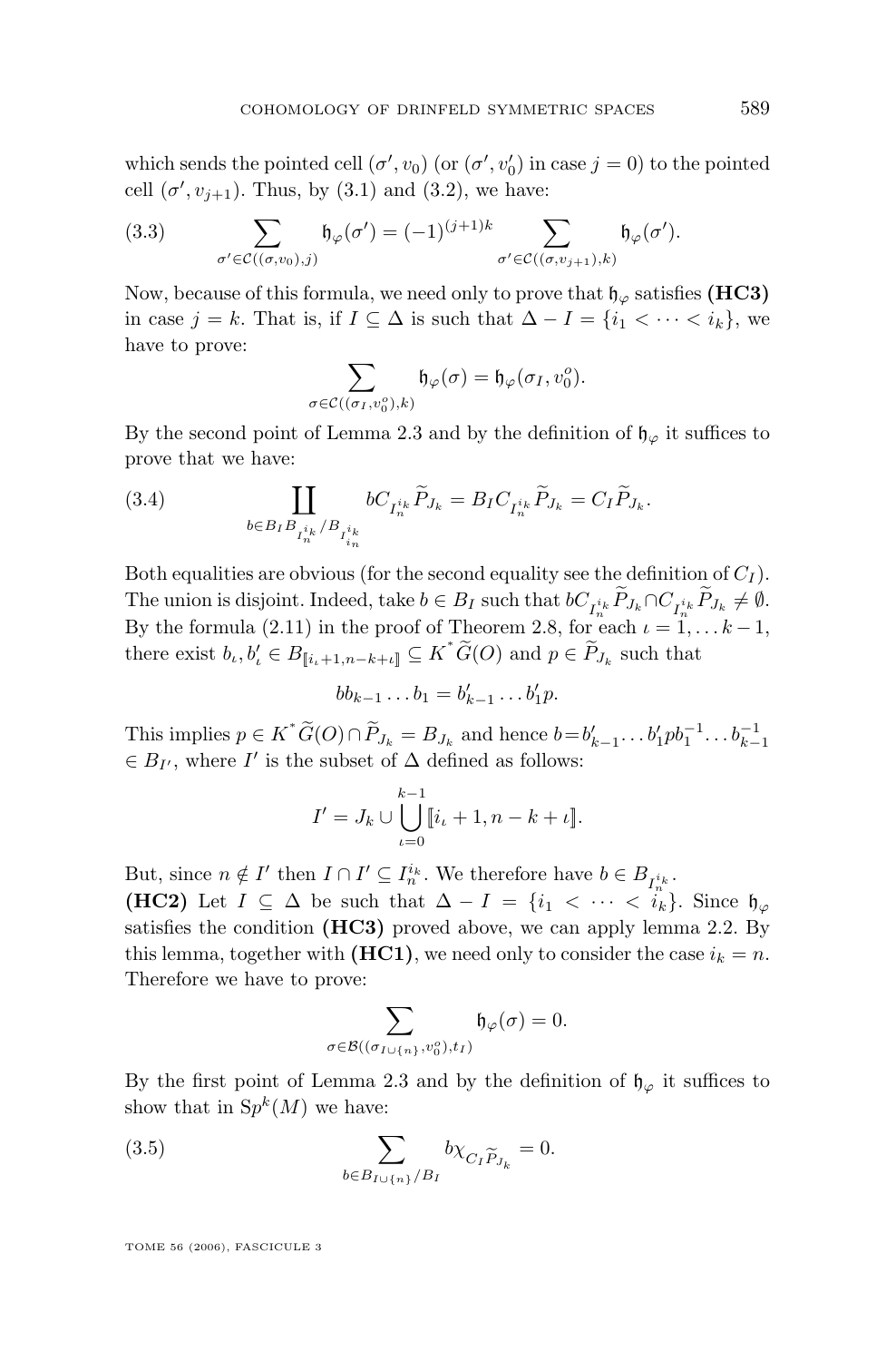<span id="page-30-0"></span>First, notice that we have the following obvious equality. Similar arguments as in the proof of [\(3.4\)](#page-29-0) show that the union in the right hand side is disjoint:

(3.6) 
$$
B_{I\cup\{n\}}C_{I}\widetilde{P}_{J_{k}} = \coprod_{b\in B_{I\cup\{n\}}/B_{I}} bC_{I}\widetilde{P}_{J_{k}}.
$$

On the other hand, if we proceed similarly as in the proof of Theorem [2.8](#page-20-0) and by using Proposition [1.10,](#page-12-0) we show that we have the decomposition:

(3.7) 
$$
B_{I \cup \{n\}} C_I \widetilde{P}_{J_k} = \coprod_{\underline{r} \in \mathfrak{C}_I^n} B w_{r_k}^n w_{r_{k-1}}^{n-1} \cdots w_{r_1}^{n-k+1} \widetilde{P}_{J_k}
$$

where  $\mathfrak{C}_I^n =$  $\int_{0}^{k-1}$  $\iota = 1$  $[i_{\iota} + 1, n - k + \iota + 1]$   $\times$   $[i_{k-1} + 1, n + 1]$ . Therefore, combining  $(3.6)$  with  $(3.7)$  we get:

$$
\sum_{b\in B_{I\cup\{n\}}/B_I}\chi_{bC_I\widetilde{P}_{J_k}}=\sum_{\underline{r}\in\mathfrak{C}_I^n}\chi_{Bw_{r_k}^nw_{r_{k-1}}^{n-1}\cdots w_{r_1}^{n-k+1}\widetilde{P}_{J_k}}.
$$

Finally since the pair  $(r_{k-1}, r_k)$  runs through the set  $\llbracket i_{k-1} + 1, n \rrbracket \times$  $[i_{k-1}+1, n+1]$  it follows from Proposition [2.10](#page-21-0) (or from Proposition [1.9](#page-10-0) in case  $k = 1$ ) that we have:

$$
\sum_{b \in B_{I \cup \{n\}}/B_I} \chi_{bC_I \widetilde{P}_{J_k}} \in C^{\infty}(\widetilde{G}/\widetilde{P}_{J_k \cup \{n\}}, M).
$$

This finishes the proof of [\(3.5\)](#page-29-0).

**(HC4)** Let  $I \subseteq \Delta$  be such that  $\Delta - I = \{i_1 < \cdots < i_k\}$ . Assume  $i_k < n$ and let  $i_{k+1}$  be such that  $i_k < i_{k+1} \leq n$ . We have to show that:

$$
\sum_{j=0}^{k+1}(-1)^{j}\mathfrak{h}_{\varphi}(v_0^o, v_{i_1}^o, \dots, \widehat{v_{i_j}^o}, \dots, v_{i_{k+1}}^o) = 0.
$$

Let  $\widehat{I}_1 \subseteq \Delta$  be such that  $\Delta - \widehat{I}_1 = \{i_2 - i_1 < \cdots < i_{k+1} - i_1\}$ , *cf.* Lemma [1.1.](#page-6-0) By this lemma and by the definition of  $\mathfrak{h}_{\varphi}$ , it suffices to prove that in  $Sp<sup>k</sup>(M)$  we have:

(3.8) 
$$
y_{i_1} w_{i_1} \chi_{C_{\widehat{I}_1} \widetilde{P}_{J_k}} + \sum_{j=1}^{k+1} (-1)^j \chi_{C_{I_{i_{k+1}}^{i_j}}} \widetilde{P}_{J_k} = 0.
$$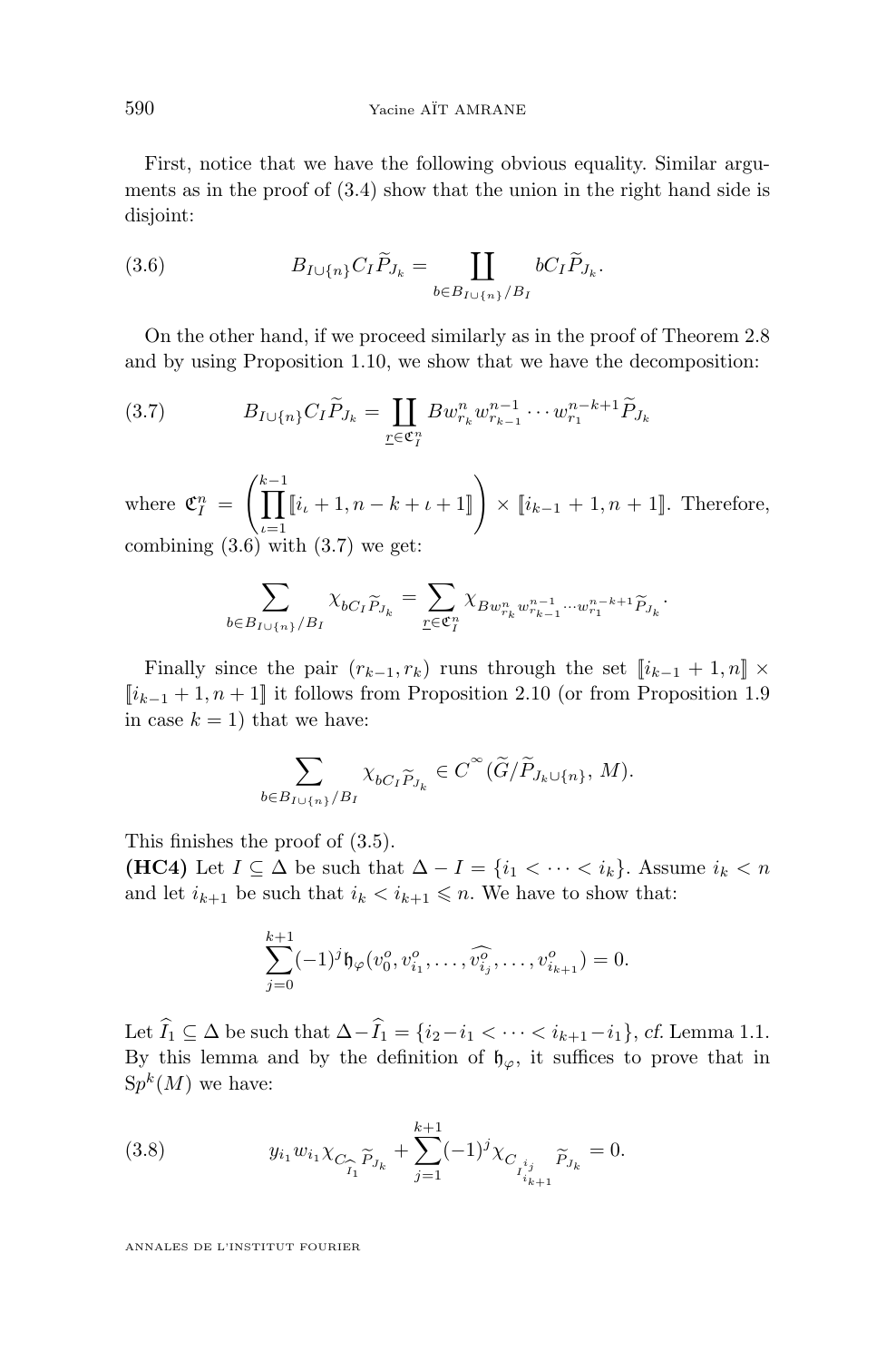<span id="page-31-0"></span>Recall that, for each  $j = 1, \ldots, k+1$ , the index set which corresponds to the decomposition of the characteristic function  $\chi_{C_{I_{i_{k+1}}^{i_j}}}$   $\widetilde{P}_{J_k}$  is (*cf.* Theorem [2.8\)](#page-20-0):

$$
\mathfrak{C}_{I_{i_{k+1}}^{i_j}} = \prod_{\iota=1}^{j-1} [i_{\iota} + 1, n - k + \iota + 1] \times \prod_{\iota=j}^{k} [i_{\iota+1} + 1, n - k + \iota + 1].
$$

By combining the identities (2) and (3) in Proposition [2.12,](#page-23-0) and since we have  $\mathfrak{C}_{I_{i_{k+1}}^{i_k}} = \mathfrak{C}_I^k$  and  $\mathfrak{C}_{I_{i_{k+1}}^{i_{k+1}}} = \mathfrak{C}_I$ , we obtain:

$$
\begin{aligned} y_{i_1}w_{i_1}\chi_{C_{\widehat{I_1}}\widetilde{P}_{J_k}}+(-1)^k\chi_{C_{I_{i_{k+1}}^{i_k}}\widetilde{P}_{J_k}}+(-1)^{k+1}\chi_{C_{I}\widetilde{P}_{J_k}}\\ &=\sum_{j=1}^{k-1}(-1)^j\sum_{\underline{r}\in\mathfrak{C}_I^{j,k-j-1}}\chi_{Bw_{r_k}^n\cdots w_{r_1}^{n-k+1}\widetilde{P}_{J_k}}. \end{aligned}
$$

Substituting this into [\(3.8\)](#page-30-0) we conclude that:

$$
y_{i_1}w_{i_1}\chi_{C_{\widehat{I_1}}\widetilde{P}_{J_k}} + \sum_{j=1}^{k+1}(-1)^j\chi_{C_{I_{i_{k+1}}^{i_j}}\widetilde{P}_{J_k}} = \sum_{j=1}^{k-1}(-1)^j\sum_{\underline{r}\in\mathfrak{D}_{I_{i_{k+1}}^{i_j}}} \chi_{Bw_{r_k}^n\cdots w_{r_1}^{n-k+1}\widetilde{P}_{J_k}},
$$

where we have set  $\mathfrak{D}_{I^{i_j}_{i_{k+1}}}$  $=\mathfrak{C}_{I_{i_{k+1}}^{i_j}}$ II  $\mathfrak{C}_I^{j,n-j-1}$ . Now, it remains to show that the right hand side in the equality above is trivial in  $Sp<sup>k</sup>(M)$ . It is easy to see that we have:

$$
\mathfrak{D}_{I_{i_{k+1}}^{i_j}} = \Big(\prod_{\iota=1}^{j-1} [i_{\iota}+1, n-k+\iota+1] \Big) \times \Big(\prod_{\iota=j}^{k-1} [i_{\iota+1}+1, n-k+\iota+1] \Big) \times [i_k+1, n+1].
$$

Notice that the cartesian product of the two last intervals in  $\mathfrak{D}_{I^{i_j}_{i_{k+1}}}$ is  $[i_k + 1, n] \times [i_k + 1, n + 1]$ . Thus, we can check easily that we can ap-ply Proposition [2.10](#page-21-0) (or Proposition [1.9](#page-10-0) in case  $k = 1$ ) to conclude the following:

$$
\sum_{\underline{r}\in\mathfrak{D}_{I_{i_{k+1}}^{i_j}}}\chi_{Bw_{r_k}^n\cdots w_{r_1}^{n-k+1}\widetilde{P}_{J_k}}\in C^{\infty}(\widetilde{G}/\widetilde{P}_{J_k\cup\{n\}},M).
$$

This completes the proof of the assertion  $(3.8)$ .

The proof of the following proposition has been inspired by case  $k = n$ which was treated by P. Schneider and J. Teitelbaum, see [\[10,](#page-37-0) page 401, Lemma 10. The computations are much more complicated for general  $k$ ,  $1 \leqslant k \leqslant n$ .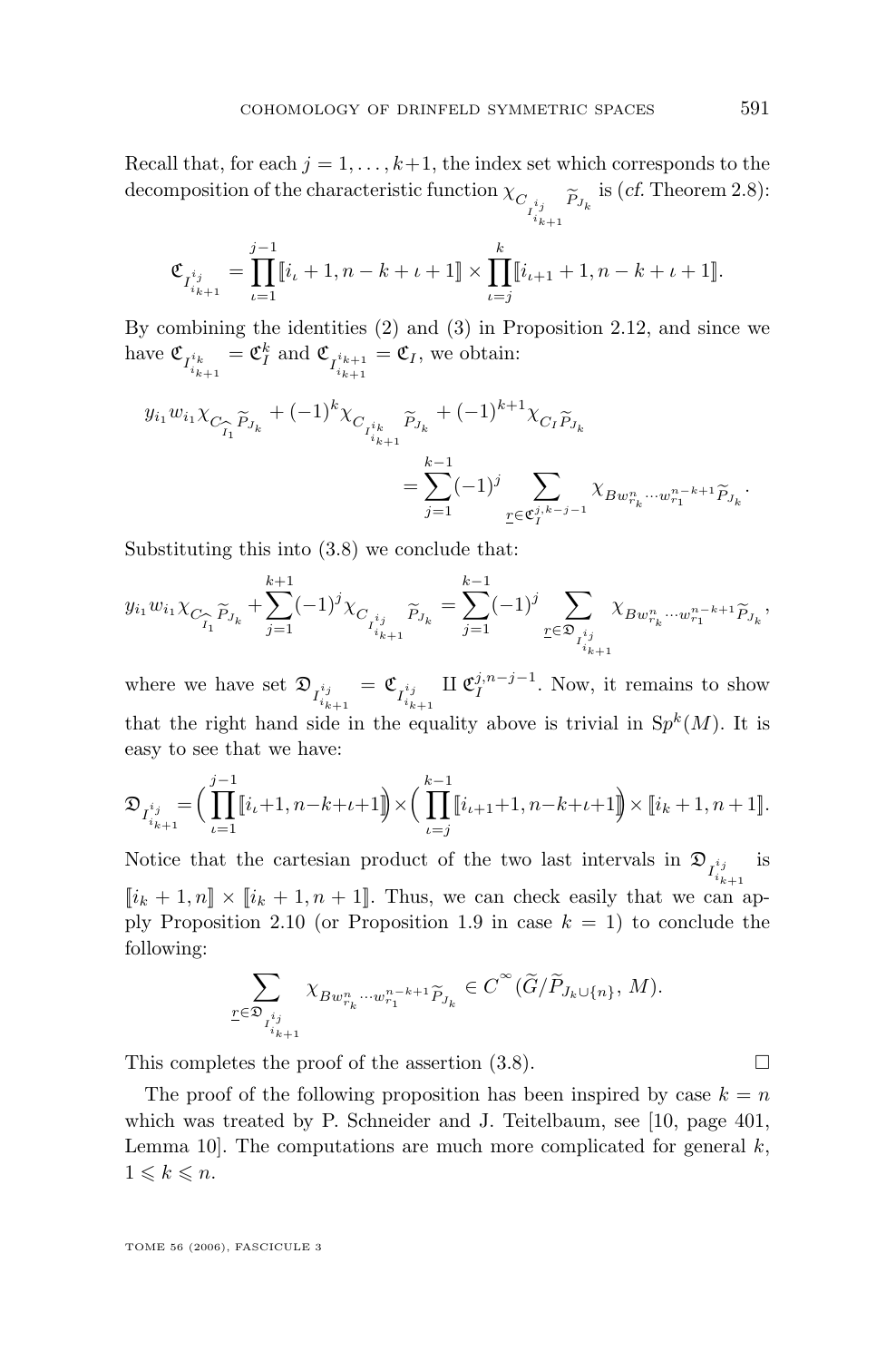<span id="page-32-0"></span>PROPOSITION 3.2. — Let  $\mathfrak{h} \in \mathfrak{Ham}^k(M, L)$ . The map  $\psi_{\mathfrak{h}} \in \text{Hom}_M(C_{\mathfrak{c}}^{\infty})$  $(\widetilde{G}/B_{J_k}, M), L$  defined by  $\psi_{\mathfrak{h}}(g\chi_{B_{J_k}}) = \mathfrak{h}(g(\sigma_{J_k}, v_0^o)),$  for any  $g \in \widetilde{G}$ , vanishes on the  $M[\widetilde{G}]$ -submodule  $\mathfrak{R}_{J_k}$  of  $C_c^{\infty}(\widetilde{G}/B_{J_k}, M)$  generated by the  $\text{functions } \chi_{B_{J_k} s_j B_{J_k}} + \chi_{B_{J_k}}, \, n-k+1 \leqslant j \leqslant n, \, \text{and the functions} \, \chi_{B y_i B_{J_k}} - \chi_{B y_i B_{J_k}}$  $\chi_{B_{J_k}}$ ,  $0 \leqslant i \leqslant n$ .

*Proof.* — Let j be such that  $n - k + 1 \leq j \leq n$ . Since h is harmonic and then satisfies the condition **(HC2)**, we conclude that:

$$
\psi_{\mathfrak{h}}(\chi_{B_{J_k \cup \{j\}}}) = \sum_{b \in B_{J_k \cup \{j\}}/B_{J_k}} \psi_{\mathfrak{h}}(b \chi_{B_{J_k}}) = \sum_{b \in B_{J_k \cup \{j\}}/B_{J_k}} \mathfrak{h}(b(\sigma_{J_k}, v_0^o)) = 0.
$$

Therefore  $\psi_{\mathfrak{h}}$  is trivial on the  $M[\widetilde{G}]$ -submodule  $\sum_{j=n-k+1}^{n} C_c^{\infty}(\widetilde{G}/B_{J_k\cup\{j\}}, M)$ of  $C_c^{\infty}(\widetilde{G}/B_{J_k}, M)$ . Let us show that  $\psi_{\mathfrak{h}}$  vanishes on the functions  $\chi_{By_iB_{J_k}}$  –  $\chi_{B_{J_k}}, 0 \leqslant i \leqslant n$ . Since h satisfies **(HC3)**, for any  $I \subseteq \Delta$  such that  $|\Delta - I| =$  $k$ , we have:

(3.9) 
$$
\psi_{\mathfrak{h}}(g.\chi_{C_I}) = \mathfrak{h}(g(\sigma_I, v_0^o)).
$$

On the other hand, if  $w_i$  is as in Lemma [1.1,](#page-6-0) the assertion [\(1.4\)](#page-7-0) given in the following Remark [1.2](#page-7-0) says that  $y_iw_i$  normalizes B, thus:

(3.10) 
$$
\chi_{By_iB_{J_k}} = \chi_{By_iw_iw_i^{-1}B_{J_k}} = y_iw_i.\chi_{Bw_i^{-1}B_{J_k}}.
$$

Now, there are two cases depending on  $i$ :

•  $0 \le i \le n - k + 1$ : observe that  $w_i^{-1}$  decomposes in two factors as follows:

$$
w_i^{-1} = (w_{n-i+1}^n \cdots w_{n-k-i+2}^{n-k+1}) \cdot (w_{n-k-i+1}^{n-k} \cdots w_1^i)
$$

and that the second factor  $w_{n-k-i+1}^{n-k} \cdots w_1^i$  lies in  $W_{J_k}$  and hence in  $B_{J_k}$ . Thus, we have:

$$
Bw_i^{-1}B_{J_k} = Bw_{n-i+1}^n \cdots w_{n-k-i+2}^{n-k+1}B_{J_k}.
$$

So, if for each  $\iota, 1 \leq \iota \leq k + 1$ , we consider  $i_{\iota} = n - k - i + \iota$ , and if  $I \subseteq \Delta$ is such that  $\Delta - I = \{i_1 < \cdots < i_k\}$ , we clearly have:

$$
\chi_{B w_i^{-1} B_{J_k}} = \sum_{\underline{r} \in \mathfrak{C}_I^0} \chi_{B w_{r_k}^n \cdots w_{r_1}^{n-k+1} B_{J_k}},
$$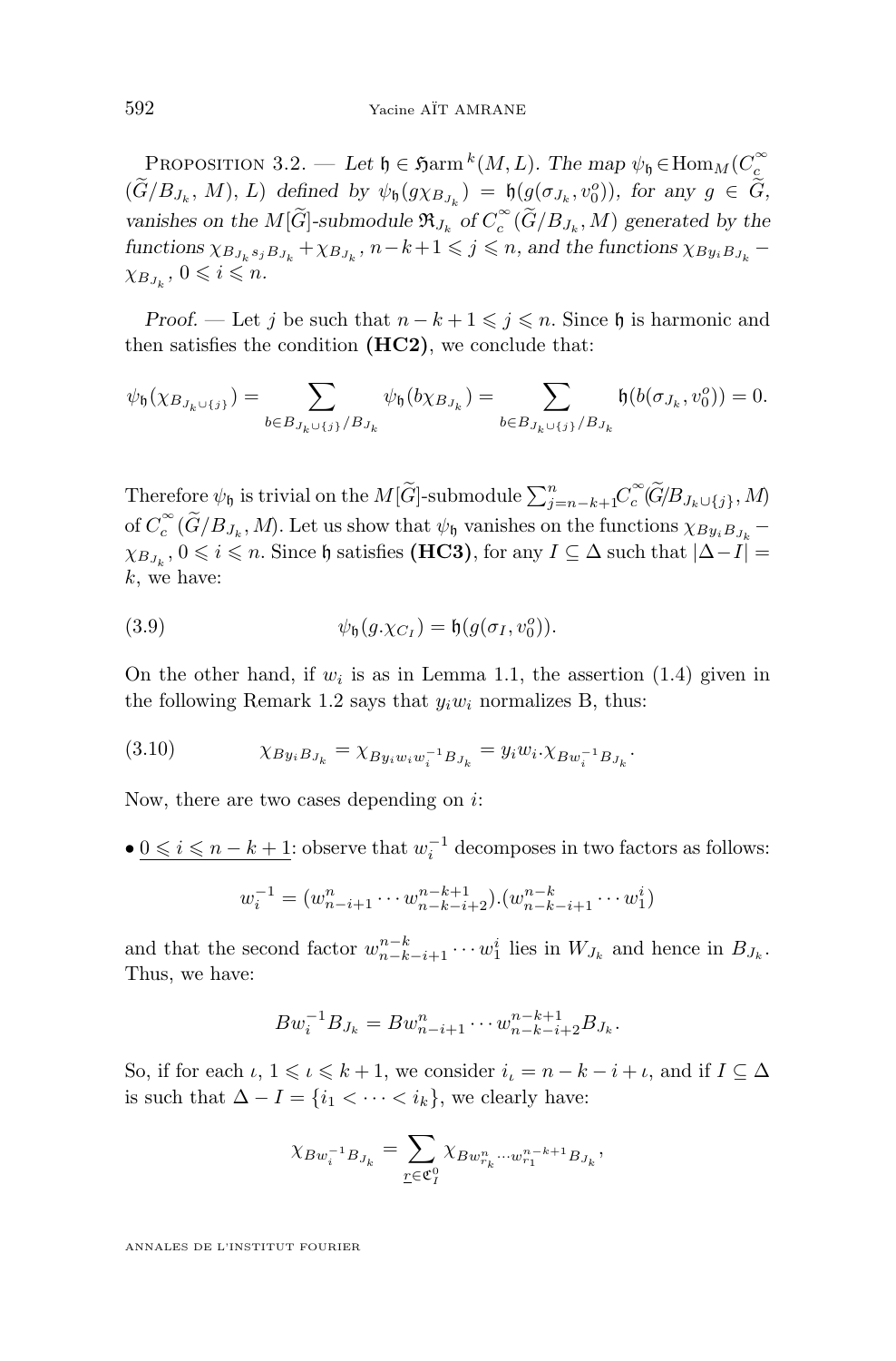<span id="page-33-0"></span>with  $\mathfrak{C}_I^0 = \prod_{i=1}^k [i_i+1, i_{i+1}]$ . Since  $\psi_0$  vanishes on  $\sum_{j=n-k+1}^n C_c^{\infty}(\widetilde{G}/B_{J_k \cup \{j\}},$ M), by the first assertion of Proposition [2.12,](#page-23-0) we conclude that  $\psi_{\mathfrak{h}}$  satisfies:

$$
\psi_{\mathfrak{h}}(\chi_{Bw_{i}^{-1}B_{J_{k}}}) = \psi_{\mathfrak{h}}\left(\chi_{C_{I}} - \chi_{C_{I_{i_{k+1}}^{i_{k}}}} - \sum_{t=1}^{k-1}(-1)^{k-t-1} \sum_{\underline{r}\in \mathfrak{C}_{I}^{i,k-t-1}} \chi_{Bw_{r_{k}}^{n}\cdots w_{r_{1}}^{n-k+1}B_{J_{k}}}\right).
$$
\n
$$
(3.11)
$$

On the other hand, since h satisfies **(HC4)**, we have:

$$
\sum_{j=0}^{k+1} (-1)^j \mathfrak{h}(v_0^o, v_{i_1}^o, \dots, \widehat{v_{i_j}^o}, \dots, v_{i_{k+1}}^o) = 0.
$$

Therefore, if  $\widehat{I}_1 \subseteq \Delta$  is such that  $\Delta - \widehat{I}_1 = \{i_2 - i_1 < \cdots < i_{k+1} - i_1\},\$ we have  $(v_{i_1}^o, \ldots, v_{i_{k+1}}^o) = y_{i_1} w_{i_1} (\sigma_{\widehat{I}_1}, v_0^o)$  and, by [\(3.9\)](#page-32-0), the identity above gives: gives:

(3.12) 
$$
\psi_{\mathfrak{h}}(y_{i_1}w_{i_1}\chi_{C_{\widehat{I}_1}})+\sum_{t=1}^{k+1}(-1)^t\psi_{\mathfrak{h}}(\chi_{C_{I_{i_{k+1}}^{i_t}}})=0.
$$

Combining (3.11) with (3.12) we conclude that:

$$
\psi_{\mathfrak{h}}(\chi_{Bw_{i}^{-1}B_{J_{k}}}) = \psi_{\mathfrak{h}} \Big( (-1)^{k} y_{i_{1}} w_{i_{1}} \chi_{C_{\widehat{I}_{1}}} + \sum_{t=1}^{k-1} (-1)^{k-t} \sum_{\underline{r} \in \mathfrak{D}_{I_{i_{k+1}}^{i_{t}}}} \chi_{Bw_{r_{k}}^{n} \cdots w_{r_{1}}^{n-k+1}B_{J_{k}}} \Big),
$$

where we have set  $\mathfrak{D}_{I_{i_{k+1}}^{i_t}} = \mathfrak{C}_{I_{i_{k+1}}^{i_t}} \amalg \mathfrak{C}_I^{t,k-t-1}$ , and where  $\mathfrak{C}_{I_{i_{k+1}}^{i_t}}$  is the index set associated to the decomposition of  $C_{I_{i_{k+1}}^{i_t}}$  (see Theorem [2.8\)](#page-20-0). By Proposition [2.10,](#page-21-0) for each  $t = 1, ..., k - 1$ ,  $\psi_h$  vanishes on the sum over  $\mathfrak{D}_{I^{i_t}_{i_{k+1}}}$ . Therefore:

$$
\psi_{\mathfrak{h}}(\chi_{Bw_i^{-1}B_{J_k}}) = (-1)^k \psi_{\mathfrak{h}}(y_{i_1} w_{i_1} \chi_{C_{\widehat{I}_1}})
$$

and hence, by [\(3.10\)](#page-32-0), we have:

$$
\psi_{\mathfrak{h}}(\chi_{By_iB_{J_k}}) = (-1)^k \psi_{\mathfrak{h}}(y_i w_i y_{i_1} w_{i_1} \chi_{C_{\widehat{I_1}}}).
$$

Recall that we have set  $i_1 = n - k - i + 1$ , therefore  $y_i w_i y_{i_1} w_{i_1} C_{\widehat{I}_1} =$ <br> $y_{n-k+1} w_{n-k+1} C_{\widehat{I}_1}$ , and hence:  $y_{n-k+1}w_{n-k+1}C_{\widehat{I}_1}$ , and hence:

(3.13) 
$$
\psi_{\mathfrak{h}}(\chi_{By_iB_{J_k}}) = (-1)^k \psi_{\mathfrak{h}}(y_{n-k+1}w_{n-k+1}\chi_{C_{\widehat{I}_1}}).
$$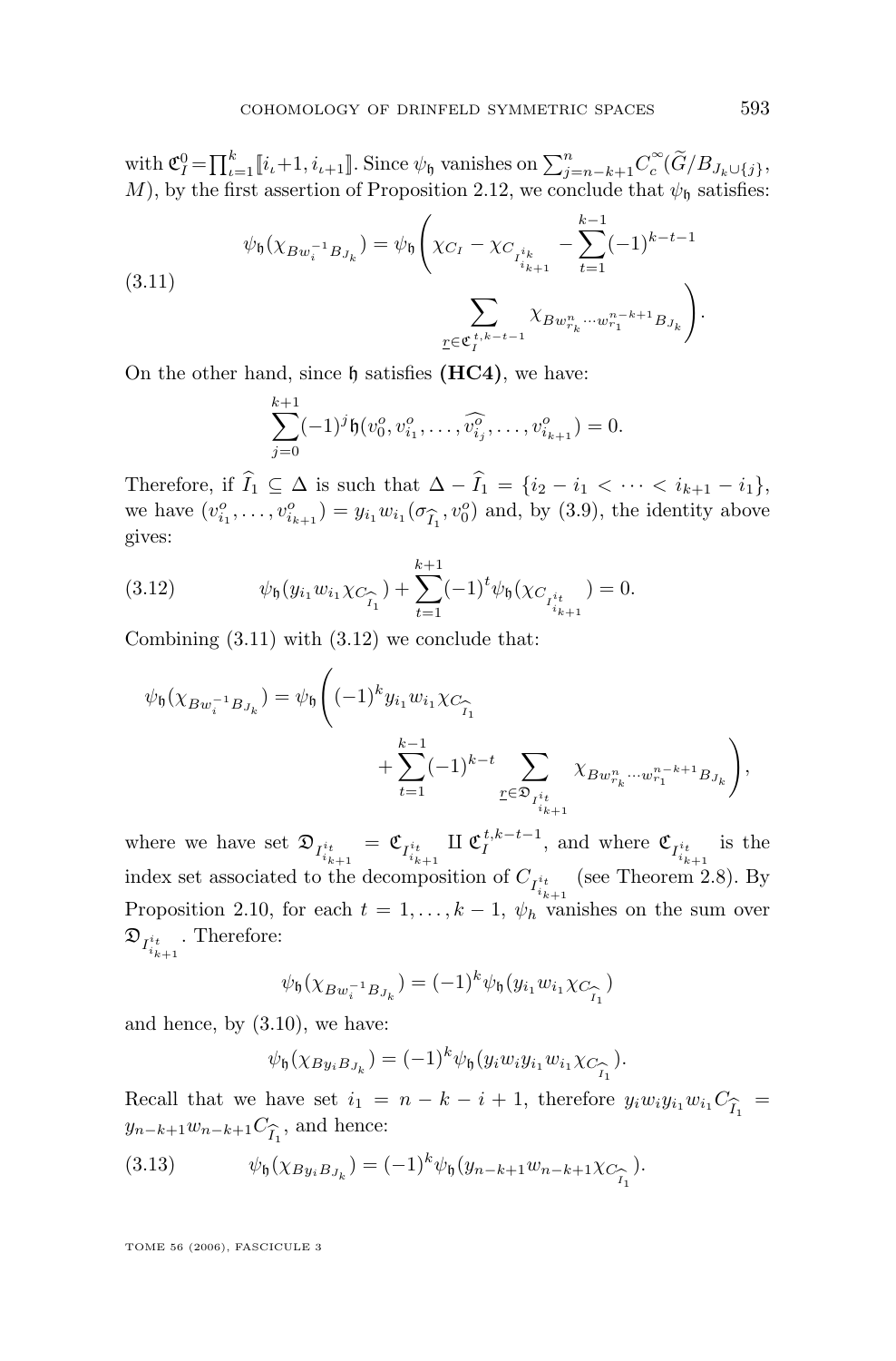<span id="page-34-0"></span>Finally, since  $\mathfrak h$  satisfies **(HC1)**, we have  $\mathfrak h(\sigma_{J_k}, v_{n-k+1}^o) = (-1)^k \mathfrak h(\sigma_{J_k}, v_0^o)$ . Thus, by Lemma [1.1](#page-6-0) and by [\(3.9\)](#page-32-0) we get:

(3.14) 
$$
\psi_{\mathfrak{h}}(y_{n-k+1}w_{n-k+1}\chi_{C_{(\widehat{J}_k)_1}}) = (-1)^k \psi_{\mathfrak{h}}(\chi_{B_{J_k}}),
$$

where  $(\widehat{J}_k)_1 \subseteq \Delta$  is such that  $\Delta - (\widehat{J}_k)_1 = \{1 < 2 < \cdots < k\}$ . Note that  $I_1 = (J_k)_1$ , therefore by combining [\(3.13\)](#page-33-0) with (3.14) we get  $\psi_{\mathfrak{h}}(\chi_{By_iB_{J_k}}) =$  $\psi_{\mathfrak{h}}(\chi_{B_{J_k}}).$ 

•  $n - k + 2 \leq i \leq n$ : simple calculation shows that we have  $w_i^{-1} = ww'$ with

$$
w = w_{n-i+1}^{2n-k-i+1} \cdots w_2^{n-k+2} w_1^{n-k+1}
$$
 and  $w' = w_{2n-k-i+2}^n \cdots w_{n-k+3}^{i+1} w_{n-k+2}^i$ .

Notice that  $w' \in W_{[\![n-k+2,n]\!]}$  and that  $l(w) = (n-i+1)(k-1) \pmod{2}$ . Thus, since  $\psi_h$  vanishes on  $\sum_{j=n-k+1}^n C_c^{\infty}(\widetilde{G}/B_{J_k\cup\{j\}}, M)$ , by Proposition [2.9](#page-20-0) we have: (3.15)

$$
\psi_{\mathfrak{h}}(\chi_{Bw_i^{-1}B_{J_k}}) = (-1)^{(n-i+1)(k-1)} \psi_{\mathfrak{h}}(\chi_{Bw_{n-i+1}^{2n-k-i+1}\cdots w_2^{n-k+2}w_1^{n-k+1}B_{J_k}}).
$$

Next, if we consider  $I \subseteq \Delta$  such that  $\Delta - I = \{i_1 < \cdots < i_k\}$  with the  $i_i$ ,  $1 \leqslant \iota \leqslant k$ , defined as follows:

$$
i_{\iota} = \begin{cases} \n\iota & \text{si } 1 \leqslant \iota \leqslant n - i + 1, \\ \n\eta - k + \iota & \text{si } n - i + 2 \leqslant \iota \leqslant n, \n\end{cases}
$$

then, we have the identity:

$$
(3.16) \qquad \psi_{\mathfrak{h}}(\chi_{C_I}) = (-1)^{n-i+1} \psi_{\mathfrak{h}}(\chi_{Bw_{n-i+1}^{2n-k-i+1}\cdots w_2^{n-k+2}w_1^{n-k+1}B_{J_k}}).
$$

Indeed, since  $\psi_{\mathfrak{h}}$  vanishes on  $\sum_{j=n-k+1}^{n} C_c^{\infty}(\widetilde{G}/B_{J_k\cup\{j\}}, M)$ , by Proposition [1.9](#page-10-0) we have:

$$
\begin{split} \psi_{\mathfrak{h}}(\chi_{Bw_{n-i+1}^{2n-k-i+1}\cdots w_{2}^{n-k+2}w_{1}^{n-k+1}B_{J_{k}}})\\ &=-\psi_{\mathfrak{h}}\Bigg(\sum_{r_{1}=2}^{n-k+2}\chi_{Bw_{n-i+1}^{2n-k-i+1}\cdots w_{2}^{n-k+2}w_{r_{1}}^{n-k+1}B_{J_{k}}}\Bigg), \end{split}
$$

and by Proposition [2.10](#page-21-0) with  $(r_1, r_2)$  running through  $[2, n-k+2] \times [2, n$  $k + 3$ , we conclude that the right hand side in the equality above is equal to:

$$
\psi_{\mathfrak{h}}\left(\sum_{r_{2}=3}^{n-k+3}\sum_{r_{1}=2}^{n-k+2}\chi_{Bw_{n-i+1}^{2n-k-i+1}\cdots w_{3}^{n-k+3}w_{r_{2}}^{n-k+2}w_{r_{1}}^{n-k+1}B_{J_{k}}}\right).
$$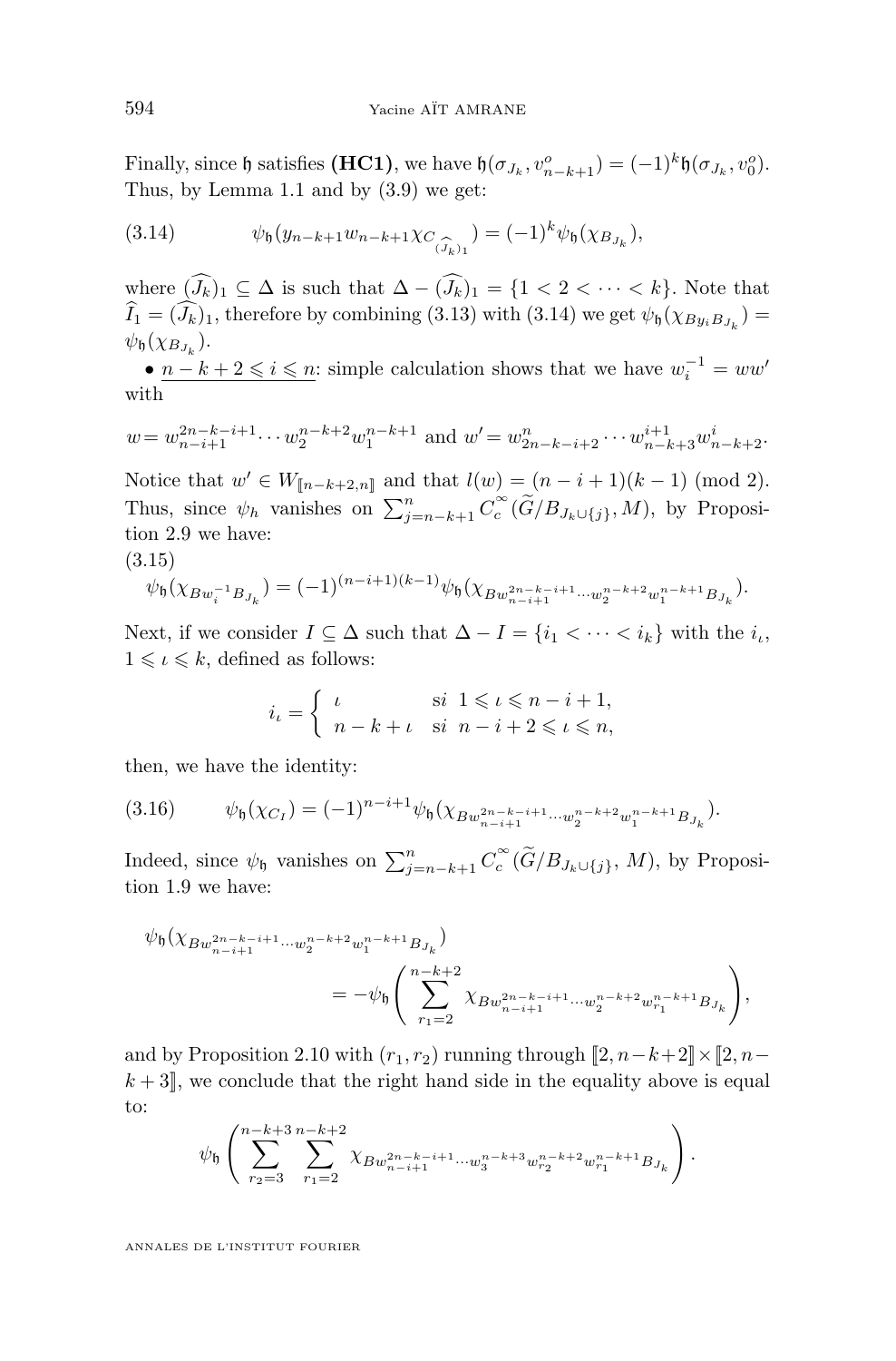<span id="page-35-0"></span>Consequently, we have the identity:

$$
\psi_{\mathfrak{h}}(\chi_{Bw_{n-i+1}^{2n-k-i+1}\cdots w_2^{n-k+2}w_1^{n-k+1}B_{J_k}})
$$
\n
$$
=(-1)^2\psi_{\mathfrak{h}}\left(\sum_{r_2=3}^{n-k+3}\sum_{r_1=2}^{n-k+2}\chi_{Bw_{n-i+1}^{2n-k-i+1}\cdots w_3^{n-k+3}w_{r_2}^{n-k+2}w_{r_1}^{n-k+1}B_{J_k}}\right).
$$

By repeating this process and using Proposition [2.10](#page-21-0) successively with the pairs  $(r_2, r_3)$ ,  $(r_3, r_4)$ , ...,  $(r_{n-i}, r_{n-i+1})$  running through the sets  $[3, n$  $k+3$  × [3, n – k + 4], [4, n – k + 4] × [4, n – k + 5], ..., [n – i + 1, 2n –  $k - i + 1 \rVert \times \lVert n - i + 1, 2n - k - i + 2 \rVert$  respectively, we get:

$$
\psi_{\mathfrak{h}}(\chi_{Bw_{n-i+1}^{2n-k-i+1}\cdots w_{2}^{n-k+2}w_{1}^{n-k+1}B_{J_{k}}})
$$
\n
$$
=(-1)^{n-i+1}\psi_{\mathfrak{h}}\left(\sum_{r_{n-i+1}=n-i+2}^{2n-k-i+2}\cdots\sum_{r_{2}=3}^{n-k+3}\cdots\sum_{r_{1}=2}^{n-k+2}\chi_{Bw_{r_{n-i+1}}^{2n-k-i+1}\cdots w_{r_{2}}^{n-k+2}w_{r_{1}}^{n-k+1}B_{J_{k}}}\right).
$$

Notice that the expression in the right hand side above defined by the sums over the  $r_t$  is nothing else than the decomposition of  $\chi_{C_I}$  given in Theorem [2.8.](#page-20-0) This proves (3.[16\)](#page-34-0).

Finally, combining [\(3.15\)](#page-34-0) with [\(3.16\)](#page-34-0) we get

$$
\psi_{\mathfrak{h}}(\chi_{Bw_i^{-1}B_{J_k}}) = (-1)^{(n-i+1)k} \psi_{\mathfrak{h}}(\chi_{C_I}),
$$

therefore, by using  $(3.10)$ , we deduce:

(3.17) 
$$
\psi_{\mathfrak{h}}(\chi_{By_iB_{J_k}}) = (-1)^{(n-i+1)k} \psi_{\mathfrak{h}}(y_i w_i \chi_{C_I}).
$$

On the other hand, h being harmonic, by **(HC1)** we have:

(3.18) 
$$
\mathfrak{h}(\sigma_{J_k}, v_i^o) = (-1)^{(n-i+1)k} \mathfrak{h}(\sigma_{J_k}, v_0^o).
$$

>From Lemma [1.1,](#page-6-0) we have  $(\sigma_{J_k}, v_i^o) = y_i w_i (\sigma_{(\widehat{J}_k)_i}, v_0^o)$  where  $(\widehat{J}_k)_i$  is nothing else than *I* This with (3.18) gives: nothing else than I. This, with  $(3.18)$ , gives:

$$
\mathfrak{h}(y_i w_i(\sigma_I, v_0^o)) = (-1)^{(n-i+1)k} \mathfrak{h}(\sigma_{J_k}, v_0^o),
$$

and, by [\(3.9\)](#page-32-0), we deduce:

(3.19) 
$$
\psi_{\mathfrak{h}}(y_i w_i \chi_{C_I}) = (-1)^{(n-i+1)k} \psi_{\mathfrak{h}}(\chi_{B_{J_k}}).
$$

Thus, combining (3.17) with (3.19) we get  $\psi_{\mathfrak{h}}(\chi_{By_iB_{J_k}}) = \psi_{\mathfrak{h}}(\chi_{B_{J_k}})$ .  $\Box$ 

THEOREM 3.3. — For any  $k, 0 \leq k \leq n$ , there is an  $M[\widetilde{G}]$ -isomorphism  $\operatorname{Hom}_M(\text{Sp}^k(M), L) \cong \operatorname{S\!arm}^k(M, L).$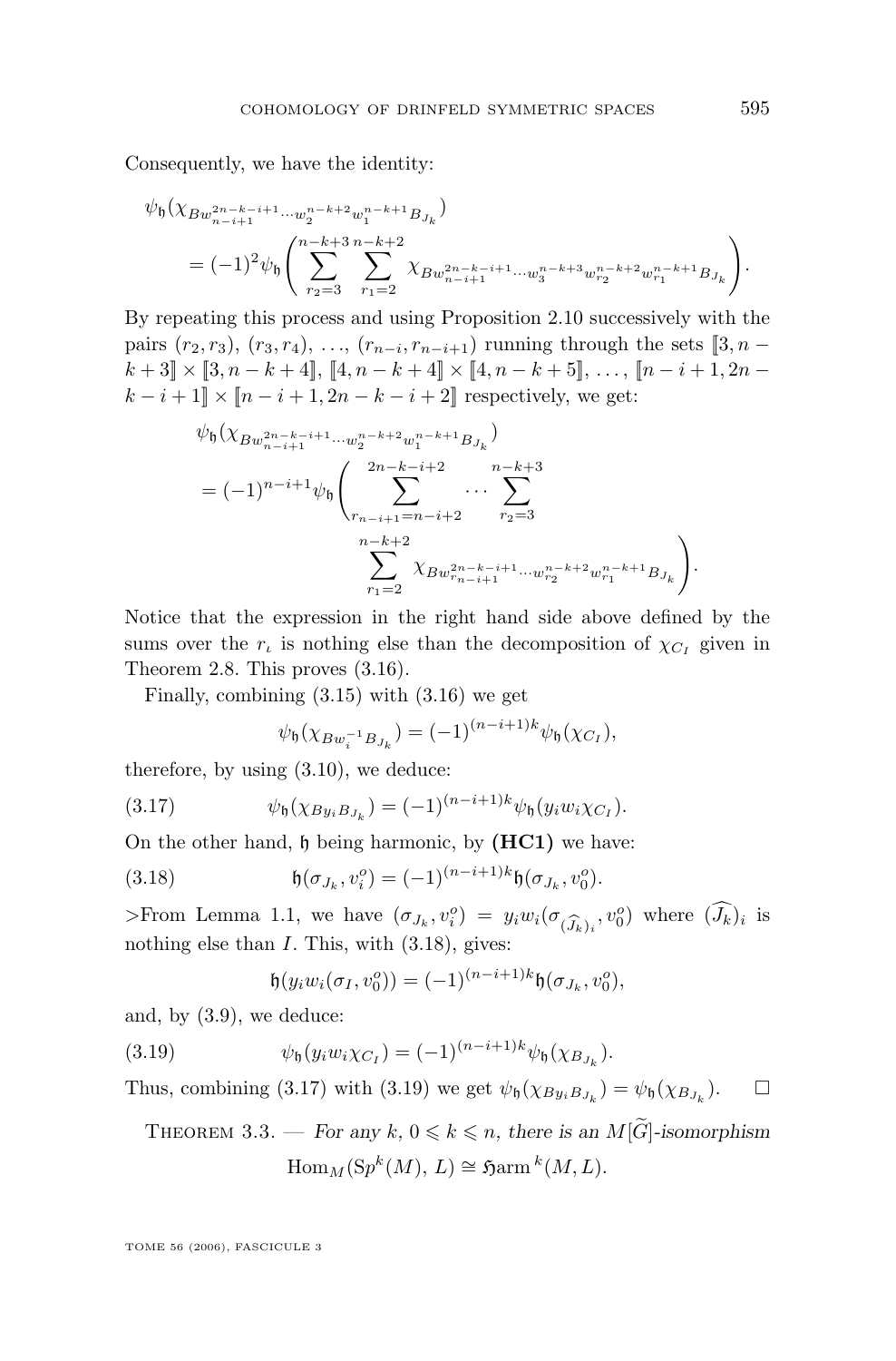<span id="page-36-0"></span>*Proof.* — For  $k = 0$ , by [\(2.7\)](#page-18-0) and [\(2.1\)](#page-15-0), both sides of the isomorphism of this theorem are canonically isomorphic to L. Now, let  $k, 1 \leq k \leq n$ . By Proposition [3.1,](#page-28-0) the map which to  $\varphi$  associates  $\mathfrak{h}_{\varphi}$  gives a well defined M-homomorphism

$$
H^k: \text{Hom}_M(\text{Sp}^k(M), L) \to \text{Sarm}^k(M, L).
$$

This homomorphism is clearly  $\tilde{G}$ -equivariant. On the other hand, we have a well defined  $M[\widetilde{G}]$ -homomorphism:

$$
\Phi^k: \quad \mathfrak{H}arm\,^k(M,L) \quad \longrightarrow \quad \mathrm{Hom}_M(\mathrm{Sp}^k(M),\, L)
$$

which sends an harmonic cochain  $\mathfrak h$  to  $\varphi_h$  defined by  $\varphi_{\mathfrak h}(gx_{B_{J_k}}\widetilde{P}_{J_k}) =$  $P_{J_k}$ <br>-1  $\mathfrak{h}(g(\sigma_{J_k}, v_0^o))$  for any  $g \in \widetilde{G}$ . Indeed, it is easy to check that  $\Phi^k = \widetilde{H}_{J_k}^{-1} \circ \Psi^k$ , where the  $M[\tilde{G}]$ -homomorphism

$$
\Psi^k
$$
:  $\mathfrak{H}(\mathcal{M}, L) \longrightarrow \text{Hom}_M(C_c^{\infty}(\widetilde{G}/B_{J_k}, M)/\mathfrak{R}_{J_k}, L)$ 

which to h associates  $\psi_{\mathfrak{h}}$  is given by Proposition [3.2,](#page-31-0) and  $H_{J_k}$  is the  $M[G]$ isomorphism

$$
\widetilde{H}_{J_k}: \text{Hom}_M(\text{Sp}^k(M), L) \longrightarrow \text{Hom}_M(C_c^{\infty}(\widetilde{G}/B_{J_k}, M)/\mathfrak{R}_{J_k}, L),
$$

dual to the isomorphism  $H_{J_k}$  given by Proposition [2.7.](#page-19-0)

Let us prove that  $\Phi^k$  and  $H^k$  are inverse to each other. Let  $\mathfrak{h} \in \mathfrak{H}$ arm  $^k$  $(M, L)$  and let  $\mathfrak{h}_{\varphi_{\mathfrak{h}}}$  be its image by  $H^k \circ \Phi^k$ . We have  $\mathfrak{h}_{\varphi_{\mathfrak{h}}}(\sigma_{J_k}, v_0^o) =$  $\varphi_{\mathfrak{h}}(\chi_{B_{J_k}\widetilde{P}_{J_k}})=\mathfrak{h}(\sigma_{J_k},v_0^o)$ . As we have  $\mathfrak{h}_{\varphi_{\mathfrak{h}}} \in \mathfrak{Harm}^k(M,L)$ , this proves that  $\mathfrak{h}=\mathfrak{h}$  by the property (**HC3**) that  $\mathfrak{h} = \mathfrak{h}_{\varphi_{\mathfrak{h}}},$  by the property **(HC3)**.

On the other hand, if  $\varphi \in \text{Hom}_M(\text{Sp}^k(M), L)$  and if  $\varphi_{\mathfrak{h}_{\varphi}}$  is its image by  $\Phi^k \circ H^k$ , then we have  $\varphi_{\mathfrak{h}_{\varphi}}(\chi_{B_{J_k}\widetilde{P}_{J_k}}) = \mathfrak{h}_{\varphi}(\sigma_{J_k}, v_0^o) = \varphi(\chi_{B_{J_k}\widetilde{P}_{J_k}})$ . We are done done.

#### BIBLIOGRAPHY

- [1] Y. Aït Amrane, "Cohomologie des espaces symétriques de Drinfeld, cocycles harmoniques et formes automorphes", PhD Thesis, University of Toulouse 3, 2003.
- [2] ——— , "Cohomologie des espaces symétriques de Drinfeld et cocycles harmoniques", *C. R. Acad. Sci. Paris, Ser. I* **338** (2004), p. 191-196.
- [3] A. Borel & J.-P. Serre, "Cohomologie d'immeubles et de groupes Sarithmétiques", *Topology* **15** (1976), p. 211-232.
- [4] N. BOURBAKI, "Groupes et algèbres de Lie", chap. 4-6, Masson, Paris, 1981.
- [5] K. S. Brown, *Buildings*, Springer-Verlag, New York, 1989, viii+215 pages.
- [6] V. G. Drinfeld, "Elliptic Modules", *Math. USSR Sbornik* **23** (1974), p. 561-592.
- [7] P. GARRETT, *Buildings and classical groups*, Chapman and Hall, London, 1997, xii+373 pages.